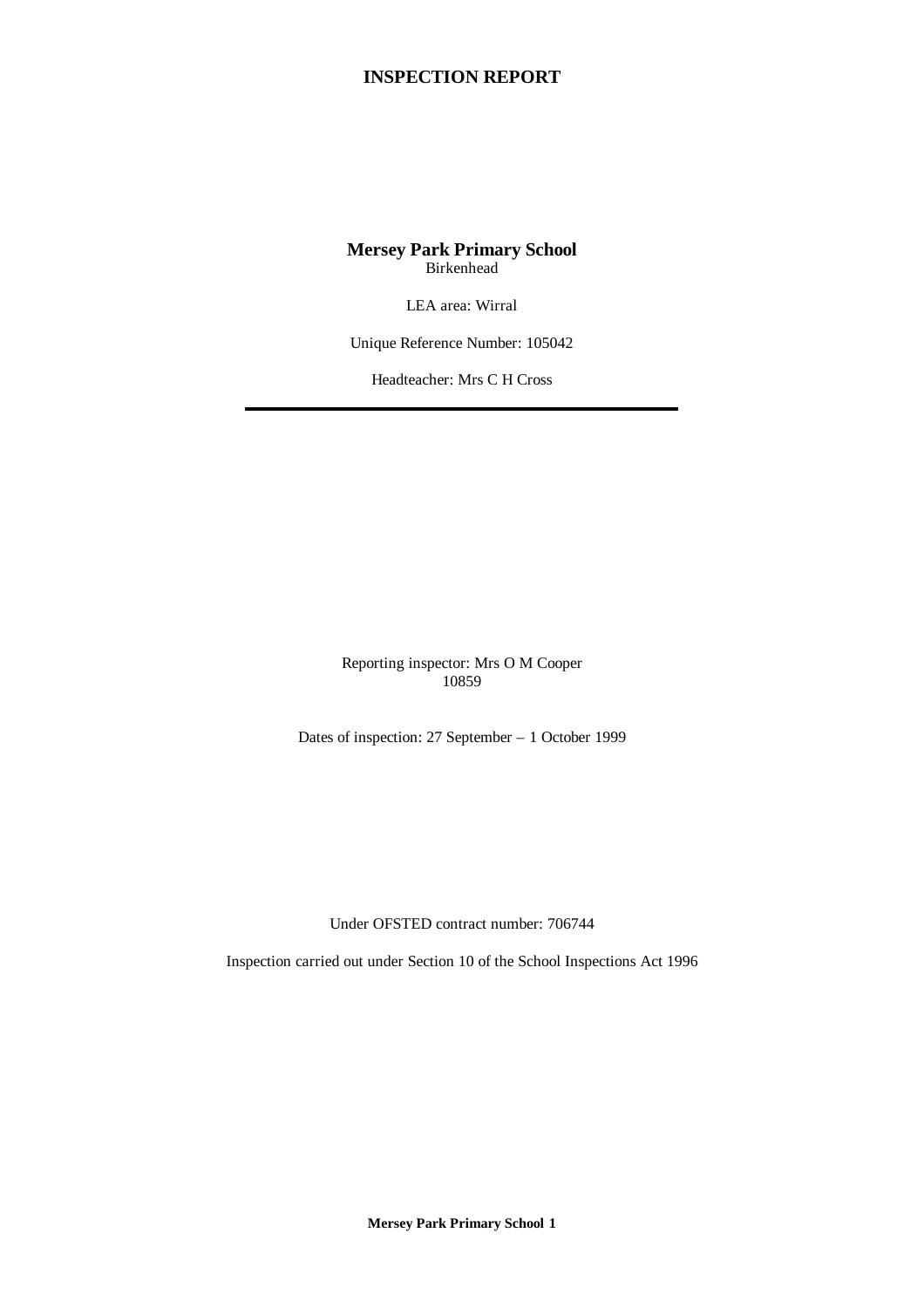**Mersey Park Primary School 2**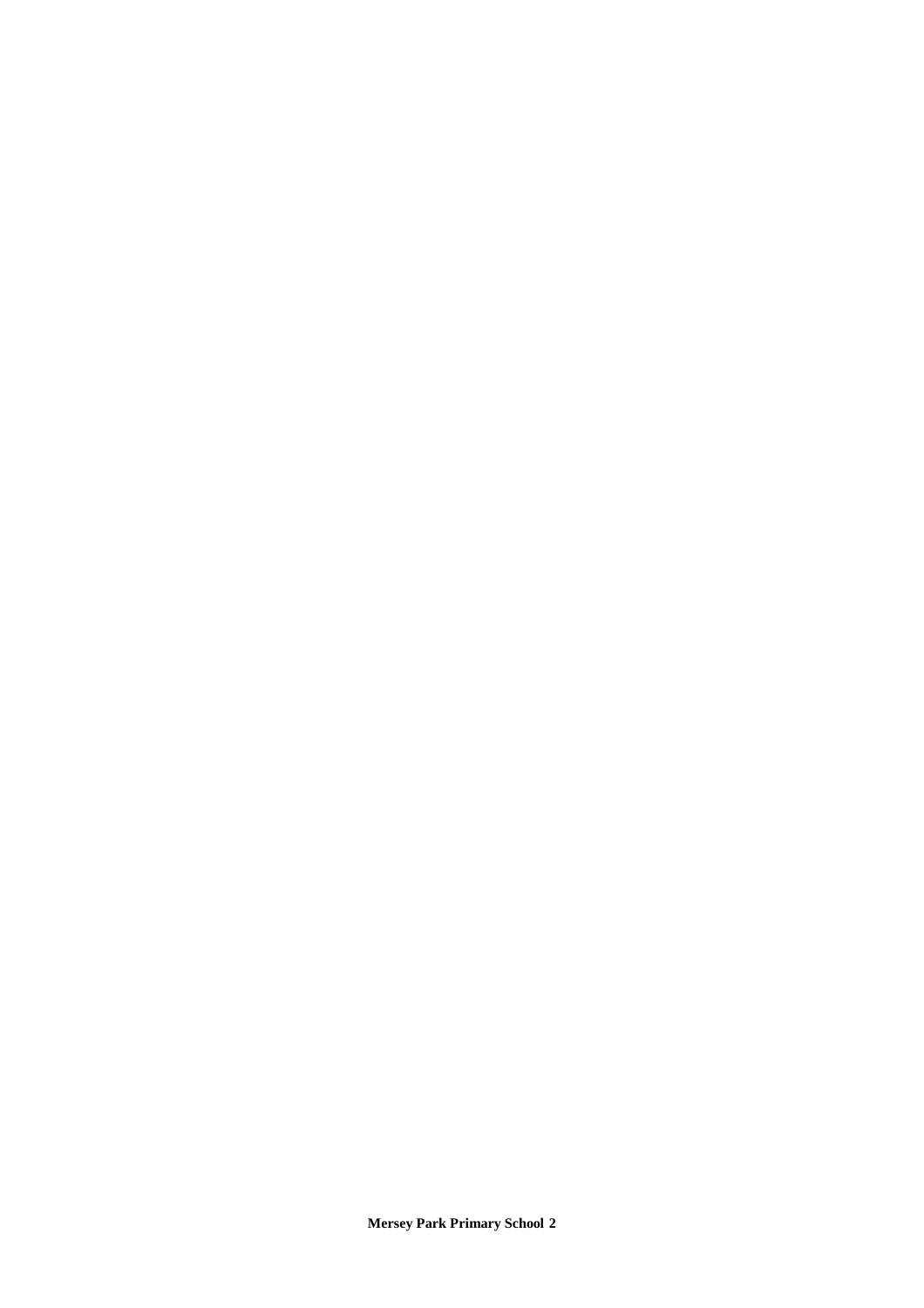## © Crown Copyright 1999

This report may be reproduced in whole or in part for non-commercial educational purposes, provided that all extracts quoted are reproduced verbatim without adaptation and on condition that the source and date thereof are stated. Further copies of this report are obtainable from the school.

Under the School Inspections Act 1996, the appropriate authority must provide a copy of this report and/or its summary free of charge to certain categories of people. Every registered parent of a registered pupil at the school should receive a free copy of the summary of the report within ten working days of receipt of the summary by the appropriate authority. A charge not exceeding the cost of supply may be made by the appropriate authority for any other copies of the report and/or its summary provided to any person who asks for one.

The appropriate authority should make a copy of the report and the summary available for inspection by members of the public at such times and at such a place as may be reasonable Any enquiries about this legislation should be addressed to the OFSTED Compliance Helpline Tel. 0171421 6567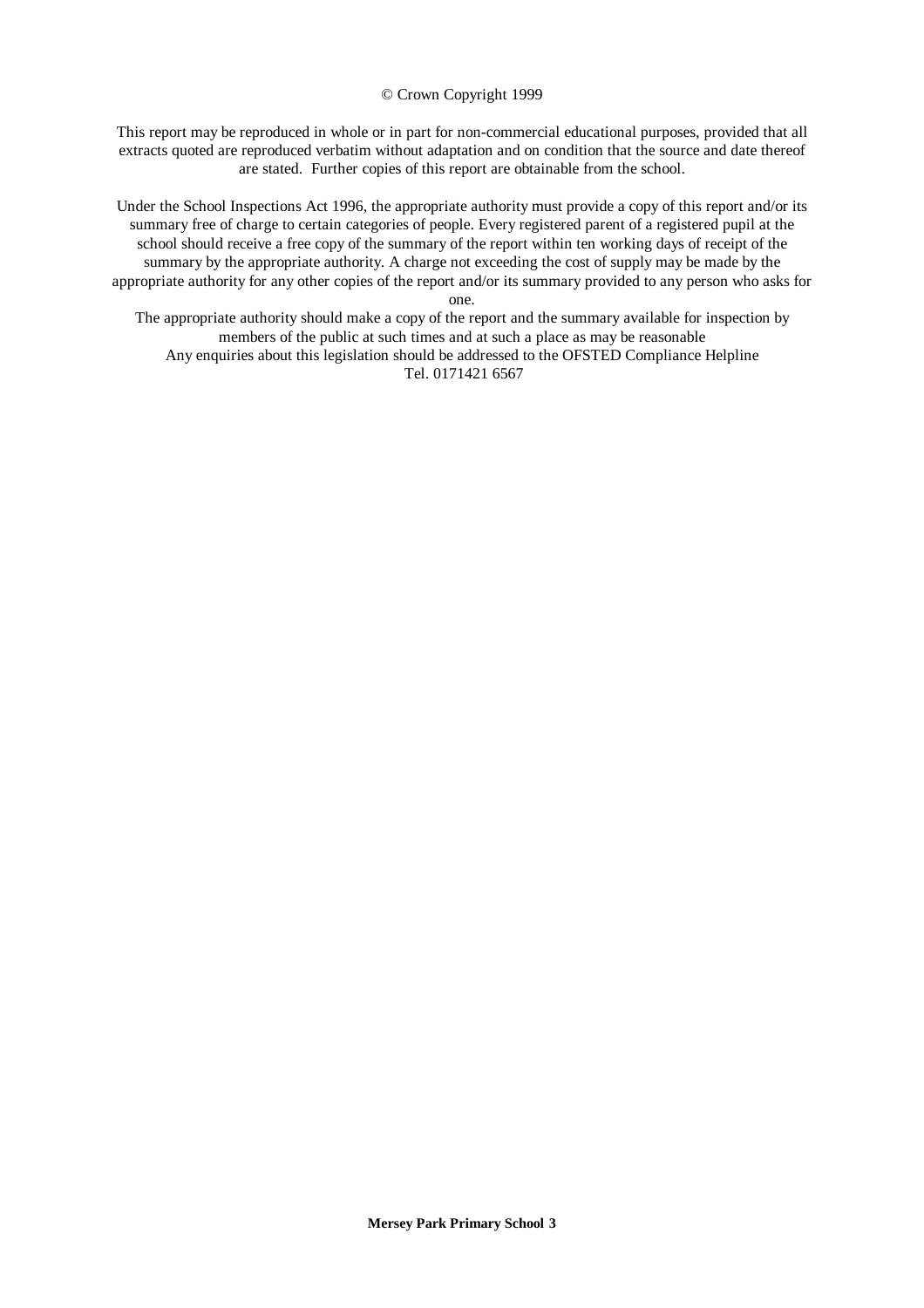**Mersey Park Primary School 4**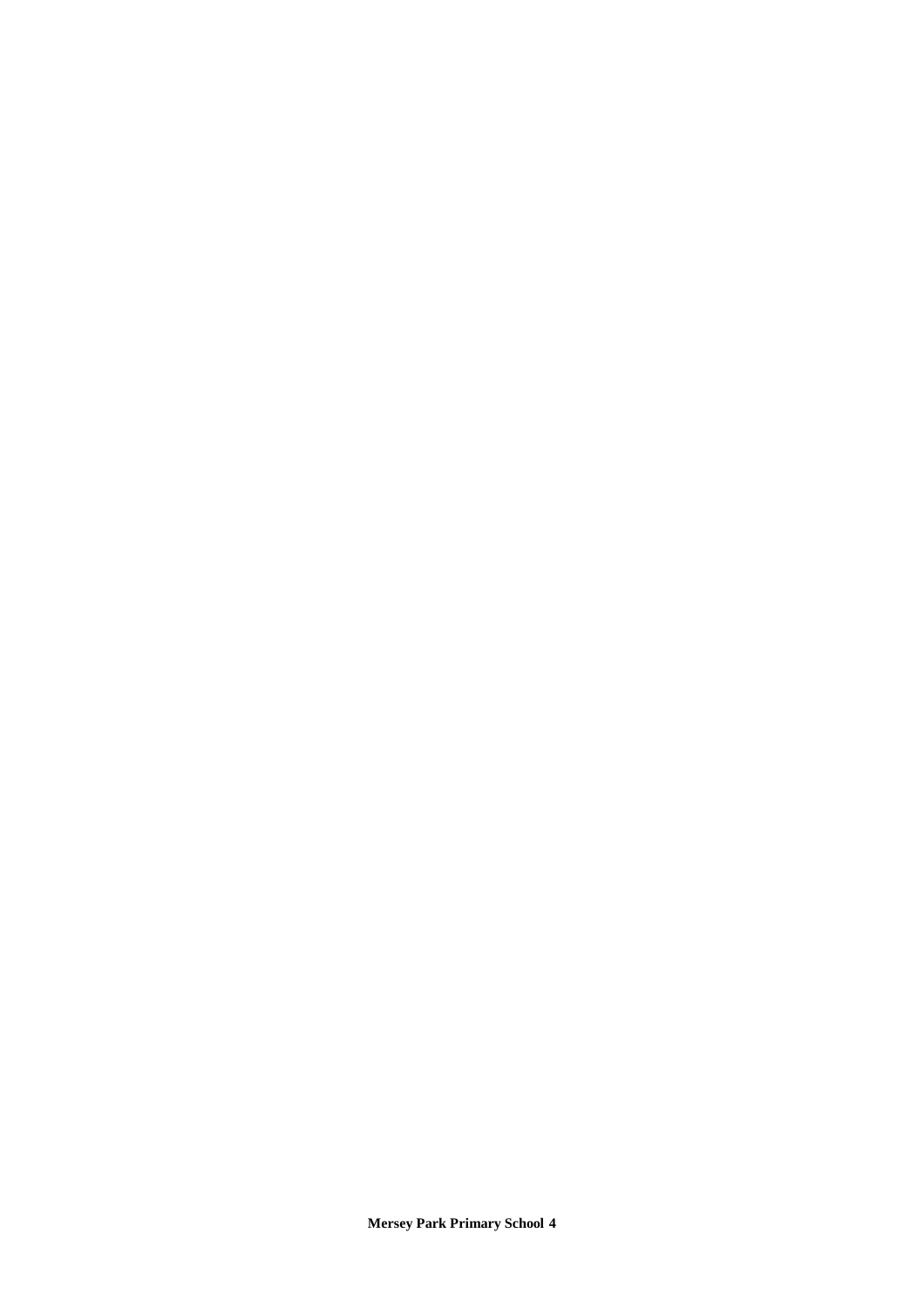## **INFORMATION ABOUT THE SCHOOL**

| Type of school:              | Infant and Junior                         |
|------------------------------|-------------------------------------------|
| Type of control:             | Community                                 |
| Age range of pupils:         | 3 to 11                                   |
| Gender of pupils:            | Mixed                                     |
| School address:              | Elm Road<br><b>Birkenhead</b><br>CH42 OPH |
| Telephone number:            | 0151 647 8197                             |
| Fax number:                  | 0151 650 1021                             |
| Appropriate authority:       | Governing body                            |
| Name of chair of governors:  | Mr D Selby                                |
| Date of previous inspection: | 15-18 January 1996                        |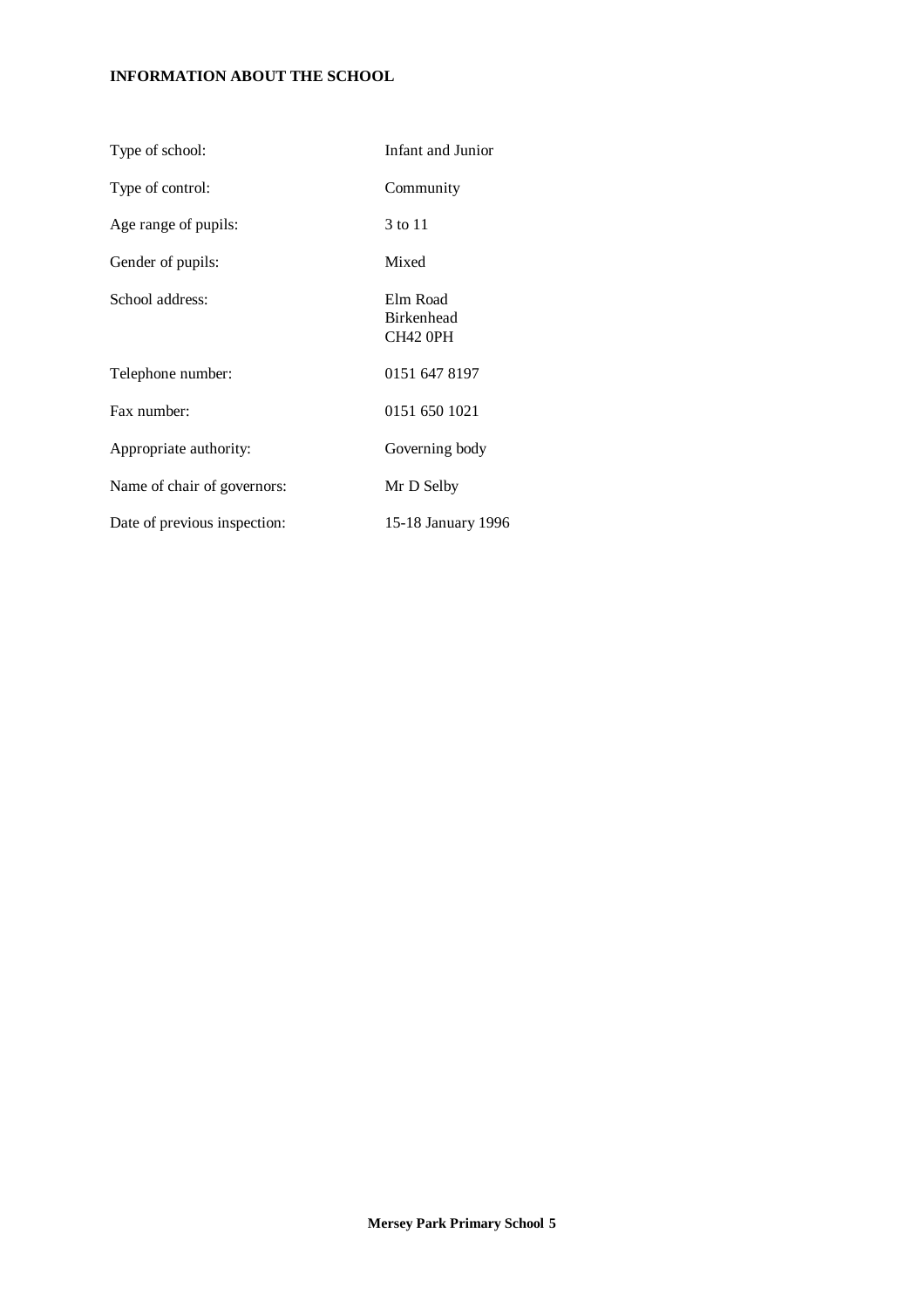# **INFORMATION ABOUT THE INSPECTION TEAM**

| <b>Team members</b>   | <b>Subject responsibilities</b> | <b>Aspect responsibilities</b>                 |
|-----------------------|---------------------------------|------------------------------------------------|
| Mrs O.M.Cooper        | Design and technology           | Attainment and progress                        |
| Registered Inspector  | Art                             | Teaching                                       |
|                       | Music                           | Leadership and management                      |
|                       | Special educational needs       |                                                |
| Mr K. Osborne         |                                 | Attendance                                     |
| Lay Inspector         |                                 | Support, guidance and pupils' welfare          |
|                       |                                 | Partnership with parents and the community     |
|                       |                                 | Staffing, accommodation and learning           |
|                       |                                 | resources.                                     |
| Mrs R. Rodger         | English                         | Curriculum and assessment                      |
| Team Inspector        | Geography                       |                                                |
|                       | Under fives                     |                                                |
| Mrs E. McDonald       | <b>Mathematics</b>              | Provision for pupils' spiritual, moral, social |
| <b>Team Inspector</b> | <b>History</b>                  | and cultural development                       |
|                       | Religious education             |                                                |
|                       | Equal opportunities             |                                                |
| Mr. M. Brammer        | Science                         | Attitudes, behaviour and personal              |
| Team Inspector        | Information technology          | development                                    |
|                       | Physical education              | Efficiency of the school                       |
|                       |                                 |                                                |

The inspection contractor was:

PBM Inspection Services Ltd. P O Box 524 Cheadle Staffordshire ST10 4RN

Telephone 01538 703217

Any concerns or complaints about the inspection or the report should be raised with the inspection contractor. Complaints which are not satisfactorily resolved by the contractor should be raised with OFSTED by writing to:

The Registrar The Office for Standards in Education Alexandra House 33 Kingsway London WC2B 6SE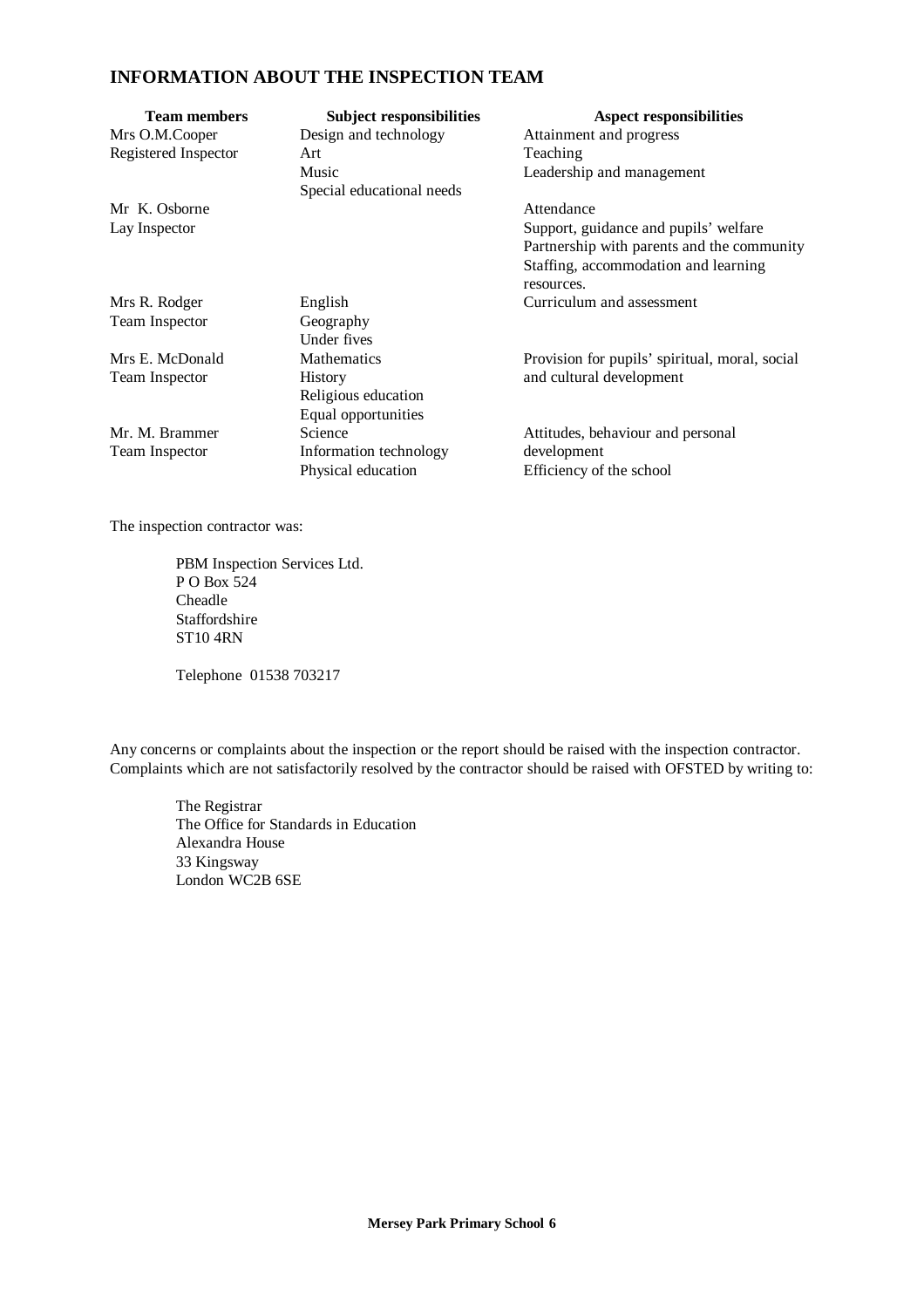# **REPORT CONTENTS**

|                                                                                                                                                                                               | Paragraph                                     |
|-----------------------------------------------------------------------------------------------------------------------------------------------------------------------------------------------|-----------------------------------------------|
| <b>Main findings</b>                                                                                                                                                                          |                                               |
| <b>Key issues for action</b>                                                                                                                                                                  | $1 - 3$                                       |
| <b>Introduction</b>                                                                                                                                                                           |                                               |
| Characteristics of the school<br>Key indicators                                                                                                                                               | $4 - 7$                                       |
| PART A: ASPECTS OF THE SCHOOL                                                                                                                                                                 |                                               |
| Educational standards achieved by pupils at the school                                                                                                                                        |                                               |
| Attainment and progress<br>Attitudes, behaviour and personal development<br>Attendance                                                                                                        | $8 - 17$<br>18-21<br>22                       |
| <b>Quality of education provided</b>                                                                                                                                                          |                                               |
| Teaching<br>The curriculum and assessment<br>Pupils' spiritual, moral, social and cultural development<br>Support, guidance and pupils' welfare<br>Partnership with parents and the community | $23 - 31$<br>32-38<br>39-42<br>43-48<br>49-51 |
| The management and efficiency of the school                                                                                                                                                   |                                               |
| Leadership and management<br>Staffing, accommodation and learning resources<br>The efficiency of the school                                                                                   | 52-58<br>59-62<br>63-67                       |
| <b>PART B: CURRICULUM AREAS AND SUBJECTS</b>                                                                                                                                                  |                                               |
| Areas of learning for children under five                                                                                                                                                     | 68-79                                         |
| English, mathematics and science                                                                                                                                                              | 80-99                                         |
| Other subjects or courses                                                                                                                                                                     | 100-134                                       |
| <b>PART C: INSPECTION DATA</b>                                                                                                                                                                |                                               |
| <b>Summary of inspection evidence</b>                                                                                                                                                         | 135-137                                       |
| Data and indicators                                                                                                                                                                           |                                               |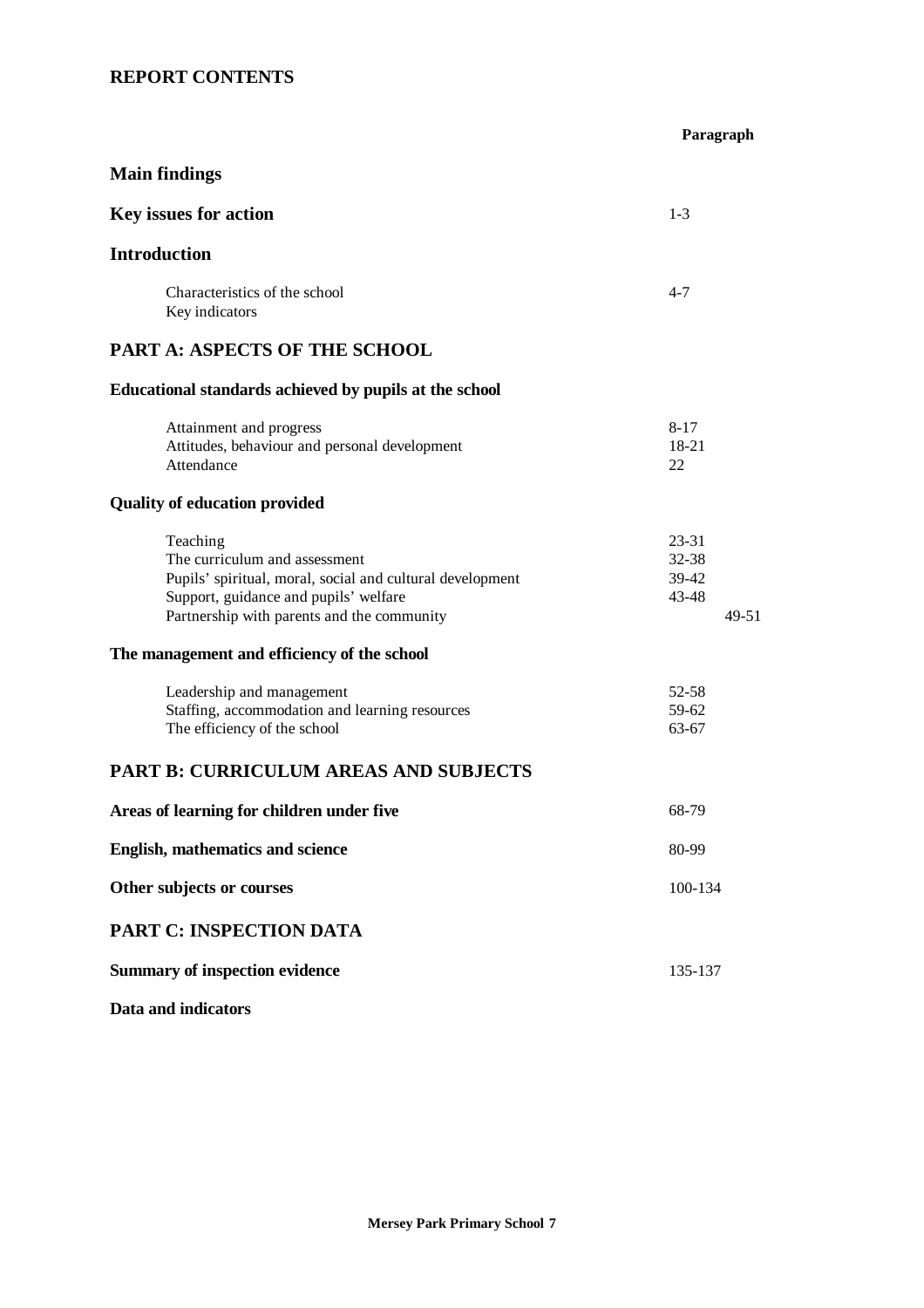## **Main findings**

# **INFORMATION ABOUT THE SCHOOL**

| Number of full-time pupils:                      | 412   | plus 33 part-time      |
|--------------------------------------------------|-------|------------------------|
| Pupils with English as an additional language:   | $1\%$ | below average          |
| Pupils entitled to free school meals:            | 56%   | above average          |
| Pupils on register of special educational needs: | 85    | slightly above average |
| Average class size:                              | 27    |                        |

Overall attainment on entry to the nursery and to the reception classes is below that expected for the age of the children with language skills being the weakest area.

## **WHAT THE SCHOOL DOES WELL**

- •. The quality of teaching is good overall and enables pupils to make good progress.
- •. The school has good procedures for implementing the National Literacy and Numeracy Strategies. These are helping to raise standards.
- •. Leadership and management of the school are very good.
- •. The school provides good value for money.
- •. Pupils achieve high standards in information technology by the age of eleven.
- •. Behaviour is good and relationships between pupils and adults are very good and aid pupils' personal development.
- •. Provision for the support, guidance and welfare of pupils is very good and helps pupils to overcome problems.
- •. There are very good procedures for assessing pupils' attainment.
- •. There is a very good range of extra-curricular activities that promotes pupils' physical and social development.

## · **WHERE THE SCHOOL HAS WEAKNESSES**

- I. There is no policy for setting homework and pupils and parents are not sure what is expected of them.
- II. There is insufficient emphasis on the development of language skills in the nursery.
- III. The curriculum for children under five in the nursery includes outdoor play but there is no planning for this.

The strengths far outweigh the weaknesses identified during the inspection. The weaknesses will form the basis of the governors' action plan, which will be sent to all parents or guardians of pupils at the school.

## · **HOW THE SCHOOL HAS IMPROVED SINCE THE LAST INSPECTION**

The action taken in response to the key issues in the last inspection report has been successful and very good improvements have been made. Standards of attainment have risen by the end of Key Stage 2, particularly in English and mathematics. The arrangements for the implementation of the National Literacy and Numeracy Strategies are very good and are benefiting pupils' progress. There has been a notable improvement in the quality of teaching and this is now enabling pupils to make good progress over time, although it will take longer for the full impact of this progress to be evident in national test results.

The curriculum leadership role of the senior management team has been extended to include the effective monitoring of standards and the evaluation of the progress made by individual pupils. There are very good systems for tracking pupils' progress, part of which involves the pupils themselves at Key Stage 2. Financial planning has improved and the school now maintains a balanced budget. Strategic planning is beginning to include measures for the assessment of cost effectiveness, for example the cost of establishing the computer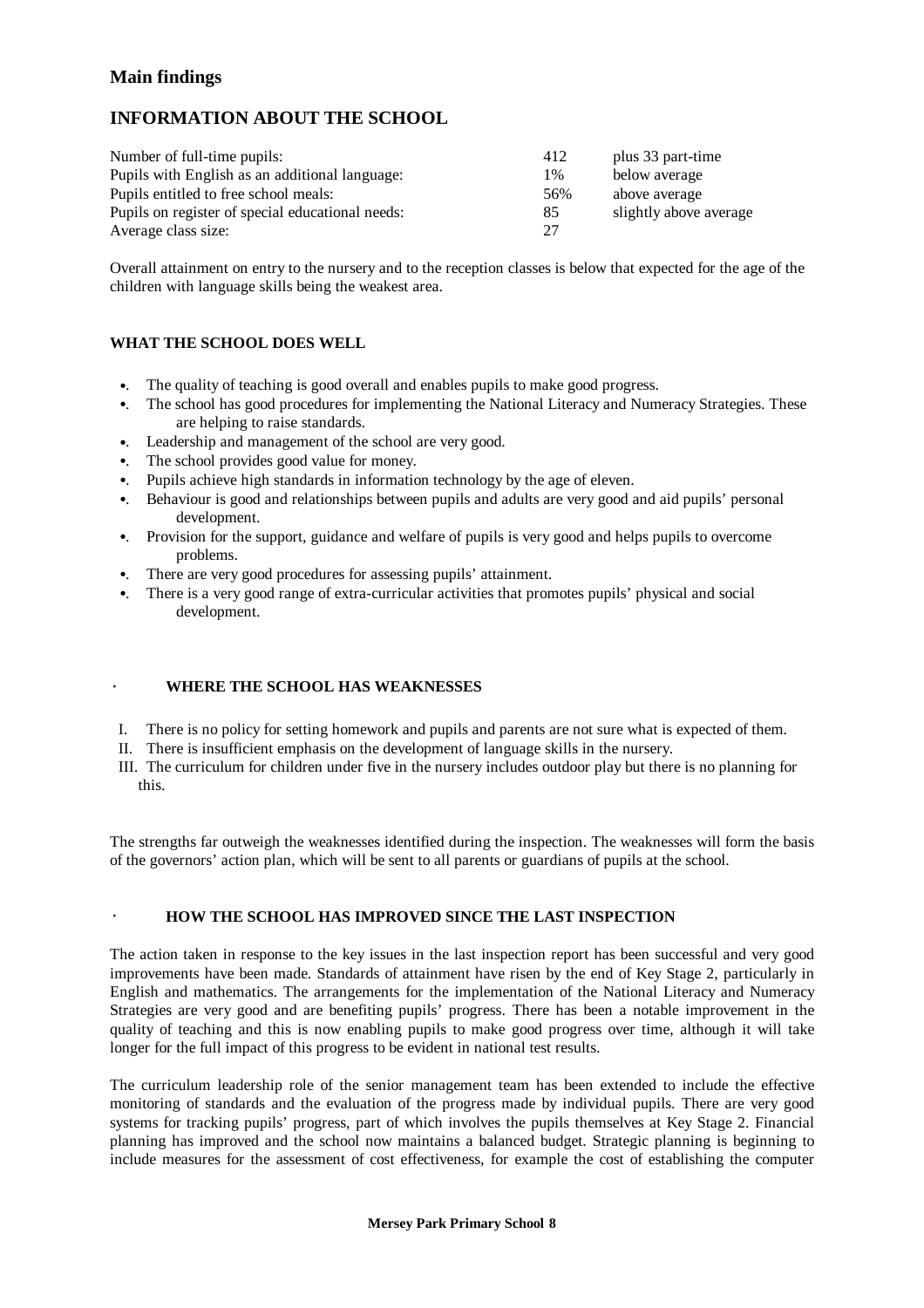suite is being monitored against the improvement in pupils' skills in information technology. Standards have risen above average levels in information technology at the end of Key Stage 2. Good use is being made of the computer suite and the range of resources available to aid pupils' progress. There has been a significant increase in resources, especially books to support the teaching of literacy, but the library is still in need of further development when finances permit. The school has the capacity to make further improvement.

#### · **STANDARDS IN SUBJECTS**

This table shows the standards achieved by 11 year olds in 1998 based on the National Curriculum tests:

| Performance in | <b>Compared with all</b><br>schools | <b>Compared with</b><br>similar schools | ٠                  | Key |
|----------------|-------------------------------------|-----------------------------------------|--------------------|-----|
|                |                                     |                                         | well above average | A   |
|                |                                     |                                         | above average      | B   |
| English        |                                     | A                                       | Average            |     |
| Mathematics    | Е                                   |                                         | below average      | D   |
| Science        | E                                   |                                         | well below average | E   |

This information shows that whilst the school's results in English in 1998 were below the national average, when compared with similar schools they were very high. In mathematics and science, the school's results were well below the national average, and in science they were also below those of similar schools. The results in mathematics were broadly in line with the average for similar schools. The school's results of national tests in 1999 showed improvement in all three subjects, with significant improvements in mathematics and science, but national figures are not yet available for comparison. Inspection findings show pupils' attainment is broadly average in all three subjects and religious education, and is above average in information technology by the end of Key Stage 2. Pupils' attainment at the end of Key Stage 1 is broadly average in English, mathematics, science, religious education and information technology. On entry to compulsory education the children's attainment is below average in language and literacy, knowledge and understanding of the world and personal and social development, but is average in mathematics, creative development and physical development.

## · **QUALITY OF TEACHING**

| <b>Teaching in</b><br>$\bullet$ | Under 5      | $5 - 7$ years | $7 - 11$ years |
|---------------------------------|--------------|---------------|----------------|
| English                         | Satisfactory | Satisfactory  | Good           |
| Mathematics                     | Satisfactory | Good          | Good           |
| Science                         |              | Satisfactory  | Good           |
| Information technology          |              | Good          | Good           |
| Religious education             |              | Satisfactory  | Satisfactory   |
| Other subjects                  | Satisfactory | Satisfactory  | Good           |

The quality of teaching is good overall. In 96% of lessons the teaching is satisfactory or better. Over half of all lessons are good and this includes one-tenth that is very good and a small proportion that is excellent. The overall quality of teaching is better at Key Stage 2 than at Key Stage 1 or for the children under five. Most of the good teaching is in literacy and numeracy lessons, although there are examples in most other subjects.

*Inspectors make judgements about teaching in the range: excellent; very good; good; satisfactory; unsatisfactory; poor; very poor. 'Satisfactory' means that strengths outweigh any weaknesses*

#### · **OTHER ASPECTS OF THE SCHOOL**

| <b>Aspect</b> | Comment                                                                     |
|---------------|-----------------------------------------------------------------------------|
| Behaviour     | Good both in lessons and throughout the school. Pupils are courteous and    |
|               | polite.                                                                     |
| Attendance    | Satisfactory. Attendance rates are just below the national average. Records |
|               | show an increasing tendency for family holidays to be taken during term     |
|               | time. A few pupils persistently arrive late.                                |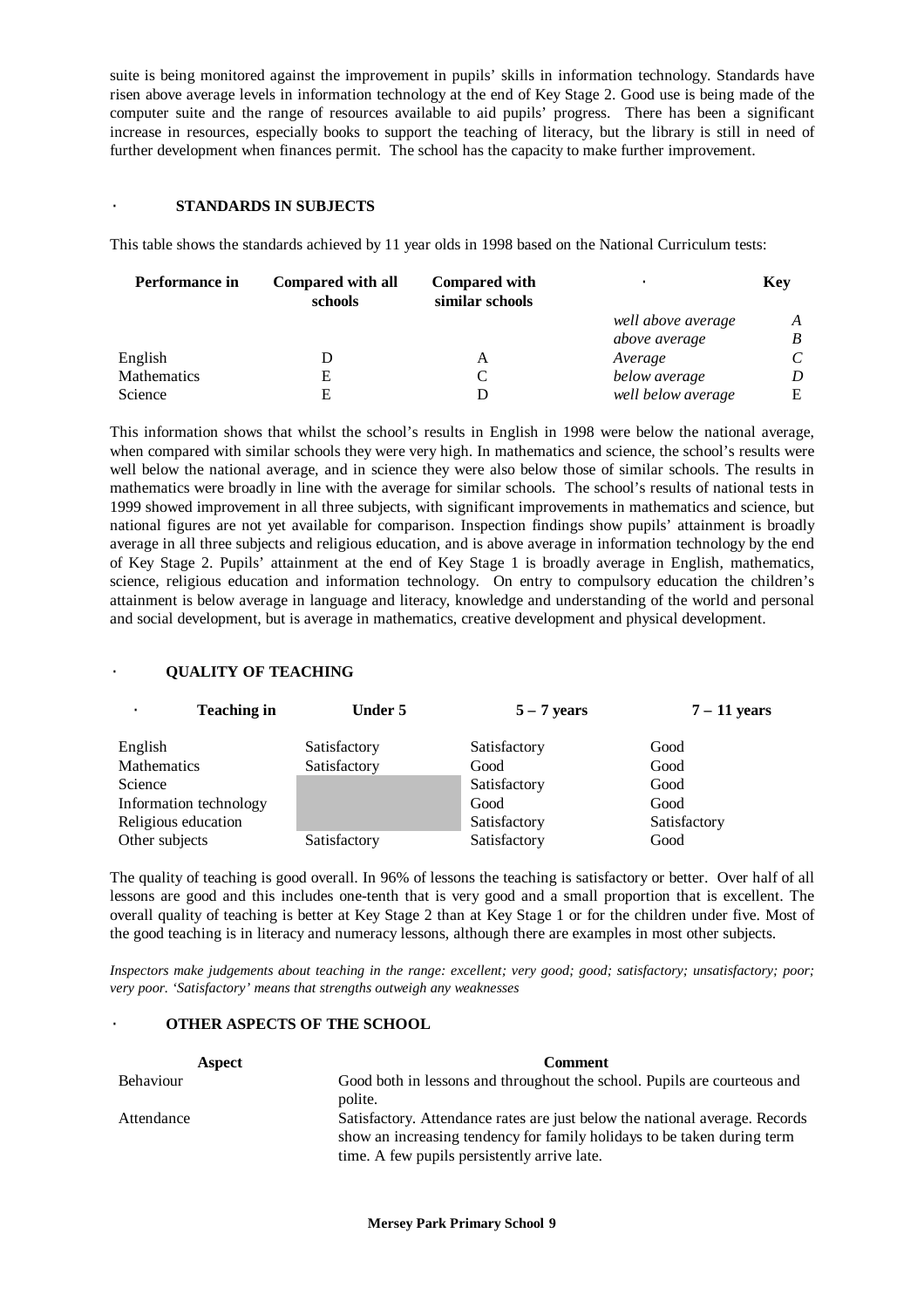| Ethos*                                             | Very good; a positive ethos that reflects the school's commitment to<br>striving for high standards of work and behaviour. Relationships are very                                                                                                                                                                                                                                                                            |
|----------------------------------------------------|------------------------------------------------------------------------------------------------------------------------------------------------------------------------------------------------------------------------------------------------------------------------------------------------------------------------------------------------------------------------------------------------------------------------------|
|                                                    | good and staff set good role models.                                                                                                                                                                                                                                                                                                                                                                                         |
| Leadership and management                          | Very good; leadership in the school is very strong and management is<br>effective. Good systems are in place to secure school improvement.                                                                                                                                                                                                                                                                                   |
| Curriculum                                         | Good overall; meets national requirements and gives appropriate emphasis<br>to literacy and numeracy, although the emphasis on language and literacy<br>is not as strong in the nursery. Planning for the progression in pupils'<br>learning is very good at both key stages. Provision for extra-curricular<br>activities is very good.                                                                                     |
| Pupils with special educational<br>needs           | Support for pupils with special educational needs is satisfactory at Key<br>Stage 1 and is very good at Key Stage 2 where additional teachers support<br>literacy and numeracy sessions. There is high quality support available for<br>individuals and groups of pupils in Years 5 and 6. The school makes<br>appropriate provision for more able Key Stage 2 pupils to work with pupils<br>a year older where appropriate. |
| Spiritual, moral, social &<br>cultural development | Overall provision is good. Provision for pupils' social development is very<br>good, for their moral development is good and for cultural and spiritual<br>development it is satisfactory.                                                                                                                                                                                                                                   |
| Staffing, resources and<br>accommodation           | Good overall; additional classroom support assistants have been appointed<br>and will take up their posts very shortly. Adequate accommodation and<br>sufficient resources for learning in most subjects although there is a lack of<br>large equipment for physical education.                                                                                                                                              |
| Value for money                                    | Good.                                                                                                                                                                                                                                                                                                                                                                                                                        |

*\*Ethos is the climate for learning: attitudes to work, relationships and the commitment to high standards.*

## · **THE PARENTS' VIEWS OF THE SCHOOL**

IV. Their children like going to school.

- V. Parents are encouraged to play an active part in the life of the school.
- VI. The school's attitudes and values have a positive effect on the children.
- VII.The school keeps parents informed about what is being taught.
- VIII. The standards achieved by pupils.

#### **What most parents like about the school What some parents are not happy about**

- IX. The amount of homework set.
- X. Provision for pupils with special educational
- XI. The approachability of some staff.

Inspectors' judgements support the parents' positive views. The school's policy on setting homework is not clear to pupils or parents and inspectors agree that a consistent approach in line with an agreed policy is required.

The school makes appropriate provision for more able pupils. Lessons are carefully planned to meet the needs of all pupils with special educational needs, most of which relate to literacy skills. At the time of the inspection the learning needs of the pupils in the nursery who have English as an additional language were not being met, as the induction period was only just complete and external support had not been arranged.

Inspectors observed parents approaching all staff to discuss issues of concern without any difficulty at the beginning or end of the school day.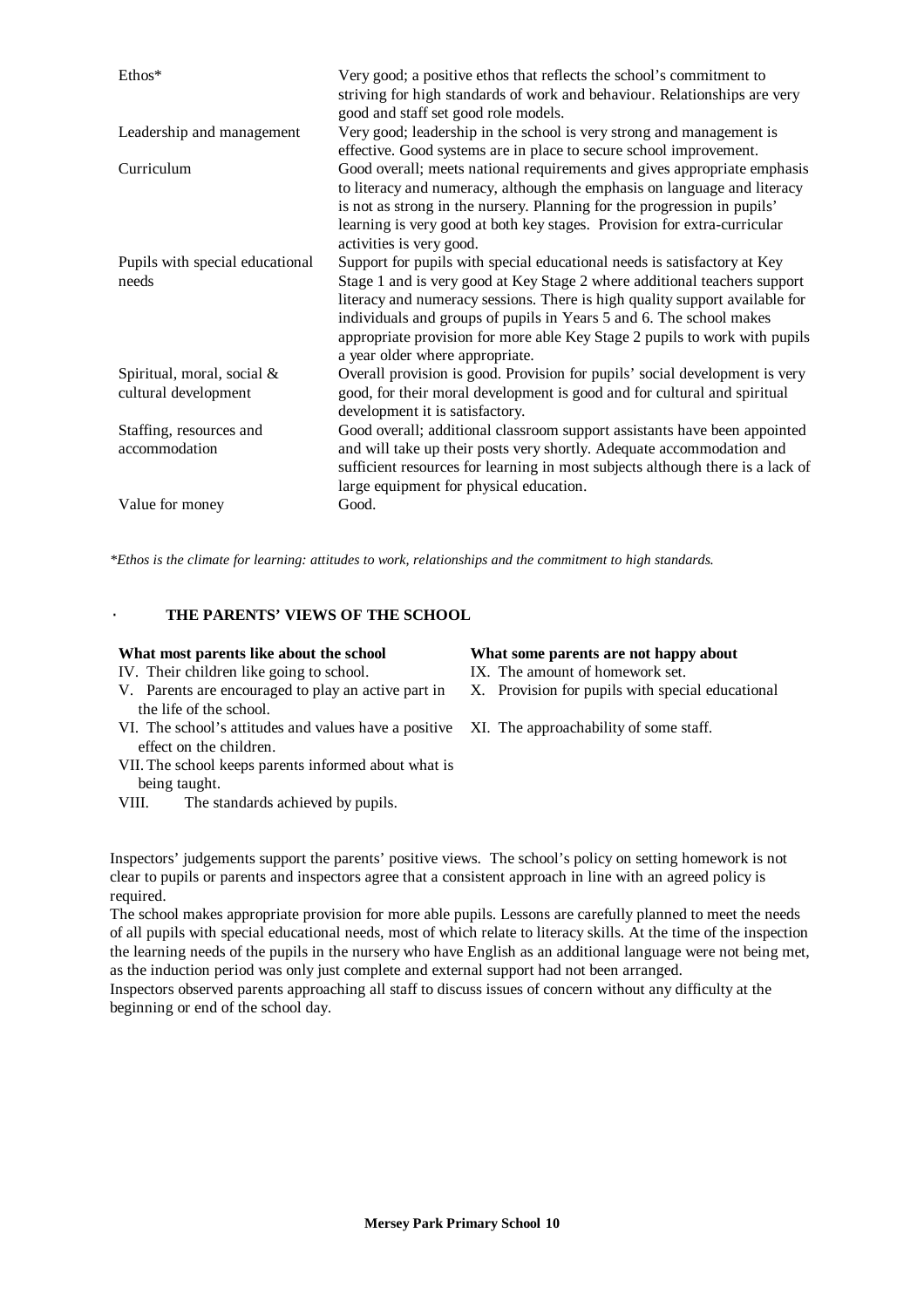## · **Key issues for action**

In order to continue the improvement made since the last inspection the headteacher, staff and governors need to:

1.Formulate and implement a whole school policy for homework and check that homework is set in accordance with the policy.

(Discussed in paragraph 50)

2.Improve the provision for under fives in the nursery by:

- •. placing more emphasis on the development of skills in language and literacy;
- •. making better use of the outdoor play area for children under five through planning activities which will develop the children's physical skills and extend their knowledge and understanding of the world around them.

(Discussed in paragraphs 71-78)

1.In addition to the key issues above, the following should be considered for inclusion in the action plan.

•. Increase the range of books available in the school library.

(Discussed in paragraph 62).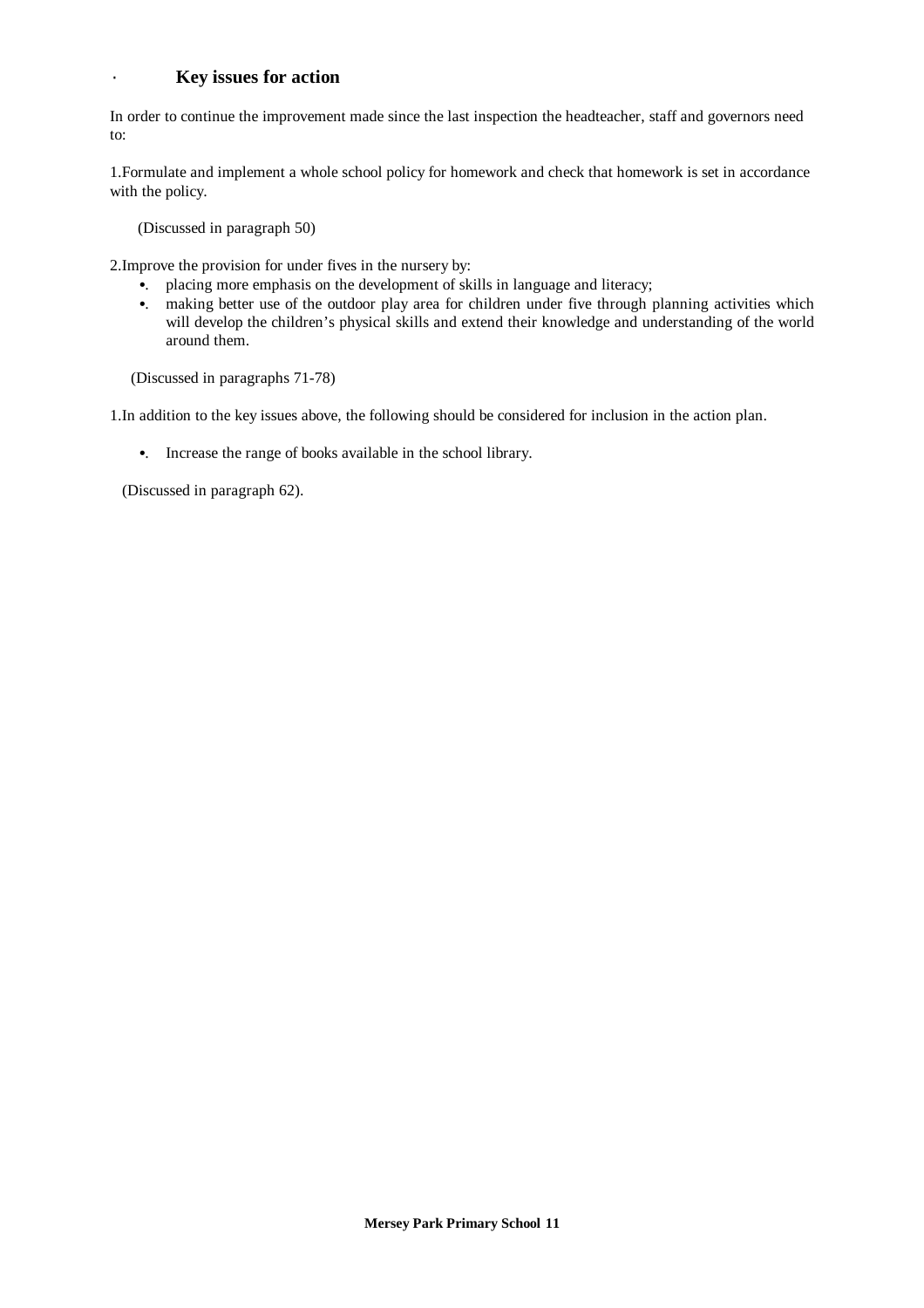## · **Introduction**

#### · **Characteristics of the school**

1.The school serves the Tranmere area of Birkenhead. The majority of pupils come from Victorian terraced housing in the immediate vicinity. Since the last inspection the area served by the school has been reduced with the loss of pupils from larger private houses. Many pupils are from relatively economically disadvantaged backgrounds as unemployment rates are high and almost half the pupils come from single parent families. Over half of the pupils are entitled to receive free school meals, which is well above the national average.

2.There are currently 412 full-time pupils in the main school and a further 33 part-time pupils in the reception year who are not yet five years of age. In addition there are 52 part-time pupils in the nursery. Pupils are admitted to the reception classes in the September following their fourth birthday. Children who will become five before the beginning of March are admitted full time, the younger four year olds attend part-time for the first term.

5.

6. The school has very few pupils from ethnic minority groups although there are three who have English as an additional language. The proportion of pupils identified as having special educational needs is slightly above average. There are 85 pupils on the special educational needs register, with no pupils having a formal statement of need. There is a wide range of ability amongst children on entry to the reception year, with overall attainment being below average.

3.The school aims to educate each child according to their age, ability and aptitude by building good working relationships and developing knowledge, understanding, skills and practical abilities in an increasingly technological world. Current priorities for development and improvement include literacy, numeracy, information technology and nursery education. The school has set challenging targets for English, mathematics, science and information technology up to 2002.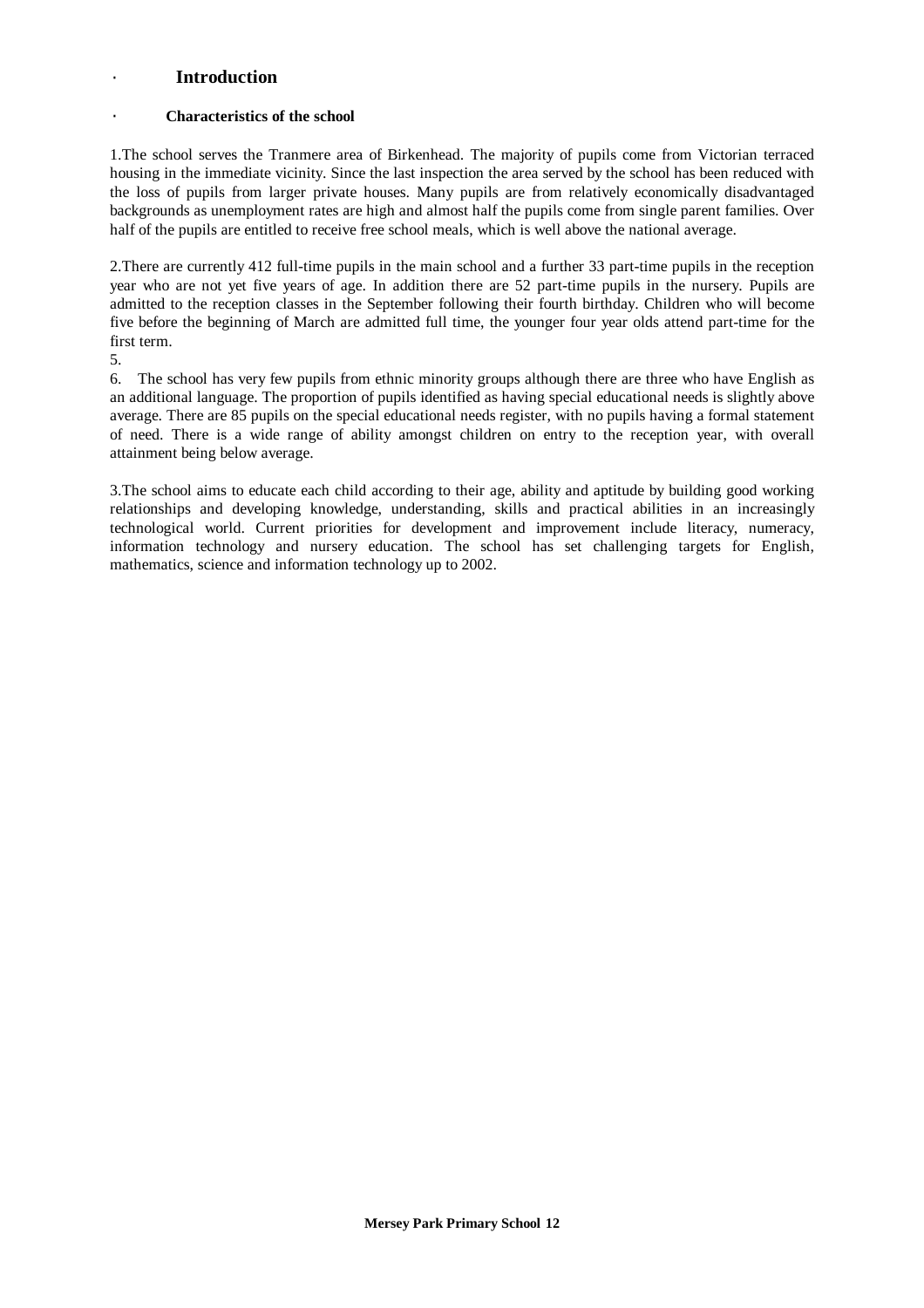# 7. **Key indicators**

# **Attainment at Key Stage 1<sup>1</sup>**

| Year<br>Girls<br><b>Boys</b><br>for latest reporting year:<br>21<br>47<br>1998<br>7.<br><b>National Curriculum Test/Task</b><br>Reading<br>Writing<br>Mathematics | Total<br>68 |
|-------------------------------------------------------------------------------------------------------------------------------------------------------------------|-------------|
|                                                                                                                                                                   |             |
|                                                                                                                                                                   |             |
|                                                                                                                                                                   |             |
| <b>Results</b>                                                                                                                                                    |             |
| Number of pupils<br>17<br><b>Boys</b><br>17<br>14                                                                                                                 |             |
| at NC Level 2 or<br>39<br>38<br>Girls<br>40                                                                                                                       |             |
| 52<br>57<br>56<br>above<br>Total                                                                                                                                  |             |
| 76(22)<br>Percentage at NC<br>School<br>82(77)<br>83(52)                                                                                                          |             |
| Level 2 or above<br>National<br>80(80)<br>81(80)<br>84(84)                                                                                                        |             |
|                                                                                                                                                                   |             |
| Mathematics<br>Science<br><b>Teacher Assessments</b><br>Reading<br>7.                                                                                             |             |
| Number of pupils<br>13<br>18<br>17<br><b>Boys</b>                                                                                                                 |             |
| at NC Level 2 or<br>37<br>40<br>32<br>Girls                                                                                                                       |             |
| 57<br>45<br>Above<br>55<br>Total                                                                                                                                  |             |
| 66(77)<br>Percentage at NC<br>School<br>81(30)<br>83(73)                                                                                                          |             |
| National<br>Level 2 or above<br>81(80)<br>85(83)<br>86(85)                                                                                                        |             |
| Attainment at Key Stage 2 <sup>1</sup><br>Number of registered pupils in final year of Key Stage 2<br>Year<br>Girls<br><b>Boys</b>                                | Total       |
| for latest reporting year:<br>1998<br>24<br>42                                                                                                                    | 66          |
| Science<br>7.<br><b>National Curriculum Test</b><br>English<br>Mathematics<br><b>Results</b>                                                                      |             |
| Number of pupils<br>8<br>11<br>10<br><b>Boys</b>                                                                                                                  |             |
| at NC Level 4 or<br>Girls<br>26<br>14<br>17                                                                                                                       |             |
| 37<br>22<br>27<br>Above<br>Total                                                                                                                                  |             |
| Percentage at NC<br>School<br>57(42)<br>34(32)<br>42(67)                                                                                                          |             |
| Level 4 or above<br>National<br>65(63)<br>59(62)<br>69(68)                                                                                                        |             |
|                                                                                                                                                                   |             |
| 7.<br><b>Teacher Assessments</b><br>English<br>Mathematics<br>Science                                                                                             |             |
|                                                                                                                                                                   |             |
| Number of pupils<br>8<br>10<br>14<br><b>Boys</b>                                                                                                                  |             |
| at NC Level 4 or<br>Girls<br>21<br>18<br>22                                                                                                                       |             |
| 31<br>36<br>26<br>Above<br>Total                                                                                                                                  |             |
| School<br>48(27)<br>Percentage at NC<br>41(30)<br>57(47)<br>Level 4 or above<br>National<br>65(63)<br>65(64)<br>72(69)                                            |             |

......................................... 1 Percentage in parentheses refer to the year before the latest reporting year.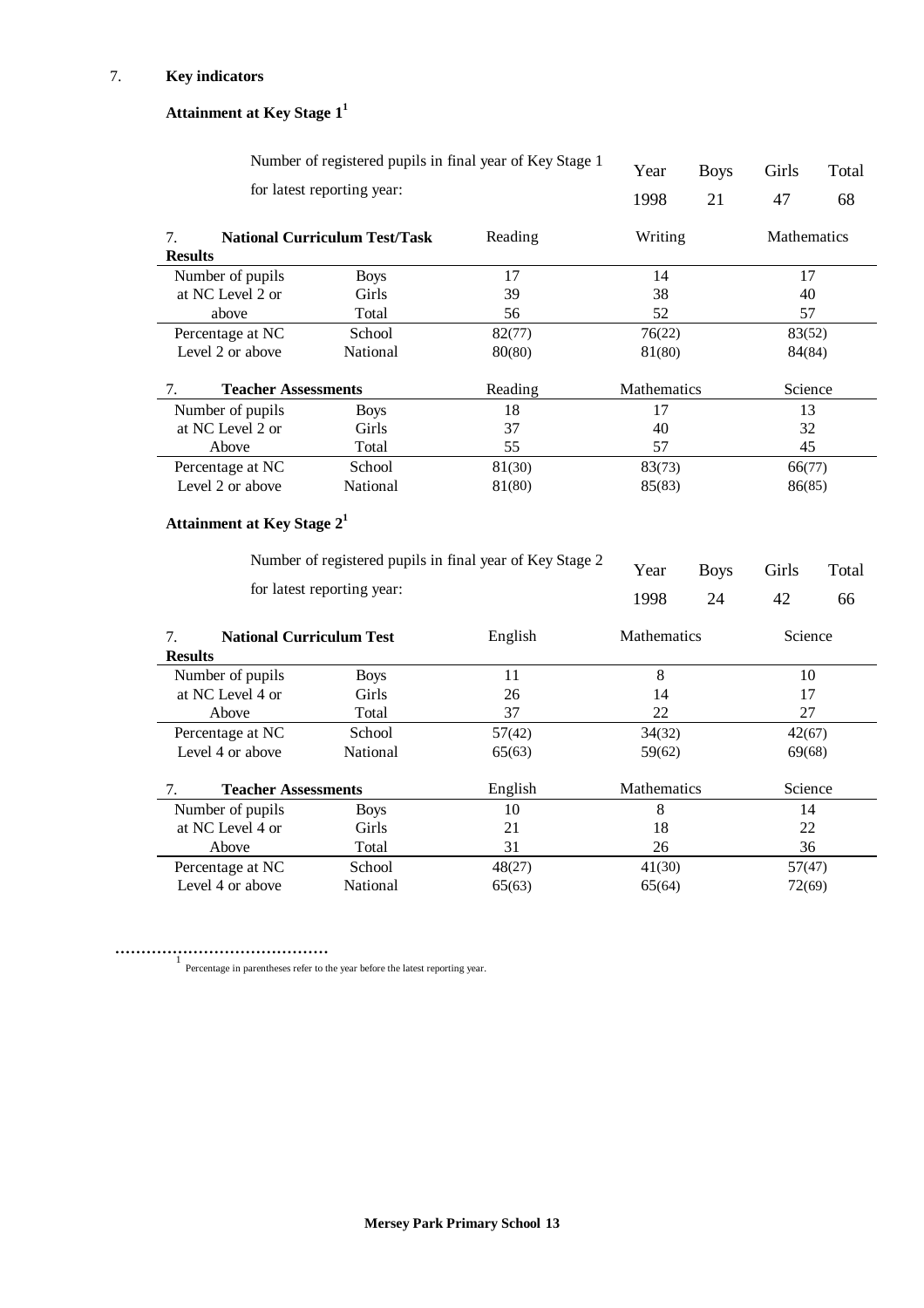# 7. **Attendance**

|          | Percentage of half days (sessions) missed                       |              |                           | $\%$     |
|----------|-----------------------------------------------------------------|--------------|---------------------------|----------|
|          | through absence for the latest complete                         | Authorised   | School                    | 7.1      |
|          | reporting year:                                                 | Absence      | National comparative data | 5.7      |
|          |                                                                 | Unauthorised | School                    | 0.1      |
|          |                                                                 | Absence      | National comparative data | 0.5      |
| 7.<br>7. | <b>Exclusions</b>                                               |              |                           |          |
|          |                                                                 |              |                           |          |
|          | Number of exclusions of pupils (of statutory school age) during |              | Number                    |          |
|          | the previous year:                                              |              | Fixed period              |          |
|          |                                                                 |              | Permanent                 | $\Omega$ |
| 7.       | <b>Quality of teaching</b>                                      |              |                           |          |
|          | Percentage of teaching observed which is:                       |              |                           | $\%$     |
|          |                                                                 |              | Very good or better       | 11       |
|          |                                                                 |              | Satisfactory or better    | 96       |
|          |                                                                 |              | Less than satisfactory    | 4        |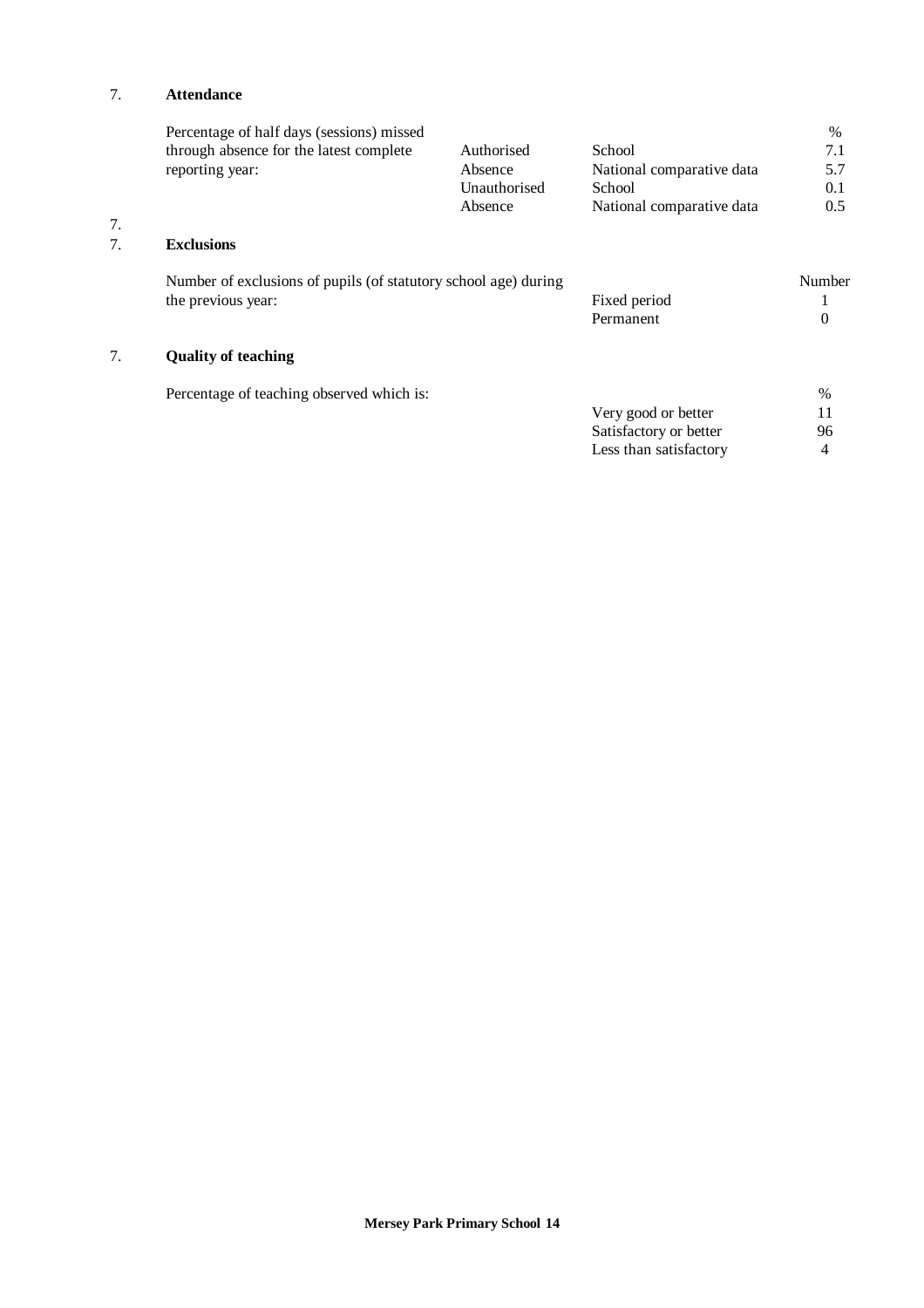## 7. **PART A: ASPECTS OF THE SCHOOL**

## 7. **Educational standards achieved by pupils at the school**

### 7. **Attainment and progress**

4.Since the last inspection, the action taken to raise pupils' attainment has been very successful, with the outcomes being most noticeable in the Key Stage 2 National Curriculum test results in 1999. At Key Stage 1, taking the three years 1996 to 1998 together, the figures show that the performance of the pupils was well below the national average in reading and mathematics and was very low in writing. Standards in reading, writing and mathematics at Key Stage 1 have risen steadily each year since 1997, with the 1998 results being just above the national average in reading and mathematics, and close to, but just below the national average in writing. The proportion of pupils reaching the higher level was close to the national average in reading and mathematics and was above it in writing. In science, there was a dip in results in 1998, but teachers' assessments showed an improvement in 1999. When compared with schools with pupils from similar backgrounds, results are well above average in reading and mathematics and are above average in writing. The same picture of improving trends is evident in the Key Stage 2 results which show improvement in English, mathematics and science each year from 1997, with the exception of science in 1998. The school had been without a coordinator for the subject and the drive for improvement was temporarily lost. Taking the Key Stage 2 results for 1996 to 1998 together, the figures show that the performance of pupils was well below the national average in English, mathematics and science. The 1999 results show further improvement and are close to, but just below, the 1998 national average for pupils reaching the expected level in English by the age of eleven. The 1999 results in mathematics show a significant improvement, with well over half the pupils reaching the expected level. The proportion of pupils reaching the higher level was below average in English, mathematics and science in 1998. When the Key Stage 2 results for 1998 are compared with those of similar schools, pupils' results in English remain well above average, in mathematics they are average and in science they are below average. The action taken following the last inspection focused initially on raising attainment in English and then mathematics and this is reflected in the pattern of results. Inspection findings indicate the school is continuing this pattern of improvement but it will take a little longer for the full impact of the improvements to become evident in the end of key stage tests. There are no significant differences in the attainment of boys and girls at either key stage.

5.The assessment of children soon after entry to the nursery and again on entry to the reception classes shows overall attainment at both points to be below average, with language and social skills being the weakest areas. The majority of children make satisfactory progress over time in all areas of learning, except for some children with learning needs, notably those who have English as an additional language who do not receive adequate support to enable them to make satisfactory progress. The induction period had only just been completed at the time of the inspection and external support for these children was still being arranged. On entry to compulsory education, the children's attainment is at the level expected nationally for their age in mathematics, creative development and physical development, but in language and literacy, personal and social development and knowledge and understanding of the world, the children's attainment is below the expected level.

6.Inspection findings show that pupils' attainment in all aspects of English is broadly average at the end of both key stages. Overall progress in lessons and over time at Key Stage 1is satisfactory in speaking and listening and reading and is good in writing. At Key Stage 2, most pupils make good progress in all aspects of the subject and there is evidence of pupils with special educational needs making good progress and being taken off the register. Following the previous inspection the school concentrated on improving pupils' reading skills and this has aided their progress and attainment in writing. Pupils have a limited range of vocabulary on entry but make good progress in acquiring subject specific and general vocabulary. By the end of Key Stage 1, most pupils speak clearly and are able to communicate their thoughts, ideas and needs. The literacy hours are supporting the development of their skills in spelling, which they use in their writing. They are able to write simple stories by the end of the key stage. Pupils build systematically on their reading and writing skills at Key Stage 2. They use their reading skills to research information from computers and reference books. Their writing shows some thought for the person reading it, with examples of effective use of persuasive language in descriptions of Tudor Houses for sale in Year 4. By the end of the key stage pupils can compare and contrast several novels by the same author and write detailed accounts and narratives. Lessons in other subjects such as history and design and technology support the development of pupils' literacy skills. Throughout the school handwriting is neat and written work well presented.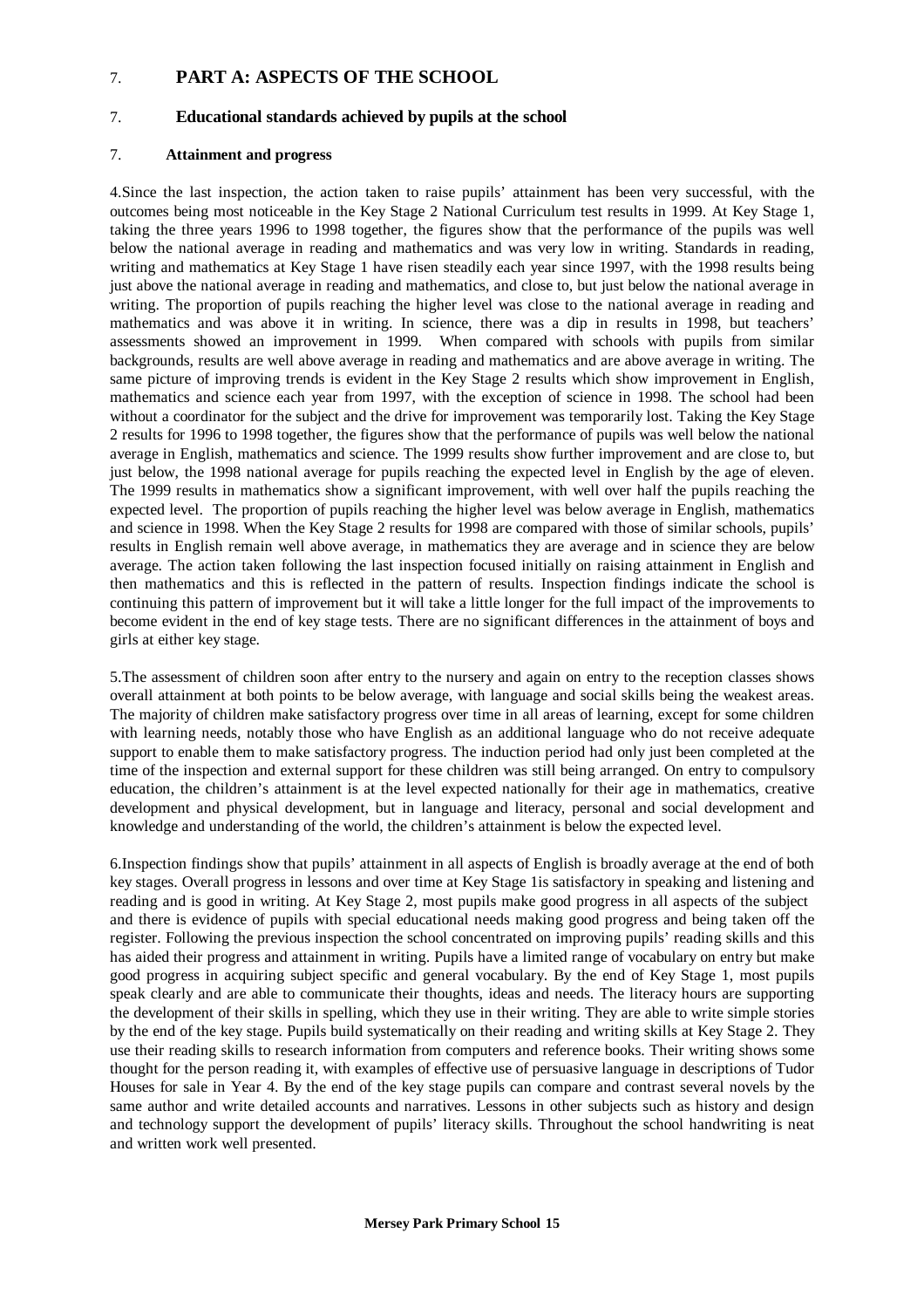7.In mathematics, pupils' attainment is average at the end of Key Stage 1 and confirms the national test results of recent years. Pupils make good progress in lessons and over time and this includes those with special educational needs. By the end of the key stage pupils can carry out a range of mental and written calculations. They understand the properties of two-dimensional shapes and can use standard and non-standard measures. Pupils make satisfactory progress in acquiring mathematical language and use their understanding of numbers when solving problems in numeracy sessions. Pupils continue to make good progress at Key Stage 2, both in lessons and over time and build on their knowledge and understanding. Many pupils express their liking for mathematics lessons and this helps increase their rate of progress. By the end of Key Stage 2 pupils have a secure understanding of the four rules of number, and some understanding of probability, fractions, percentages and decimals at the appropriate level for their age. They continue to acquire and widen their range of mathematical language.

8.Inspection findings in science confirm the teachers' assessments in 1999 which showed just over four fifths of pupils reaching the expected level for seven year olds. The pupils' attainment is broadly average for pupils reaching the expected level, but is below average for pupils reaching the higher level at the end of Key Stage 1. No pupils achieved the higher level in 1998 or 1999 and inspection findings confirm this pattern. Pupils make satisfactory progress in lessons and over time, both in developing skills in investigation and experimentation and in acquiring knowledge. Progress improves at Key Stage 2 and is good overall. At the end of Key Stage 2, pupils' attainment is broadly average. There was a significant improvement in the proportion of pupils reaching the expected level for eleven year olds in 1999 which rose to over two thirds, with approximately one tenth of pupils reaching the higher level. Inspection findings confirm the most recent results. Pupils have a clear understanding of the principles of fair testing.

9.There has been an improvement in standards in information technology at Key Stage 2. At the time of the last inspection attainment was judged to be average at the end of Key Stage 1 and standards have been sustained at this level. At the end of Key Stage 2, pupils' attainment was judged to be below average at the time of the last inspection but, as a result of the effective use of the computer suite, pupils' attainment is now above average. Weaknesses in controlling and modelling have been remedied with appropriate resources now available to cover this part of the programme of study. Staff development has been a critical factor in securing this improvement and enabling pupils at both key stages to make good progress in lessons and in recent years. Pupils of all abilities are confident in using a range of programs appropriate for their ages and in accessing and storing information.

10.In religious education, the previous inspection judged pupils' attainment to be average at the end of both key stages, with no identified weaknesses. Standards have been sustained at average levels at both key stages and in line with the requirements of the locally agreed syllabus. Overall progress is satisfactory at both key stages. Pupils make satisfactory progress in developing their personal relationships at Key Stage 1 and begin to understand the main festivals and ceremonies of the Christian faith and other major world religions. Pupils continue to build on their experiences and deepen their understanding of Christianity and other major world religions at Key Stage 2 and develop some understanding of the impact of religion on people's daily lives. Pupils' ability to reflect on the stories they hear varies among the classes according to the emphasis given to this by teachers.

11.In art, design and technology and geography, pupils make satisfactory progress at both key stages. In history, music and physical education pupils make satisfactory progress at Key Stage 1 and good progress at Key Stage 2 where the proportion of good quality teaching is higher. Pupils build on their prior attainment as they mature and acquire knowledge and skills and deepen their understanding. Pupils' progress in history and geography at Key Stage 2 has improved since the last inspection when progress in acquiring knowledge was slow leading to them gaining insufficient knowledge over the key stage.

12.Pupils with special educational needs make satisfactory progress towards their targets at Key Stage 1 and good progress at Key Stage 2 where there is a higher level of support from qualified teachers. In Years 5 and 6, there is additional support for individuals or groups of pupils in literacy and numeracy lessons and some of this support is of a high quality and enables pupils to make very good progress towards their targets. The pupils' attainment is in line with their capabilities. Where higher attaining pupils work with older pupils in mathematics their progress is also good and these pupils' needs are well provided for.

13.A large amount of statistical information is now available to the school from a range of tests including National Curriculum and other standardised tests. This is effectively analysed by the deputy headteacher to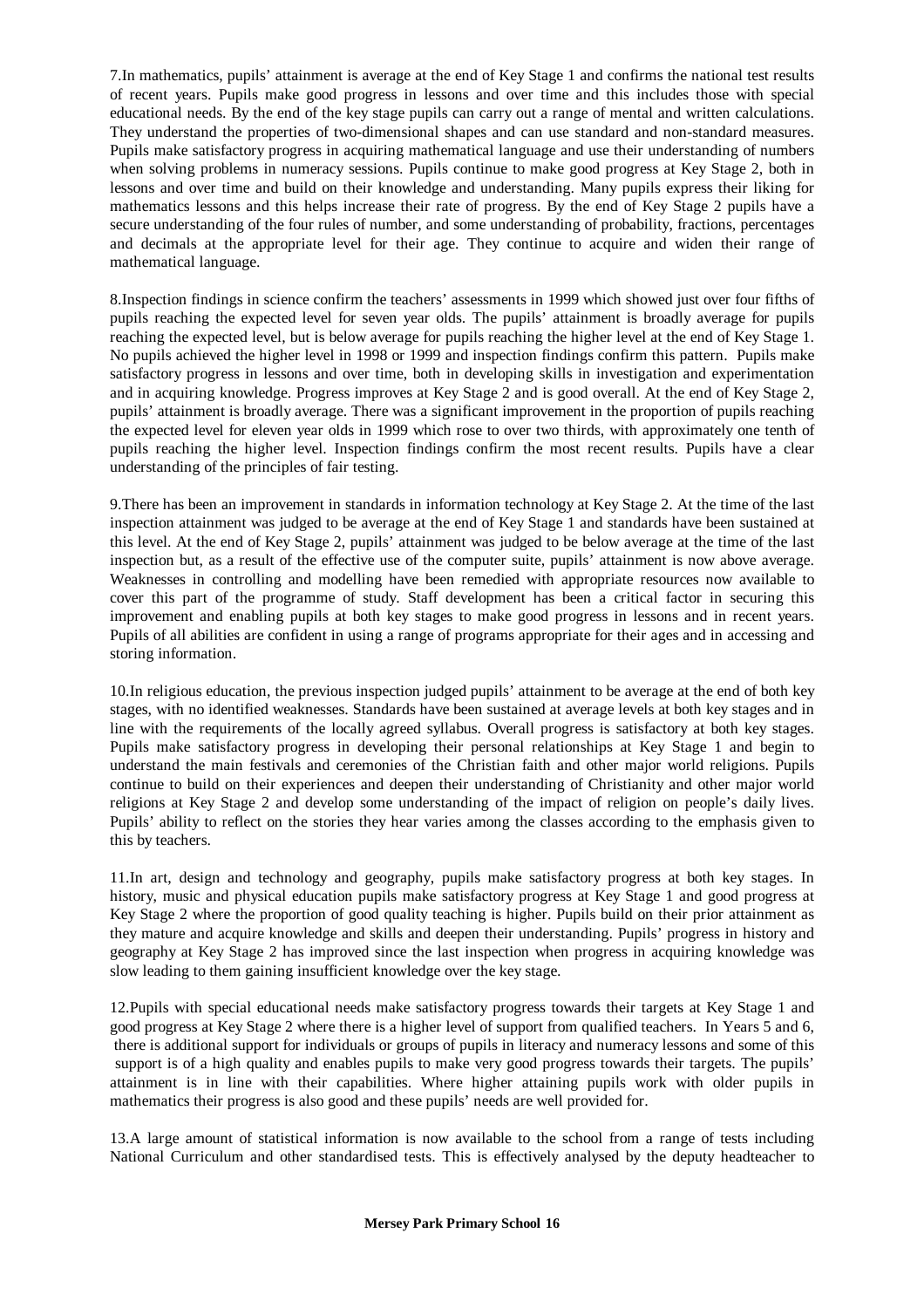pinpoint the areas in need of development and improvement. Targets have been set for individual pupils and classes by the end of each key stage and these include targets for information technology and science as well as English and mathematics. The targets are reviewed annually in the light of the transient nature of the population and the pupil turnover in each year group. The targets are realistic and challenging. Key Stage 1 targets were not achieved in 1999 due to long term staff absence. The Key Stage 2 target for English was achieved, and the targets for pupils reaching the expected level in science and mathematics were achieved, but the targets for pupils reaching the higher level were not achieved in mathematics or science.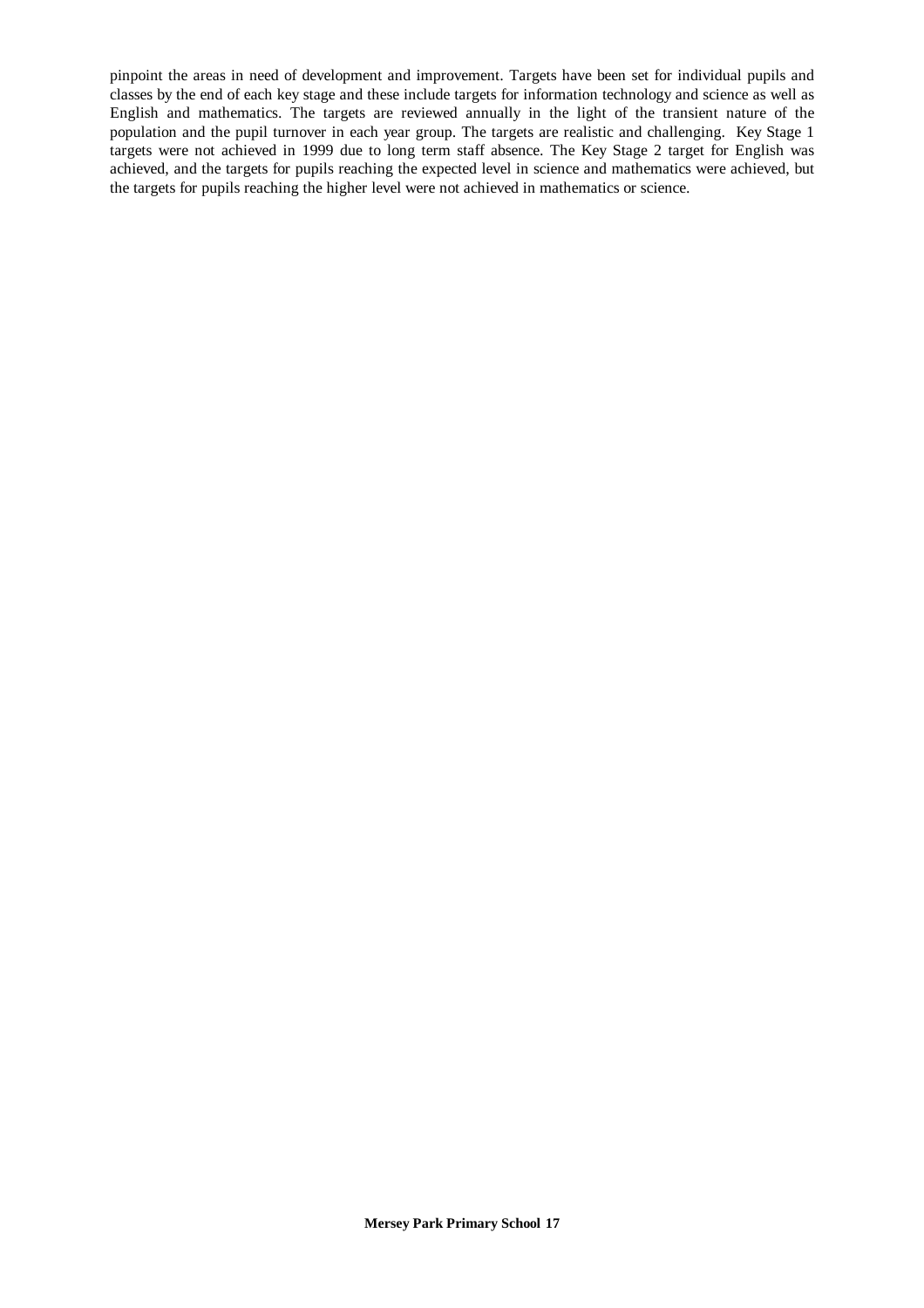#### **Attitudes, behaviour and personal development**

14.Pupils throughout the school have positive attitudes to their work. They usually listen attentively and respond enthusiastically to their teachers and to one another. Pupils in both key stages settle to work quickly and without fuss. The children under five in the nursery are still settling into school routines, but most are showing a positive attitude to school and work, although concentration spans are short. Pupils work well, both individually and collaboratively in pairs and groups, and support those who find the work difficult. This can be seen during guided reading in the literacy hour and when pupils are using computers. Older pupils develop their capacity for personal study when researching information using computers or reference books. However, there is no homework policy to encourage their capacity for personal study beyond school.

15.The behaviour of pupils, whether in class, in the dining hall or at play is good and they have a welldeveloped sense of right and wrong. They are conscious of the need to consider their own well-being and that of others. The school's merit system is successful in promoting good behaviour and in producing an atmosphere that is conducive to learning. Most parents agree that the school achieves high standards of behaviour and that this has improved since the last inspection. Pupils report few incidents of bullying or harassment and none were seen during the inspection. There has only been one pupil excluded for unacceptable behaviour in the last year. Pupils are courteous to adults including visitors to the school.

16.Relationships in the school are very good. There are positive relationships between pupils and all the adults and these are one of the school's strengths. The adults are friendly towards and supportive of the pupils. They, in turn are friendly towards each other. Girls and boys work and play well together.

17.Opportunities for personal development are very good. All pupils, through the merit system, help the position of their house team. Many pupils in Year 6 are monitors and assist with the care of younger children as well as showing visitors around the school. Pupils could recall opportunities in the last year when they have shown their initiative and taken responsibility for organising events for charities.

## 21. **Attendance**

18.Attendance rates are satisfactory, although slightly below the national average for all primary schools. There has been a slight increase in the rate of unauthorised absence over the past few years, and the school reports an increasing trend of family holidays in term time. The majority of absences are due to illness. Most pupils arrive at school on time, but there are a small number of pupils who frequently arrive late and disrupt lessons for others.

## 22. **Quality of education provided**

## 22. **Teaching**

19.The action taken in response to the key issue in the previous report has been successful in improving the overall quality of teaching and this is now good. The proportion of lessons which are satisfactory or better has risen from 75% to 96% and the proportion of good lessons has risen from one third to just over a half and includes approximately one tenth which are very good and occasionally excellent. The procedures already used to improve the quality of teaching now form part of the monitoring policy and there is every indication that further improvement is possible.

20.The quality of teaching of children under five is satisfactory overall and is good in just over one fifth of lessons seen in the reception classes. There is no unsatisfactory teaching in this phase. The activities planned in the nursery do not always interest the children as much as they could do. Language and literacy skills are under-emphasised in the planning in the nursery. During the inspection most emphasis was on personal and social skills to enable the children to get on with each other. Language skills are well catered for in the reception classes; literacy hours are adapted well. Personal and social skills are promoted well in daily activities. The planning for daily outdoor play activities is less effective as it does not show the skills to be developed.

21.At Key Stage 1, the teaching is satisfactory overall. Just over one third of lessons are good, but a very small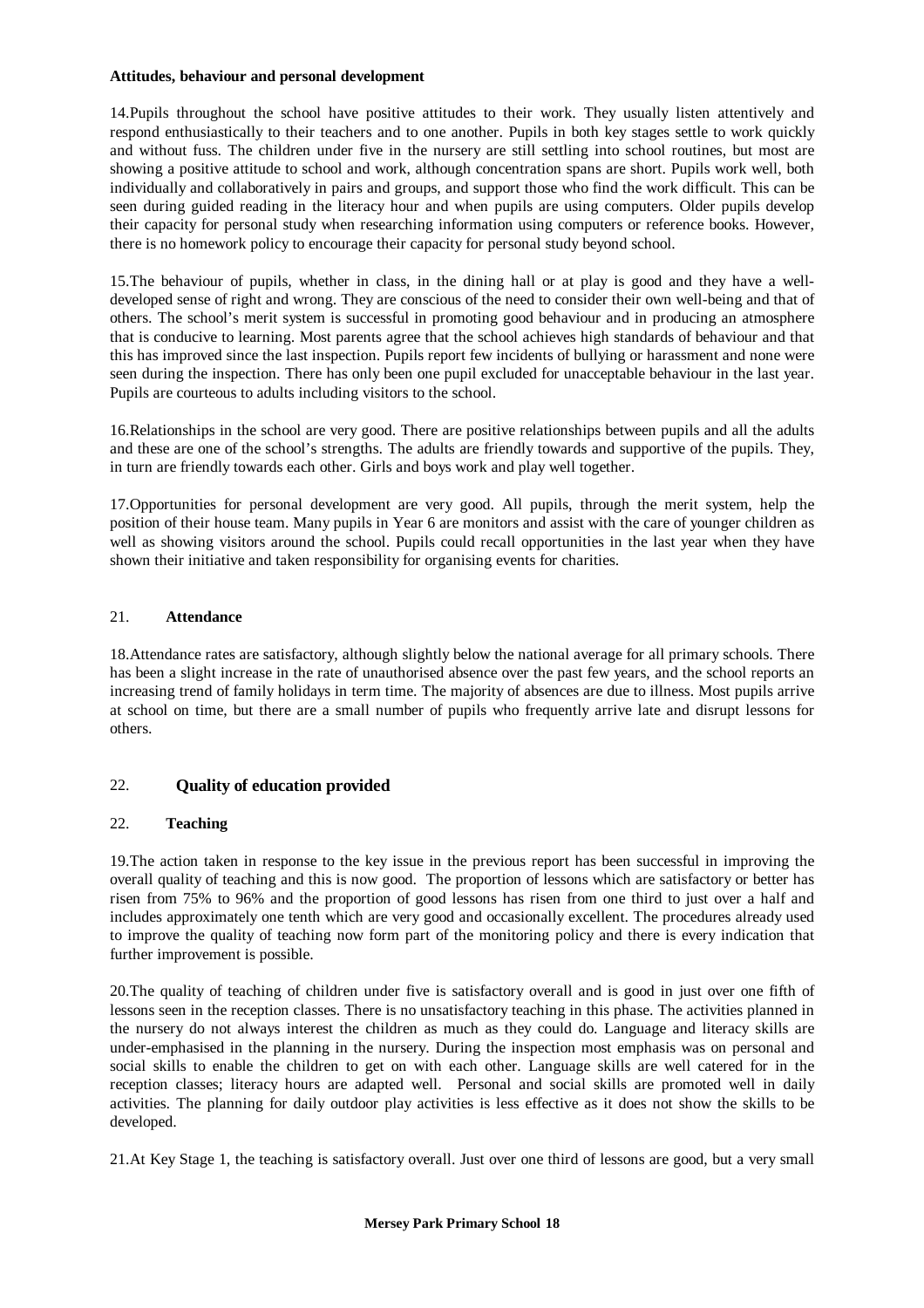proportion is unsatisfactory. The examples of good teaching are in all core subjects, history and physical education. The good features are the quality of the lesson planning, the clear explanations of what pupils have to do, the efficient management of resources and the feedback to groups and individual pupils that enables them to make good progress. The unsatisfactory teaching is characterised by inappropriate teaching methods in a literacy hour where the task set for group work did not allow pupils to build appropriately on previous work covered.

22.The most notable improvement in teaching since the last inspection has been at Key Stage 2 where approximately two-thirds of lessons are good, including a small number of excellent lessons and just over one tenth which are very good. This improvement has been achieved through the implementation of the action plan from the last inspection, the support of the Local Education Authority, the determination of the staff to raise standards and their openness in asking for support or advice when necessary. The impact on pupils' attainment and progress is to be seen in the improving trend in national test results particularly at the end of Key Stage 2. The very good lessons are characterised by the brisk pace, continual challenge for pupils through precise questioning, and the correct use of technical vocabulary, for example in Year 4 when pupils were learning the properties of quadrilaterals such as a rhombus and a trapezium. The small number of unsatisfactory lessons resulted form a lack of confidence in delivering the literacy hour and a lack of thorough preparation for lessons.

23.Teachers are competent in teaching the basic skills of literacy and all are confident and competent in teaching the skills of numeracy. They have sufficient knowledge of the other subjects of the National Curriculum and religious education, with most teachers at Key Stage 2 being secure in their subject knowledge. They give of their own time to develop skills in information technology, through working in year teams. Teachers working with children under five have secure knowledge of the nationally agreed learning outcomes, but some activities planned for the children lack interest. In the majority of lessons with under fives staff have reasonable expectations of the children. At Key Stage 1 expectations of work and behaviour are good and at Key Stage 2 they are very good and continually challenge pupils and deepen their knowledge and understanding. However, there are occasions in mathematics and English when expectations are too high and the pupils struggle.

24.Teachers' planning of lessons is satisfactory in the under fives phase and is good at both key stages where there is consistency in the format, but not in the quality. Some teachers clearly link all their lesson plans to National Curriculum programmes of study or the National Literacy and Numeracy Strategies and this gives a clear focus as to what pupils are expected to learn. Planning for teaching the basic skills of literacy and numeracy is detailed and takes account of the differing ability levels of pupils, with tasks often planned at three levels of difficulty. Few lesson plans contain specific planning for pupils with special educational needs, although the individual education programmes are available in classrooms and followed by teachers. Planning takes place in year groups to ensure all pupils of the same age have the same opportunities and experiences. The aims of lessons are shared with pupils at the beginning and often returned to at the end to check that they have been achieved. Teachers in Year 5 often explain to pupils what they will be doing in the next lesson so they know how their work will be developed.

25.The teachers use a range of teaching methods and structure their lessons in ways that are usually appropriate to the task being undertaken and which are effective in enabling pupils to make progress. The range of teaching methods is wider at Key Stage 2. There is due emphasis being placed on developing pupils' problem solving skills, for example in mathematics, science, and design and technology in Year 5 when having to construct a four- wheeled vehicle from a given set of components. There is a tendency for teachers to do too much of the talking in a small number of lessons with under fives and in Key Stage 1 and this hinders pupils' development of speaking skills. Teachers manage pupils well in lessons and strive to motivate them, especially at Key Stage 2 and this is a strength in the teaching of pupils in Years 5 and 6. Challenging behaviour is swiftly dealt with and disruption for others is kept to a minimum. Time available for learning is used effectively in most lessons, except for under fives where there is often a slow pace. There is time slippage due to the timetables, of which the school is aware; music lessons often follow physical education and pupils arrive late due to the time taken to get dressed. The use of time is generally better at Key Stage 2 than at Key Stage 1 as lessons proceed at a brisk pace. The arrangements made for more able pupils in Key Stage 2 to work with classes containing older pupils is successful in matching the work to the ability of those concerned. The combination of setting the more able pupils and combining the remaining pupils into two parallel groups in mathematics in Years 4 and 5 works well and enables pupils to make good progress. The additional support in literacy hours in Years 5 and 6 also enables pupils in these year groups to make good progress. There are however, occasions when pupils with special educational needs are withdrawn from mathematics lessons for reading instruction and this is not good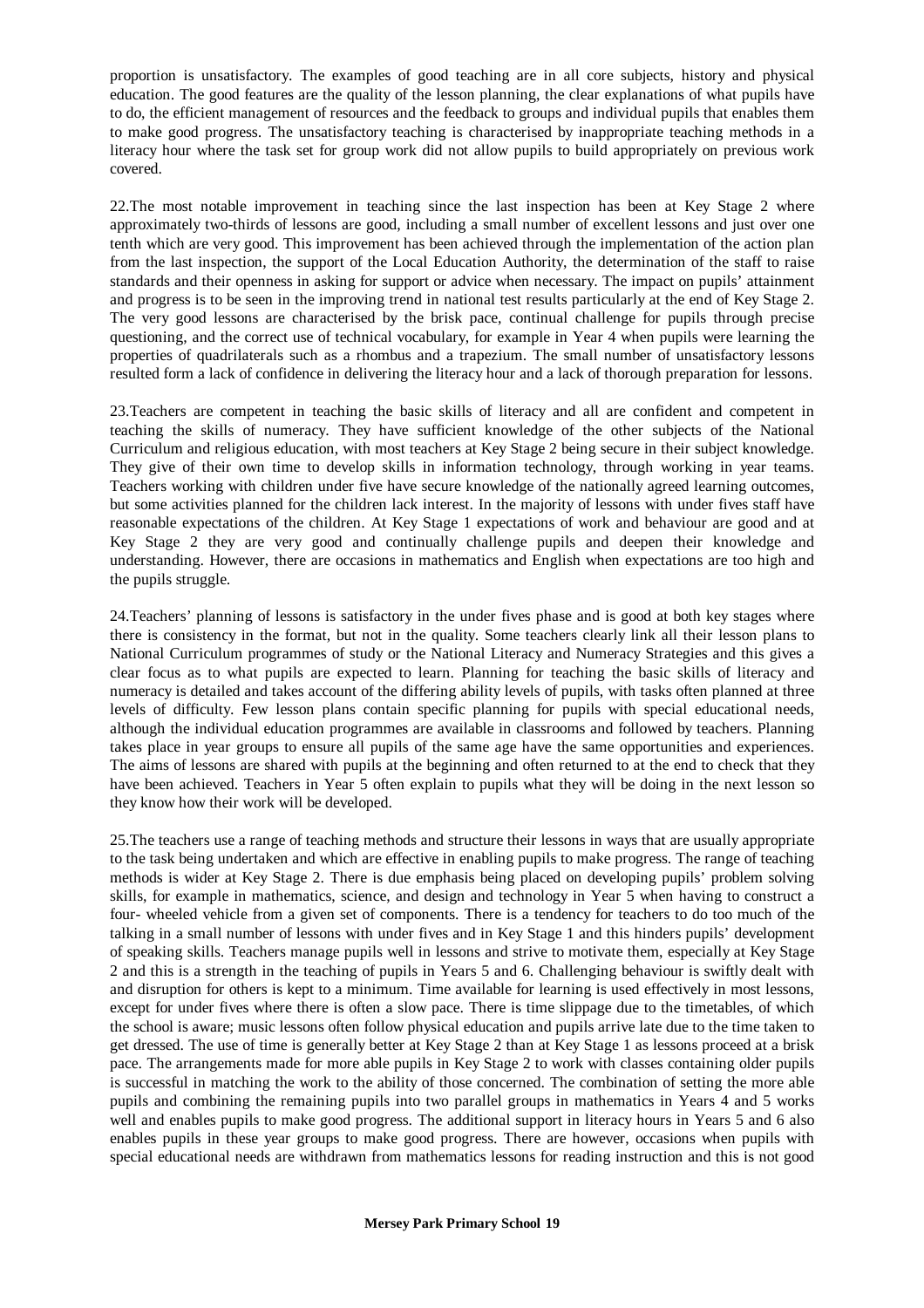#### practice.

26.Teachers evaluate their lessons each week and make specific comments daily on the pupils' attainments. They make good use of the information gathered about pupils' attainments from their evaluations, marking books, observing them at work and through discussions and plenary sessions, particularly at Key Stage 2. The information is used to plan future tasks, which are usually well matched and challenging for most pupils. Also to discuss with pupils the completion of their 'I can do' sheets. Marking is usually of very good quality and consistent with the school policy. It sets targets for pupils to work towards and provides helpful information as to how work can be improved in the future. Pupils' understand the marking procedures and value the comments and help they provide. The use of the information gathered in the nursery is less evident. Classroom assistants as well as support teachers play a valuable part in assessing the achievements of pupils with special educational needs. The individual education plans are of good quality, have specific targets usually to develop literacy skills and are monitored by the special educational needs coordinator. Where pupils are withdrawn from class to work with the teacher on an intensive reading programme during literacy hours, the teaching is excellent and does much to improve the self-esteem of the pupils as well as developing their reading skills.

27.The school's approach to homework is unclear to parents and pupils. There is reference to homework in the school prospectus, but no policy. Some teachers set homework during the inspection, but the only regular homework reported by parents and pupils was spelling lists and reading. There is a need for a clear, agreed policy for homework to be implemented and applied consistently to extend learning into the home and build on the improvement which have taken place since the last inspection.

## 31. **The curriculum and assessment**

28.The school provides a broad and balanced curriculum overall, that includes all the subjects of the National Curriculum and religious education. At Key Stage 2, the breadth and balance of the curriculum is good, with effective links between subjects that promote pupils' learning. The pupils' intellectual, physical, and personal development are well promoted and they are effectively prepared for the next stage of their education. The curriculum meets the statutory requirements to teach all subjects of the National Curriculum. Arrangements to teach religious education, sex education, and health education are appropriate. Drugs education is taught to older Key Stage 2 pupils. The deputy headteacher has responsibility for monitoring the breadth and balance of the curriculum and has recently introduced an effective policy for the planning of cross-curricular areas of study. The policy provides guidance on the time allocations for all subjects to make sure that units of work are completed in sufficient depth to cover the requirements of the programme of study.

29.In the early years, which includes the nursery and two reception classes the curriculum is planned around the six areas of learning and includes reference to the nationally agreed Desirable Learning Outcomes. Whilst planning takes account of all the areas of learning there is currently too little emphasis placed on language and literacy in the nursery. The admission of children to the nursery had not been completed at the time of the inspection and the emphasis in the first few weeks is on personal and social development. Children in the reception classes are following a modified version of the National Literacy and Numeracy Strategies, although this is not clearly indicated in their weekly planning which is too general and takes too little account of what the children are expected to learn. Children in the nursery have access to a daily outdoor play session, but there is no planning for this, which is a weakness. Procedures for assessing children's attainment on entry to school and to the nursery are satisfactory. Parents of the nursery children are involved in the process and complete a useful entry profile. A baseline assessment is carried out for all children on entry to statutory education. The results of this provide information which is used to assess the value added by the school at the end of the reception year and at the end of Key Stage 1.

30.A high priority is given to the teaching of English throughout the school, both in the literacy hour and in additional English lessons to support other foundation subjects. For example, pupils are taught how to write notes and to write narrative as part of their history lessons. The school has had additional support for the teaching of literacy from the LEA. A consistent and effective planning format is adopted for the teaching of literacy in each class.

31.There are policy documents for all subjects. The policies for geography and history are out of date and do not reflect the nationally recommended reductions in coverage of the programmes of study. Other policies are of satisfactory quality and provide helpful information. Very good attention to continuity in teaching and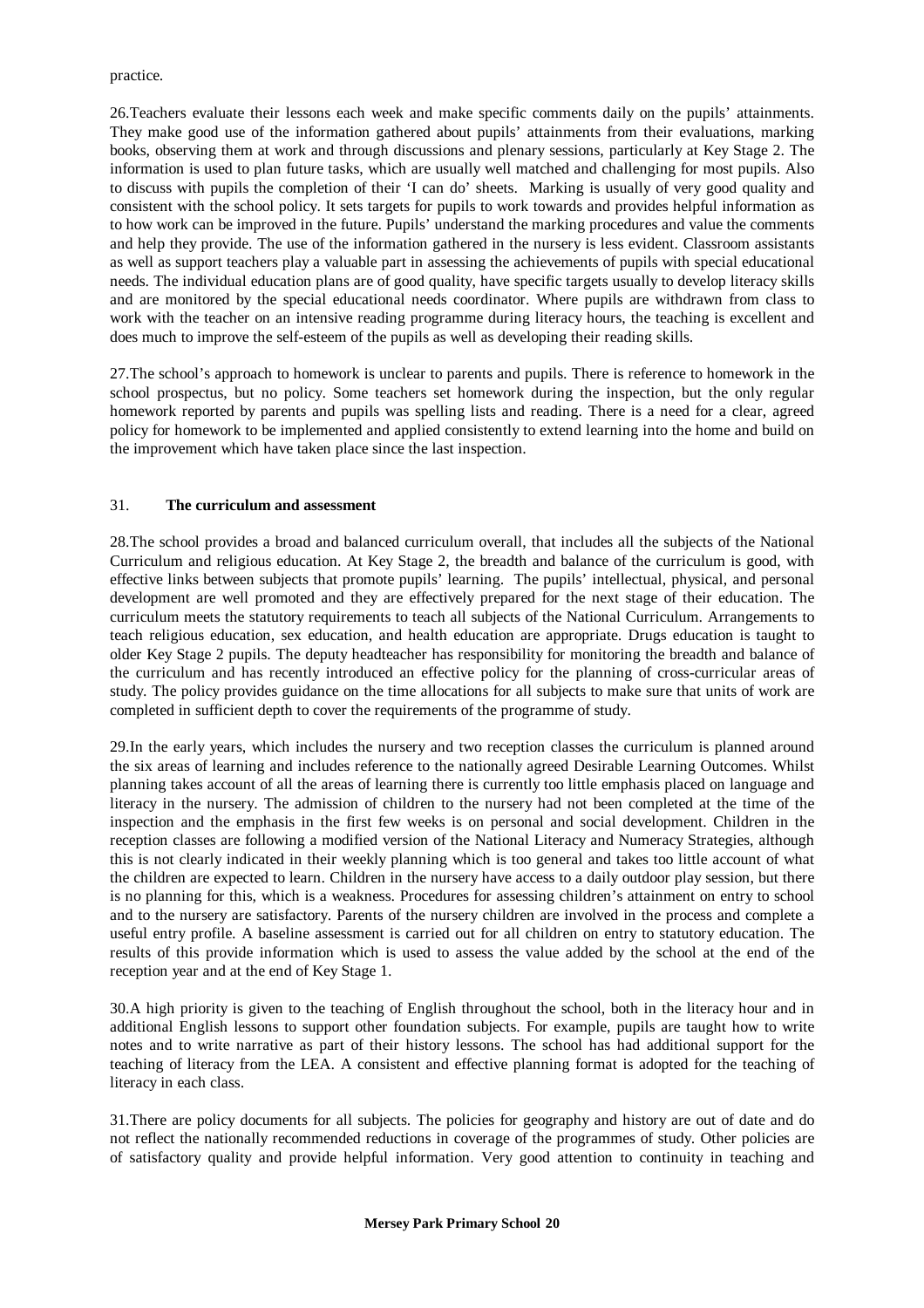progression in pupils' learning is a consistent feature in the planning for the core subjects throughout the school. The curriculum is enhanced considerably by an extensive number of extra-curricular activities, such as a drama club, infant and junior choirs, and games and gymnastic clubs, which are attended by large numbers of pupils throughout the year. Year 5 and 6 pupils attend a residential outdoor pursuit centre in Wales where they have the opportunity to go climbing and canoeing.

32.All pupils, including those with special educational needs have equal access to the curriculum. The previous inspection reported that the less and more able pupils were insufficiently challenged due to low expectations. This is no longer the case, and all pupils are usually appropriately challenged in lessons.

33.Arrangements for pupils with special educational needs are satisfactory overall and are very good at Key Stage 2. They fully meet the requirements of the Code of Practice for these pupils. Individual education plans are regularly reviewed and contain clear targets. The pupils are well supported in the classroom, particularly at Key Stage 2. At Key Stage 1 pupils are less well supported and at times are provided with work which is too difficult. Children under five who have English as an additional language do not receive any external support.

38. Procedures for assessing pupils' attainment are very good. An extensive amount of assessment is carried out throughout the year to provide useful information to inform teachers' planning. Effective use is made of a range of assessment data from teaching to group pupils. In mathematics, the pupils are set according to their prior attainment. Detailed records of the progress of individual pupils are kept in the form of 'I can do' record sheets, which provide a good indication of individual pupils' levels of attainment in all subjects, apart from information technology. Each pupil has an individual profile that contains information about testing, reports to parents and indication of the National Curriculum level achieved at different points. In addition, each pupil has a writing file in which individual targets are set. These are informative and useful to teachers in the next class. The reports to parents include specific targets for learning. Lesson plans are evaluated weekly and good use is generally made of pupils' prior attainment as an introduction to lessons, particularly in the literacy hour. A portfolio of annotated samples of pupils' writing is available to support teachers' assessments. The integration of assessment information into the daily work of the school is very good, with effective systems for tracking the progress of individual pupils. The quality of marking of pupils' work is also very good. 38.

## 38. **Pupils' spiritual, moral, social and cultural development**

34.Overall, provision for pupils' spiritual, moral, social and cultural development is good. Provision for pupils' spiritual development is satisfactory. Assemblies and acts of worship are of satisfactory quality, meet statutory requirements and provide adequate opportunities for quiet reflection and prayer. Assemblies and topics studied in religious education provide pupils with an understanding of Christianity and other beliefs. Pupils visit local churches and the clergy from them visit the school to lead assemblies. Pupils celebrate Christian festivals such as Christmas and Harvest.

35.The provision for pupils' moral development is good. Pupils are taught the difference between right and wrong; this is evident in their good attitudes and behaviour. The staff act as very good role models and show clear concern for their pupils. Cross-curricular topics in science and geography provide opportunities for pupils to discuss moral issues in the wider sense, such as conservation and recycling. Pupils demonstrate a respect for the property of others in their handling and use of books, equipment and artefacts in lessons, as well as in the lack of damage to furniture and displayed work.

36.The provision for pupils' social development is very good. Pupils are friendly and well mannered. Adults and visitors are treated with courtesy. Relationships throughout the school are very good. Pupils work together sensibly and feel confident in expressing their views in class discussions. Pupils take responsibilities within their classroom, carrying out small tasks, such as taking registers. Older pupils take more responsibilities in the school community, such as acting as wet playtime monitors who read to younger pupils. The social development of pupils is enhanced though day visits where they are given opportunities to interact with each other and work together, and a residential visit, which widens their experience and offers opportunities for teamwork in a new situation.

37.Arrangements for teaching pupils to appreciate their own and other cultural traditions are satisfactory. Pupils have opportunities to increase their knowledge and understanding of different aspects of art, music and history. They study art from their own culture and others, such as Islamic and Chinese art, as well as the work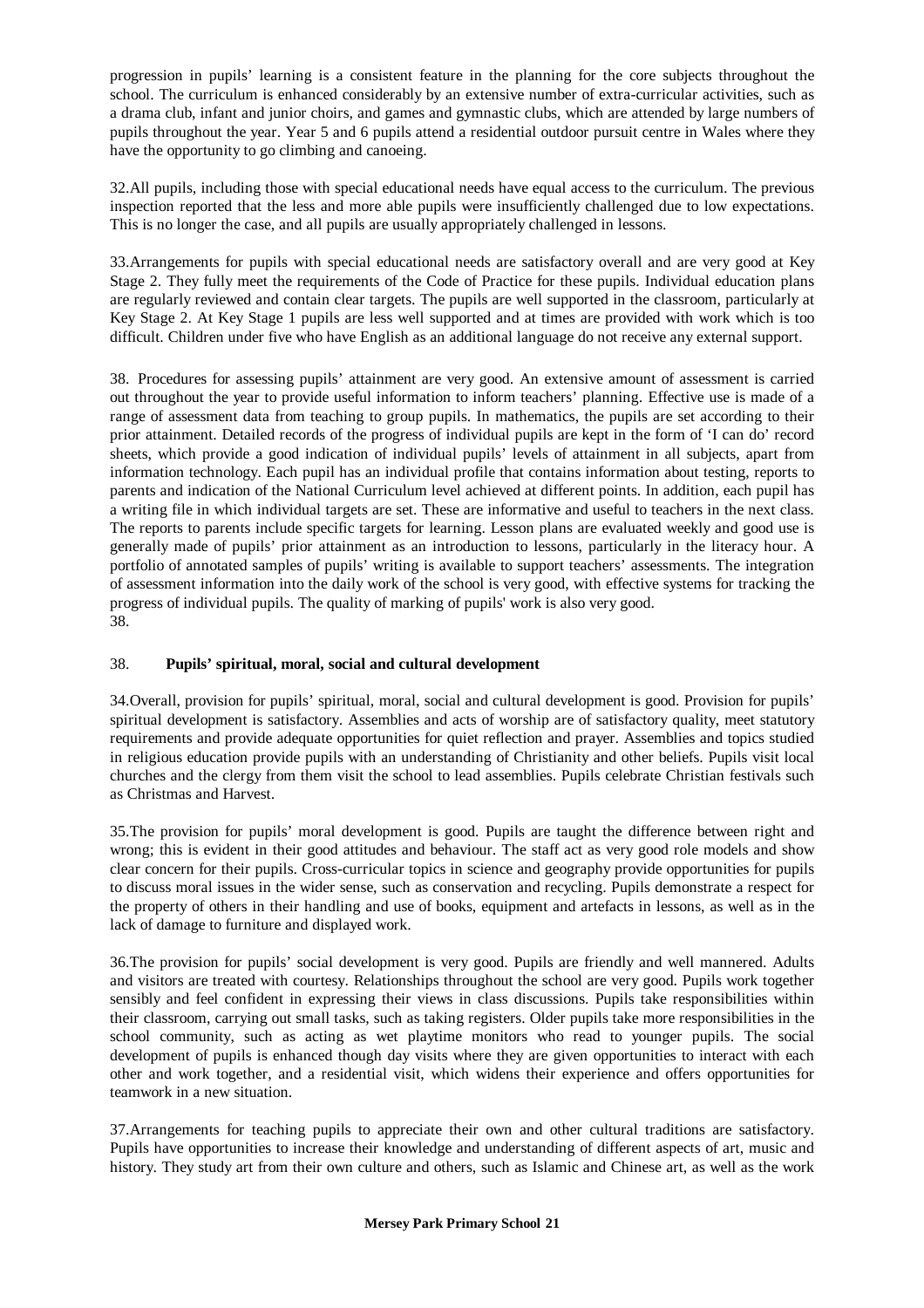of famous artists such as Monet and Lowry. Pupils visit local parks, churches and a synagogue. Visitors to school, such as musicians, artists and authors, enhance the provision and broaden the pupils' experiences.

## 42. **Support, guidance and pupils' welfare**

38.Provision for the support, guidance and welfare of pupils is very good overall, and continues to be a strength of the school. All adults working in the school show a concern for the pupils and a wish to provide the best possible educational chances for them. Pupils feel they are well supported and they are encouraged to discuss problems with their teachers.

39.Procedures for monitoring academic progress and personal development are very good. Teachers maintain detailed records of progress, and pupils keep their own records of progress through the National Curriculum up to date on 'I can do' sheets, which is a simple, yet effective system. The school's marking policy ensures that pupils' work is marked constructively and critically, with helpful comments and targets included. Provision for sex education and the welfare of older girls is satisfactory. All teachers in upper Key Stage 2 share the responsibility for girls' welfare. Parents and the school nurse are appropriately involved in teaching both boys and girls about puberty and reproduction in Years 5 and 6. Fathers were recently given the opportunity to attend a session on how to teach their sons about positive parenting.

40.Procedures for monitoring and promoting discipline and good behaviour are very good. Good behaviour is encouraged through an effective system of rewards, house points and good work assemblies. Pupils are well aware of the sanctions that will be applied for serious misbehaviour; they report very little bullying or fighting. The school has high expectations of pupils' behaviour, which are met in practice.

41.Procedures for monitoring attendance rates are good. The computerised registration system, which has recently been upgraded, ensures that letters are sent out automatically where no reasons for absence have been given. A support assistant has recently taken over, from the deputy headteacher, the task of checking the registers weekly and following up absences. The school discourages parents from taking family holidays during term time.

42.Procedures for child protection and promoting pupils' well being, health and safety are good. The school has good arrangements for child protection. In addition to the headteacher, two other teachers have received recent detailed training, and all members of staff are aware of the school's requirements. The pastoral meetings system mentioned in the last inspection report provides a regular and effective channel for staff to share concerns about pupils, and a prompt response to a possible concern was noted during the inspection week.

43.Good procedures are in place for promoting health and safety. The school's health and safety policy has recently been revised. It is comprehensive, and covers risk assessment procedures as well as inspection and reporting procedures. The governing body has not yet formally approved the policy. Teachers pay good attention to the safety of pupils during lessons, such as in physical education, or when using overhead projectors, and regularly remind pupils of the need to be careful. The headteacher has received recent training in risk assessment, and has implemented a formal process. Potential playground hazards have already been identified and some remedial action taken. All accidents are correctly recorded and analysed. There are clear procedures for first aid and the administration of medicines, and six members of staff are trained first-aiders. Systems for checking fire extinguishers and electrical equipment are properly in place, but the official fire precautions log in incomplete. Arrangements have been made for the caretaker to receive further training in fire and other safety issues; he responds promptly and effectively to safety issues.

## 48. **Partnership with parents and the community**

44.The quality of information provided about the school, and about pupils' work and progress through annual and other reports and parents' meetings is good. Annual reports on pupils are well written, understandable, and give clear targets for improvement. The school prospectus and the annual report from the governors are clear and attractive. A steady stream of newsletters keeps parents well informed of events.

45.The contribution to the pupils' learning through parents' involvement with the work of the school and with their children's work at home in unsatisfactory. There is no homework policy to encourage parental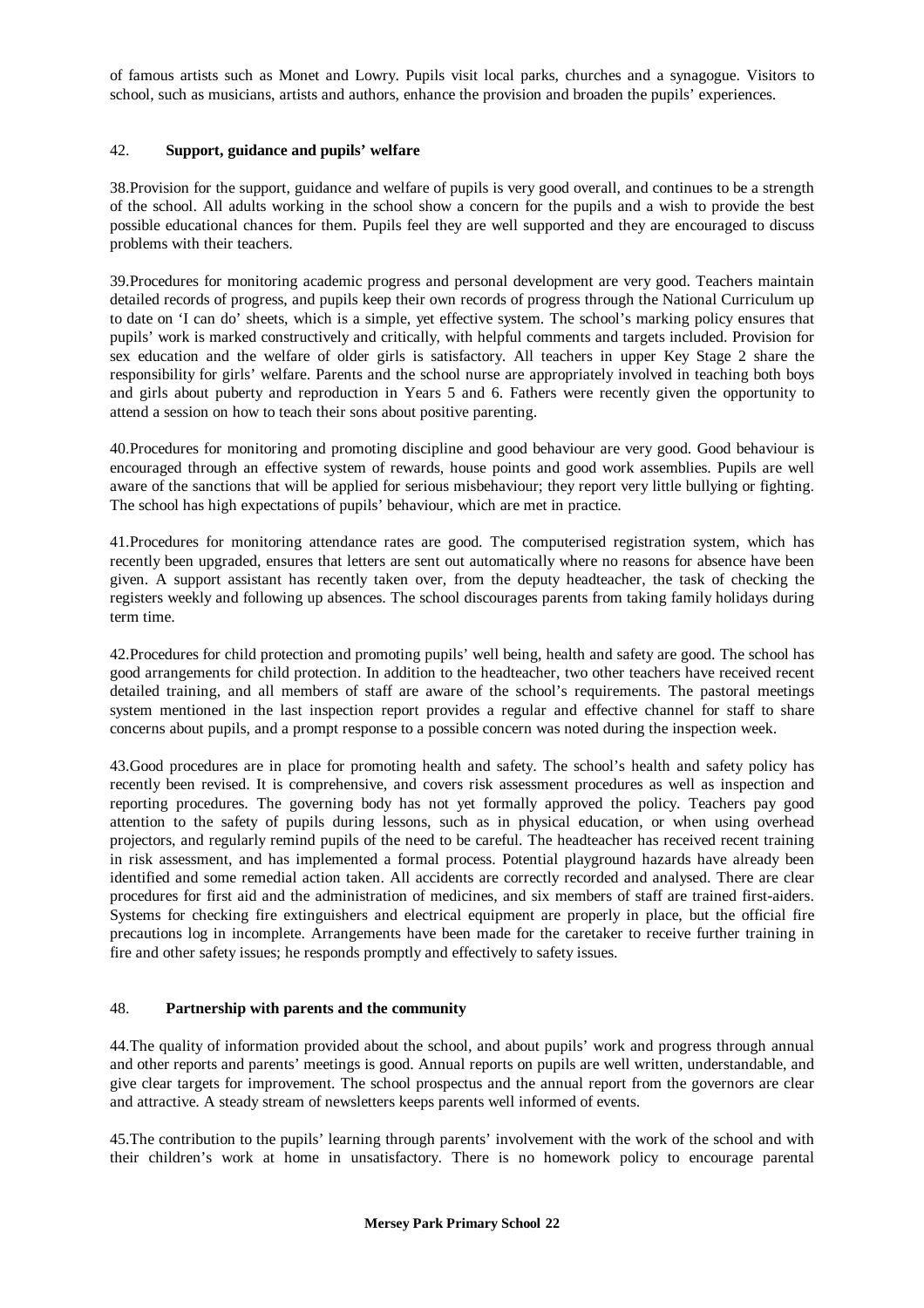involvement. Parent helpers are used well to enhance pupils' learning in information technology, art and literacy hours. A new drive to encourage parents to help in class has been initiated this term. Parents raise money to supplement the school's budget, including the voluntary coffee bar which also provides a meeting place before and after school.

46.Enrichment of the curriculum through links with the community is satisfactory, and much the same as at the time of the last inspection. There is a good liaison with two local high schools, providing opportunities for curriculum development, for example in literacy, as well as pupil transfer arrangements. Local clergy make an appropriate contribution to assemblies, and the police and emergency services also play a valuable role. Pupils sing at local churches and old people's homes. Links with industry are limited, but the headteacher is a director of the Tranmere Alliance, a local community group, which has recently been awarded funding to improve the local park. Pupils can now use part of it for playtimes and games, when appropriate. A limited programme of adult education classes operates on school premises, and the local playgroup has the use of a mobile classroom on site.

## 51. **The management and efficiency of the school**

## 51. **Leadership and management**

47.The leadership and management of the school are very good. The weaknesses in school leadership identified in the previous inspection, in those areas relating to quality and standards in the curriculum have been remedied. The success of the action taken is evident in the improvement in national test results at the end of Key Stage 2, particularly in the 1999 results. The head teacher gives clear educational direction to the work of the school and provides firm leadership in pursuit of school improvement. The decision to involve Local Education Authority and other external advisors in the school improvement process was prudent and effective. The senior management team and curriculum leaders gained much from the external advisors and are now in a position to support ably the headteacher in monitoring pupils' progress throughout the school. All members of staff have job descriptions that set out their roles and responsibilities precisely and the teachers are clear about their role in school development and improvement. However, the deputy headteacher carries out some duties normally assigned to the school secretary, for example until very recently he has been responsible for maintaining attendance figures and the school fund account. This is inefficient deployment of a senior member of staff. The key features in the improvement have been the sheer hard work and determination to succeed on the part of staff, emphasis on raising the quality of teaching through regular monitoring and the successful implementation of the National Literacy and Numeracy Strategies. There is ongoing evaluation of the impact of the action taken on pupils' performance through careful analysis of test results.

48.The governing body is well informed. They have an appropriate committee structure with minutes of all committee meetings being forwarded to all governors immediately after the meeting. Governors are clear about where the school is heading and the areas that still need to be targeted for improvement. The headteacher's termly reports to governors contain a section on each curricular area prepared by curriculum leaders. All policies are discussed and agreed by governors, often after lengthy discussion and challenge. Some of the governors are actively involved in the daily life of the school supporting staff in classrooms or running the coffee bar. The headteacher, senior management team and governors all work together well for the benefit of the pupils.

49.There are very effective systems for monitoring the quality of teaching which involve the headteacher and deputy headteacher sitting in on lessons. Where support is needed to improve the quality of teaching, curriculum coordinators are informed and appropriate support and guidance is given. Curriculum coordinators are effectively involved in the monitoring process in some subjects by looking at examples of pupils' work. The headteacher and her deputy have a programme for the thorough scrutiny of pupils' workbooks to ensure pupils are making satisfactory progress. All teachers evaluate their own teaching and the success of their planning each week and any problems are passed back to curriculum leaders at review meetings. In this way the curriculum is continually developing to meet the needs of all pupils. Information technology lessons are monitored to check the appropriate software for the year group is being used. The openness of all staff to admit when help is needed and the support offered by other teachers have contributed significantly to the improvements made. Staff work very closely in year groups and as a whole staff. Teachers from year groups were frequently to be seen working in the computer suite early in the morning or late in the evening, supporting each other in the development of their own skills.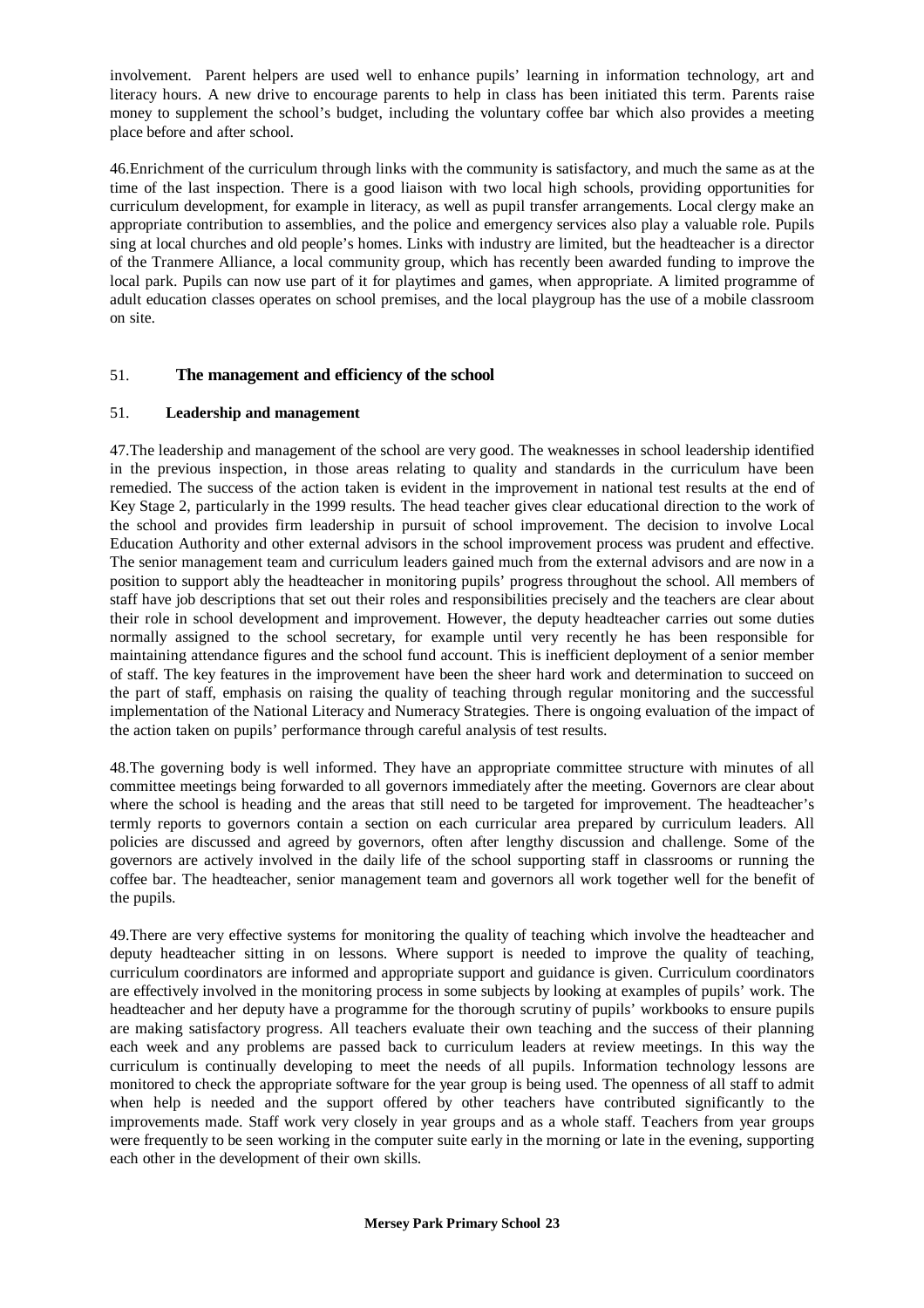50.The school is now achieving considerable success in meeting its curricular aims as well as those concerning pupils' personal development and welfare which is a further improvement since the last inspection. The school's aims, values and policies are reflected in practice and are supported by the large majority of parents. Some whole school policies are out of date and in need of review.

51.School development planning is very good. The plan has continued to focus on the priorities in the action plan in order to continue to raise standards particularly in the basic skills in literacy and numeracy. The current plan identifies relevant areas for development over the next five years and is a good document, sufficiently detailed and easy to follow. School development planning is clearly linked to financial planning and staff development. The plan contains attainment targets for Year 2 and for Year 6 up to 2002. These targets are based on the evaluation of the action to date and analysis of data available to identify areas that require further development. Targets have been set for science and information technology as well as English and mathematics.

52.The ethos of the school reflects its commitment to raising standards through high expectations of the quality of pupils' work and their behaviour; the pupils respond well. The mission statement underpins this commitment. The atmosphere within the school is conducive to learning with very good relationships and equality of opportunity for all pupils, except for those who receive instrumental tuition and sometimes miss parts of lessons. During the inspection pupils with special educational needs were withdrawn from numeracy sessions in Year 5 and this is not good practice. The shortcomings in meeting statutory requirements noted in the last inspection report; the failure to publish national and school test results in the annual governors' report has been remedied and statutory obligations are now met in full.

53.The parents present at the pre-inspection meeting were of the opinion that the school has improved significantly since the last inspection and that standards of attainment, behaviour and improvement to the accommodation are to be commended. The inspectors fully support the parents' views.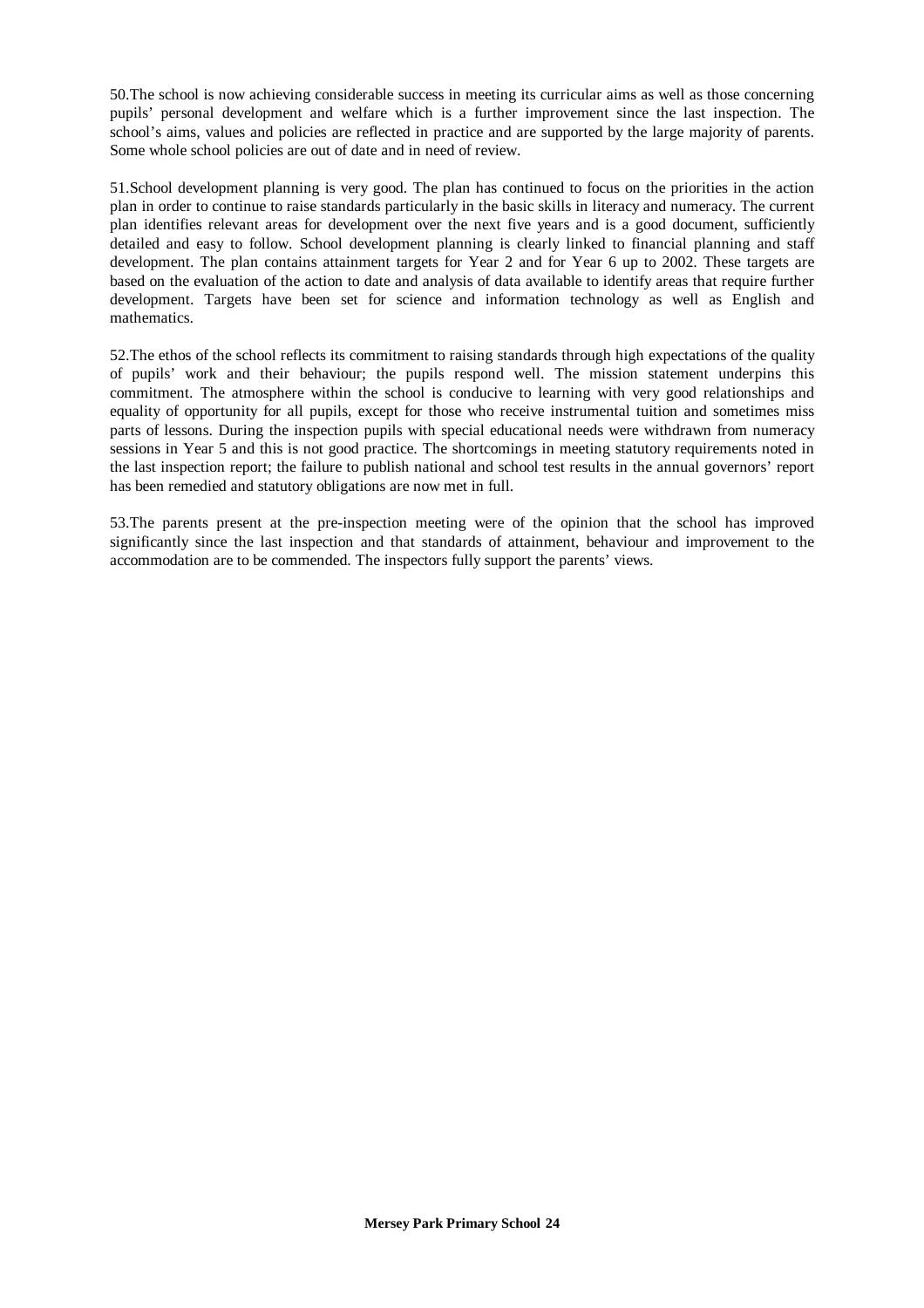#### **Staffing, accommodation and learning resources**

54.The match of number, qualifications and experience of teachers to the demands of the curriculum is good. There is a wide range of expertise and experience, and additional teachers have been employed to permit more intensive teaching in literacy and numeracy lessons. At the time of the inspection, two teachers were on maternity leave, and temporary appointments had been made. The match of the number, qualifications and experience of support staff to the demands of the curriculum is satisfactory, although they are currently linked to Key Stage 1. Additional appointments by way of two classroom assistants for literacy have been made and will enhance provision very shortly when initial training has been completed.

55.Arrangements for the professional development of all staff are very good, and intensive. The staff development programme is clearly linked to national initiatives and the school's needs, which have been defined with the help of independent consultants and the LEA. Appropriate systems for appraisal are in use and a detailed programme of staff development interviews enables staff training needs to be matched against national and local priorities. Newly qualified teachers receive good support. Staff give up their time voluntarily to improve expertise in, for example, information technology.

56.The accommodation is good and enables the effective delivery of the curriculum. Classrooms vary in size, but all are large enough for the number of pupils. The upper hall has been effectively redesigned to become a computer studies suite and library. The junior building has been extensively refurbished and redesigned recently, but the infants' block shows some signs of damp and cracked ceilings There are insufficient toilets for girls in the junior building, but numbers are predicted to fall which will resolve the problem. Playground space is adequate overall, but split into four separate areas; trees and lawns help to create a pleasant environment for younger pupils, but the upper playground is quite bleak. However, an environmental charity is working with pupils to design and implement improvements.

57.There are sufficient resources overall for the effective delivery of the curriculum. The range of books and equipment in classrooms, especially for literacy, is good. The computer suite with its new computers motivates pupils and enables high standards of research. There are some shortages in resources for history, religious education and science and there is no climbing frame for junior pupils to use in physical education lessons. The central library has benefited from a major weeding out of obsolete books, but now needs major investment as soon as funding is available.

## 62. **The efficiency of the school**

58.The last inspection report concluded that with a deficit budget, high staffing costs and generally low standards at the end of Key Stage 2, the school did not offer value for money. The action taken in response to the key issue to maintain a balanced budget and develop strategic planning to include measures of cost effectiveness has been successful. There was a budget surplus of £26,207 carried for ward from the last financial year, and the school is on course for a smaller surplus at the end of this financial year.

59.Financial planning procedures are good. The governors are fully involved in setting the budget, making choices between options prepared by the headteacher in discussion with the deputy headteacher and bursar from the LEA. The budgetary plan is closely linked to the priorities in the school development plan and to the staff development plan. The school development plan covers the period to 2002 and is realistic, but lacks some timescales for completion as accurate costings cannot be determined. Expenditure is monitored at each meeting of the full governing body and more frequently by the finance committee. The governors are measuring the cost effectiveness of the computer suite by assessing the extent to which it is raising pupils' attainment and the confidence and competence of the staff. Targets have been set for pupils at the end of the key stages as a way of measuring its effectiveness.

60.There is no additional funding for pupils with special educational needs. The school makes provision to support a significant number of children from within its own budget and does so effectively, through support mostly within the classrooms. Teaching and support staff are deployed satisfactorily, with effective setting arrangements in mathematics for pupils in Years 4, 5 and 6, and additional teacher support for lower attaining pupils during literacy hours in Years 5 and 6. Sometimes support staff sit and observe when waiting for a long introductory whole class session to finish, which is an inefficient use of their time. The deployment of the deputy headteacher to carry out administrative duties is an inefficient use of his time when the school has a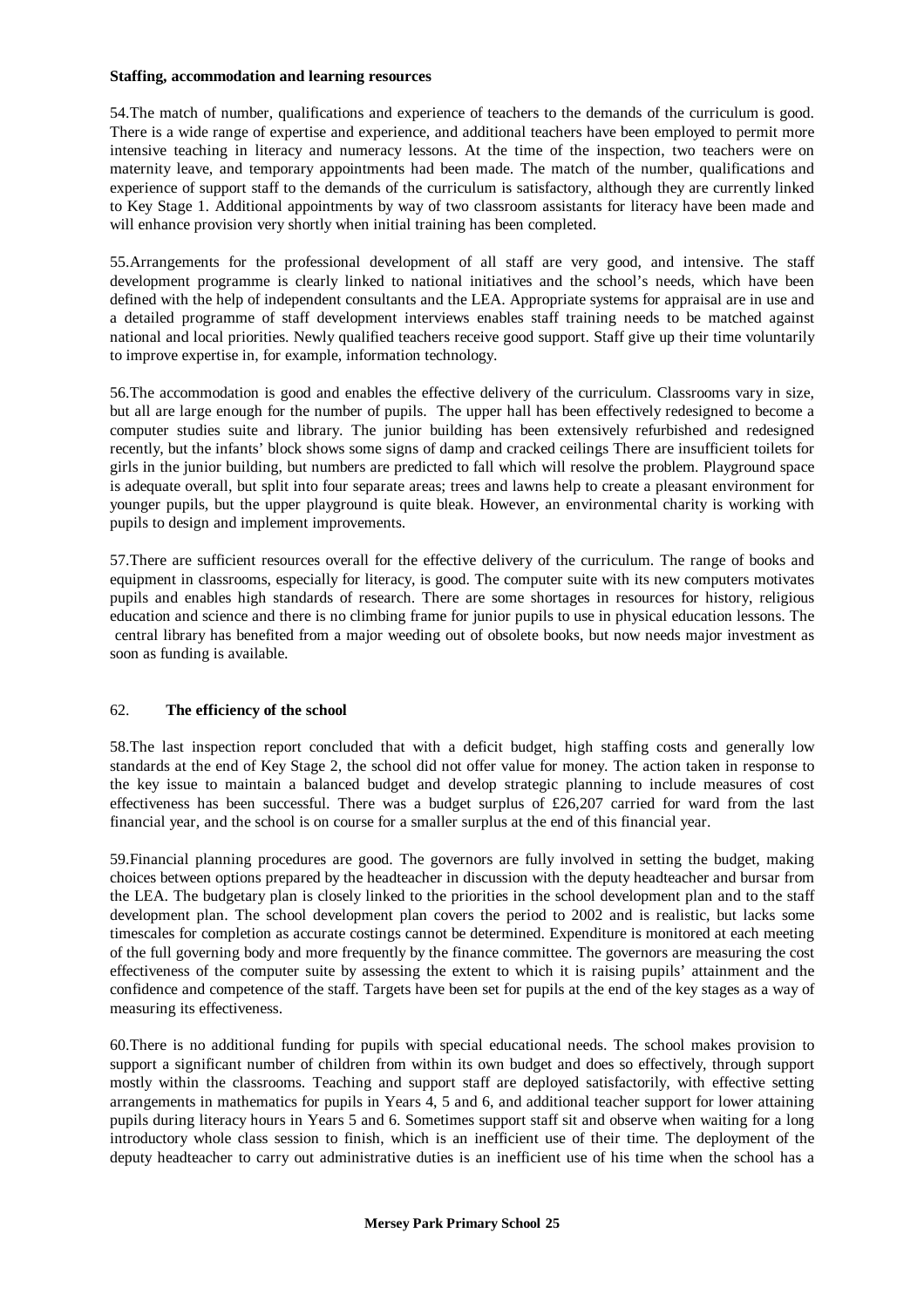clerical assistant. The use of accommodation is good, with a specialist music room, SEN rooms and computer suite frequently in use. The outdoor play area for children under five is not used effectively to develop the children's physical skills. Resources for learning are used well to make lessons interesting.

61.The day to day financial management is satisfactory. The school's purchasing procedures ensure that value for money is obtained, and there is a clear division in the responsibility for ordering and receiving goods and services. The latest auditor's report made a significant number of recommendations that have been carried out.

62.In relation to the context within which the school works; the progress made by the pupils; the significant improvement in the standards since the last inspection; the generally good teaching, the positive attitudes and very good personal development of the pupils set against the costs per pupil which are broadly average, the school gives good value for money.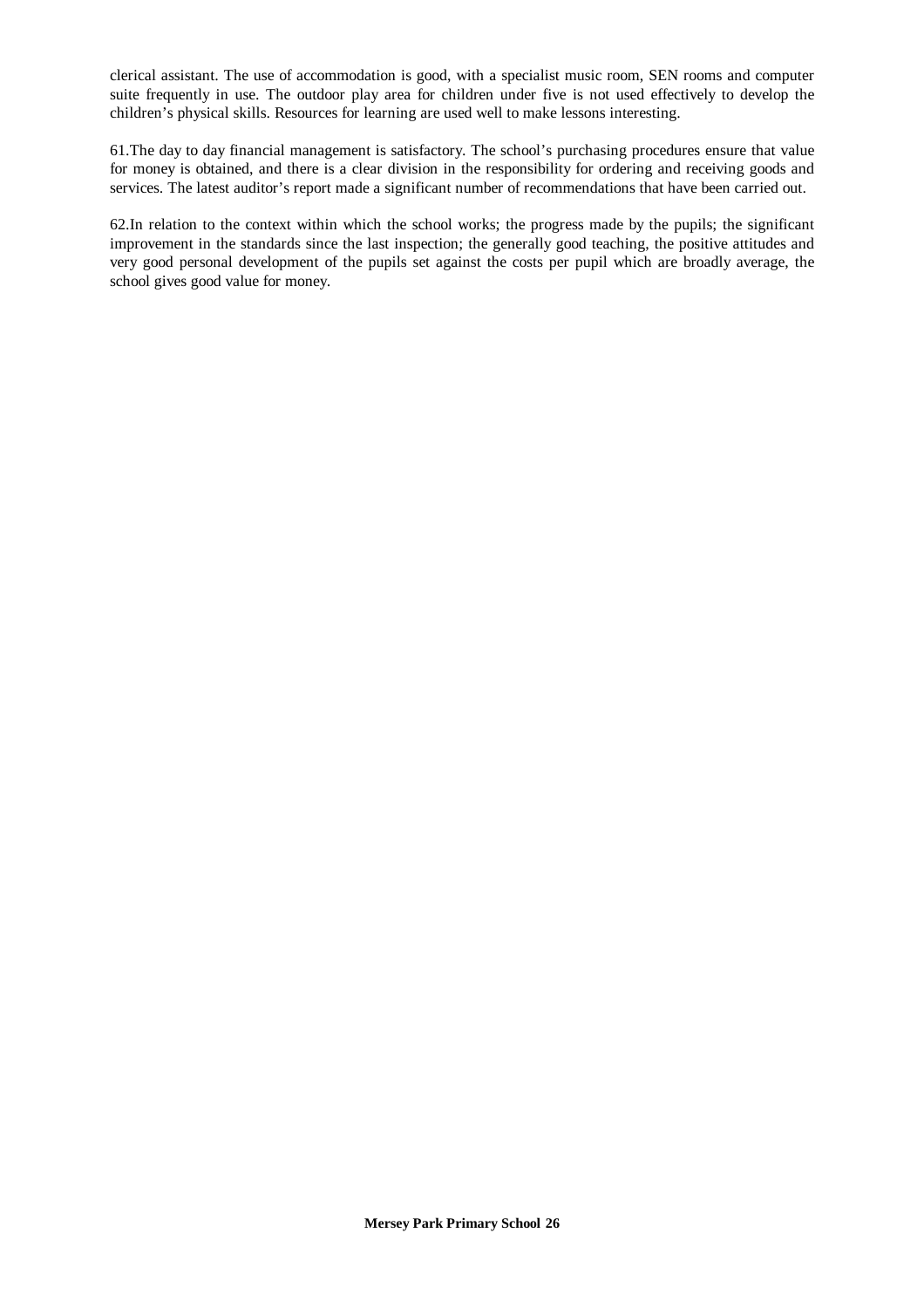## 67. **PART B: CURRICULUM AREAS AND SUBJECTS**

## 67. **Areas of learning for children under five**

63.Children under five are taught in the nursery and in two reception classes. The children enter the nursery in the year in which they are four. All children enter the reception classes in the year they are five. The younger children attend part-time until Christmas. The admission of children to the nursery class was only completed during the week of the inspection. The planning includes a balance between self-chosen and activities directed by adults. The planning for sessions under-emphasises the development of the children's language and literacy skills and does not include planning for outdoor play, although this does take place on most days for children in the nursery. Progress over time is satisfactory in all areas of learning.

#### 68. **Personal and social**

## **development**

64.Attainment in personal and social education is below the level expected by five years of age. At the time of the inspection children had only been in the nursery for a short time. They are learning how to play and get on with each other through a wide range of self-chosen activities as well as through the daily routines of the nursery. The children in the nursery take time to respond to instructions from adults. In the reception classes they attend well and frequently listen with good levels of concentration to their teacher. Behaviour is generally good in all classes. There are fewer opportunities for children to develop skills of independence in the nursery. In the reception classes the children work alongside each other sharing equipment. Progress in the nursery is satisfactory and in the reception classes is good and the children grow in confidence. The quality of teaching is satisfactory overall. The staff support the children well and are good role models. They have daily routines which help the children to settle and feel safe and secure.

#### 69. **Language and literacy**

65.Attainment is below that expected of children of five years of age. On entry to the nursery children have very limited language skills. They have the opportunity to take part in domestic role-play in both the nursery and the reception classes, which provides good opportunities for the children to talk to each other. There is insufficient planning for role-play activities that are an important aspect of language development. The children in the nursery can follow simple instructions and talk about their drawings but few talk in sentences. Writing skills are in the very early stages as the children have difficulty in holding pencils correctly. In the reception classes the children are encouraged to listen to stories and to their teacher. For example, during an introductory session to a literacy hour the children listened with interest and a reasonable level of concentration as the big book was read. In the nursery the children are able to sit and listen to a short story at the end of the session, but are not yet willing to wait for their turn to speak. The children in the reception classes knew the title and author of the book they were reading and some remembered the storyline.

66.Many children lack the confidence to respond in a group situation. They are beginning to know the words of nursery rhymes in the reception classes, but they cannot do this in the nursery. Children enjoy and show interest in books. In the reception classes they take part in shared reading and begin to associate words with print. Many of the children are unable to distinguish between words and pictures. One third of the children can write their name on entry to the reception classes. This is very low and reflects the low attainment on entry to the nursery. A range of opportunities is provided to encourage children to make marks and to develop the dexterity to use a pencil correctly. The children were adjusting well to their new classes at the time of the inspection and enjoyed the activities available to them. The quality of teaching is satisfactory overall, although the resources used for sharing books in the nursery are unsatisfactory, and planning takes too little account of this area of learning.

## 71. **Mathematics**

67.Attainment is generally typical of what is expected nationally. Almost all of the children can count to 10, about half of them can count backwards as well. Individual children can identify the four basic shapes and colours. Several children are beginning to understand when a pattern is repeated, which they demonstrated as they alternately threaded large and small beads. They can join in and sing number rhymes and count on. A range of practical activities is provided to help develop understanding of number in the reception classes. The children begin to develop their mathematical vocabulary such as 'less than' and 'more than'. The children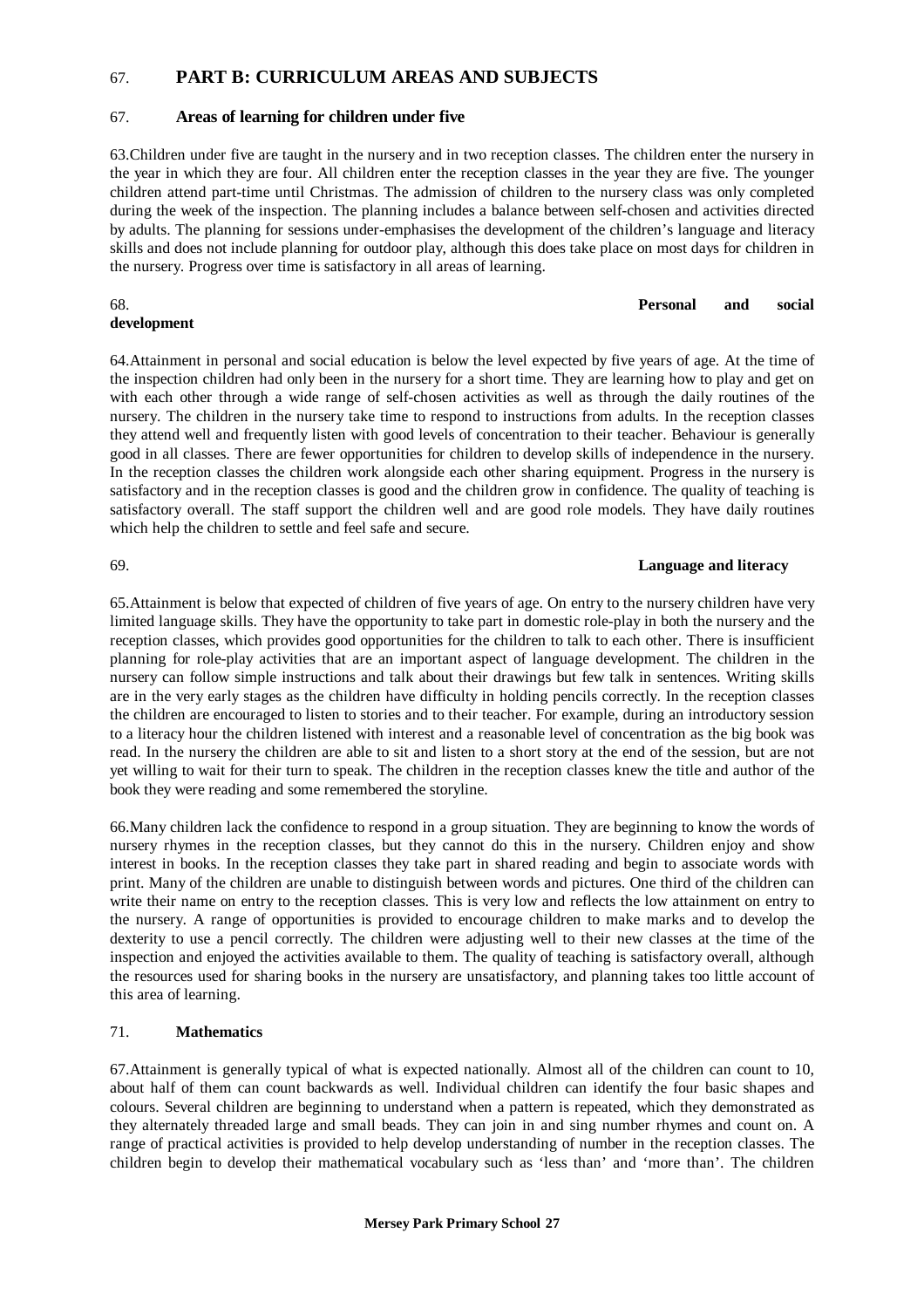enjoy their work and play, and are beginning to take responsibility and to become independent as they select and put away equipment at the beginning and end of sessions. They listen and behave well.

68.The quality of teaching overall is satisfactory. In the reception classes the teachers effectively support and explain new ideas to the children. Additional staff and parents are effectively deployed to work with small groups. At times time-filling work sheets are given to the children to help them learn the names and properties of shapes. These activities are of little value when they are used for colouring in only. Overall activities in the reception classes particularly challenge the children, and they make satisfactory progress.

## 73. **Knowledge and understanding of the world**

69.Attainment by the time the children are five is below that expected nationally. The children have very limited language skills and do not readily talk about their experiences. As part of a topic on senses children in the reception classes tasted various foods and used their sense of smell and taste to identify them. In the nursery class the children learn about themselves, how they differ from others and how they have changed since birth. Parental help is used effectively to teach children how to control a programmable toy in the reception class. From daily weather charts the children learn about seasonal changes and weather patterns. In the reception classes the children use their sense of taste and smell to identify common foods such as vinegar and mint rock. They extend their vocabulary, using words such as sour and sweet. Overall progress is satisfactory.

70.The quality of teaching is satisfactory. The children are encouraged to talk about their experiences. Photographs around the nursery indicate that children have used the outdoor environment to grow plants. Generally, too little attention is given to the way in which the outdoor environment can support this area of learning

## 75. **Physical Development**

71.Attainment is typical of that expected nationally. A small amount of physical activity was observed in both the nursery and the reception classes. In the nursery, children play outside on wheeled toys and climb over barrels. A gymnastics lesson in the reception class provided children with a good level of challenge as they travelled in different ways, on their hands, feet or trunk. The children were able to finish off their sequence of movement with a good posture. They are able to run, jump, hop and skip and can change the speed at which they travel on command. They have a good awareness of space and of those around them. The children enjoy the opportunities to play outside and were very disappointed during one wet day when it was impossible to go out. The children make good attempts at dressing themselves. They can grasp small items of equipment, mould play dough and hold pencils and paintbrushes firmly.

72.The quality of teaching is satisfactory overall, but is better in the reception classes where planning identifies the objectives of the physical activities. There are children who get over excited during physical activities, but the teachers manage them well in a quiet, but firm manner.

## 77. **Creative development**

73.Attainment is typical of what is expected nationally. A range of activities are provided to allow children to explore materials and to paint, for example when moulding play dough and making hand prints. Attainment is typical of what is expected nationally. Most children can use scissors correctly. In the reception classes children cut out and make a jointed figure with a reasonable level of skill. Younger nursery children make a decorated shape with various materials they have glued together. Many of the younger children are still learning how to get on with each other. The role play area provided a good opportunity to do this and on several occasions the girls chased the boys out of this area. They begin to learn simple songs and to play percussion instruments and children in the reception classes can play instruments to accompany their singing .

74.The quality of teaching is satisfactory overall, a satisfactory range of activities are provided to develop creativity, as shown by the range of work on display which include collage and painting. The children all painted their own portrait at the end of their time in the nursery class and these are on display in the reception classes. With adult support the children can apply paint without smudging and with appropriate use of colour by the end of their time in the nursery.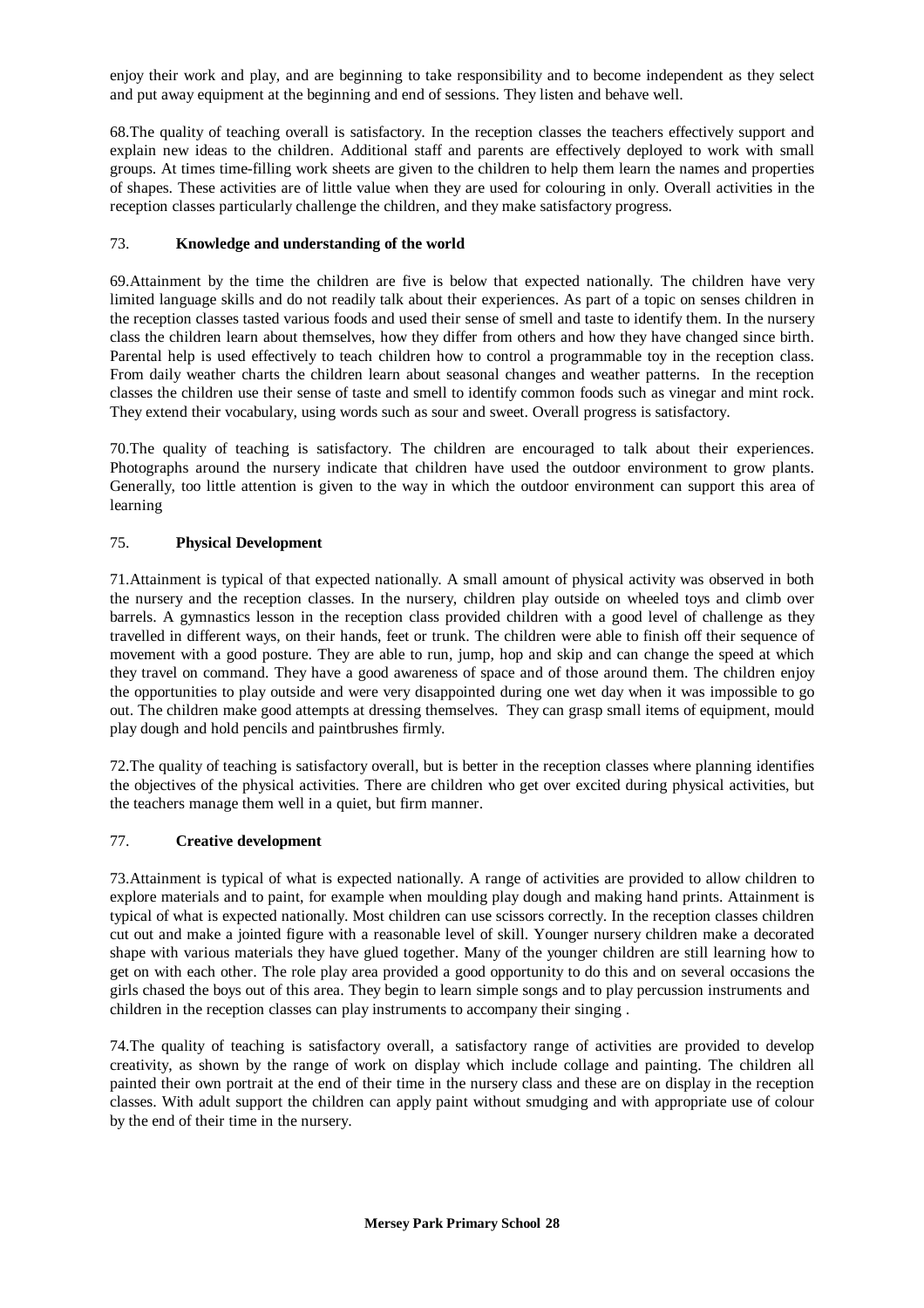## 79. **English, mathematics and science**

## 79. **English**

75.Standards in English have improved since the last inspection and are now close to the national average at the end of both key stages. The results of the 1999 National Curriculum tests at the end of Key Stage 1 show that the school's results in reading were above the expected levels. This is similar to the 1998 national test results. Attainment in writing has improved since 1998 with almost eight out of ten pupils attaining the national expectation. The proportion of pupils attaining the higher levels in writing is slightly lower than that found nationally, but has improved considerably since the last inspection. The results of the 1998 tests in reading were well above average in comparison with similar schools. The results of the inspection mirror the national results, with a growing proportion of pupils attaining the higher levels in reading. There is no significant difference in the attainment of boys or girls.

76.Standards at the end of Key Stage 2 in the 1999 National Curriculum tests show six out of ten pupils attaining the expected level. The same proportion of pupils attained the higher levels in 1999 as the previous year. The proportion of pupils who attain the higher levels is smaller than that found nationally. The school's results of the 1998 national tests were well above the average achieved by similar schools, but below the national average. The results represent a considerable improvement on the previous inspection findings and exceed the targets set by the school to improve by a fifth the proportion of pupils reaching the national expectation. The inspection findings are that attainment is slightly higher than the 1999 national tests, particularly in reading. The difference in attainment between boys and girls is insignificant. In some classes boys attain slightly higher than girls. This finding is mirrored in the national tests. Attainment in the past three years has increased markedly year on year. The school has doubled the number of pupils attaining the national expectation in the last four years. Improvement in the current standards in Year 6 can be accounted for by an improvement in the quality of teaching, additional classroom support and the high priority given to teaching English in the school development plan.

77.At the end of Key Stage 1 standards in speaking and listening are in line with national expectations. Frequent opportunities are included in the literacy hour for pupils to recall familiar texts. For example, Year 2 pupils described what had happened in "Peace at Last" with confidence, clarity and enthusiasm. Plenary sessions are generally used effectively to encourage pupils to talk about their work. Whole class games to develop pupils' phonetic skills very effectively develop their listening skills. A weekly achievement assembly provides an additional opportunity to develop oral skills. However, there were missed opportunities for pupils to share their work with the rest of the school as adults told the school about the good work the pupils had done. Progress is satisfactory through the key stage. Pupils with special educational needs generally make satisfactory progress.

78.At the end of Key Stage 2, standards in speaking and listening are broadly in line with national expectations. For example, when asked to suggest story starters pupils confidently expressed their views and challenged the views of others who disagreed with their point of view. Pupils listen attentively to each other and their teacher during the literacy hours. Pupils are encouraged to talk about their understanding of new work. For instance, a pupil described his understanding of the use of brackets confidently. Teachers correct misuse of English and set high expectations themselves of pupils' oral responses to questions. Pupils with special educational needs are encouraged to contribute and are developing increased confidence in making oral contributions in lessons. All pupils, including those with special educational needs make good progress. The school is aware of the need to develop pupils' speaking and listening skills and is including drama in the curriculum for this purpose.

79.Standards of attainment at the end of Key Stage 1 are average in reading. High attainers can read fluently and self correct by rereading a sentence. All pupils have a good range of phonic strategies to decode unknown words, which they apply when needed to their independent reading. The use of a shared 'big book' as the main tool to teach reading is very effective in developing pupils' ability to read with good expression and understanding. The word level work in the literacy strategy is very well integrated into the shared text of the week. Generally, pupils are confident about authors and can name several favourite authors. Pupils make satisfactory progress throughout the key stage, although at times the group activities in the literacy hour are too difficult for low attaining pupils who make less progress as a result of the mismatch of the work to their abilities. A range of texts are available as home readers and an effective log of the books read includes comments by parents, the child and the teacher.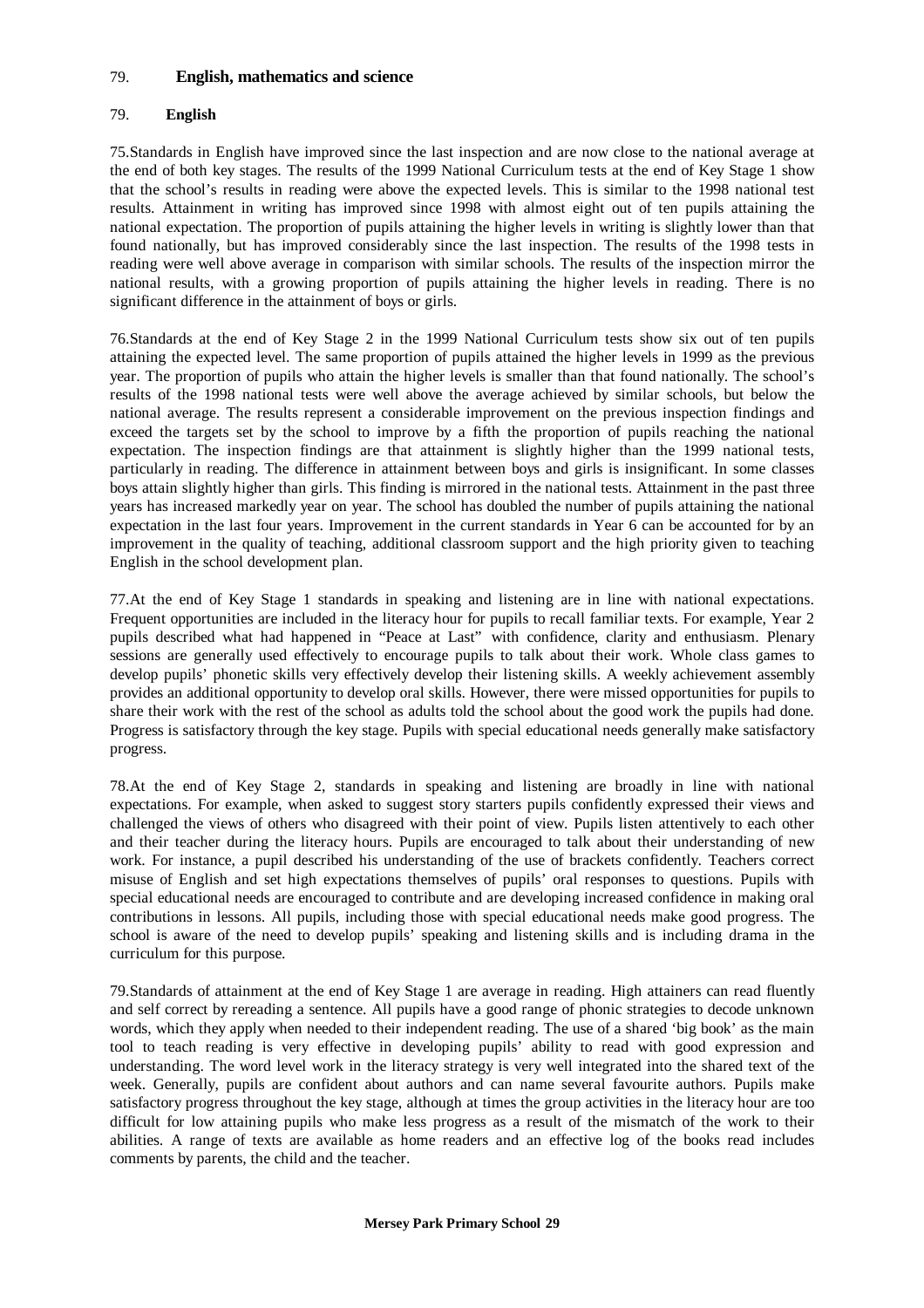80.Standards of attainment at the end of Key Stage 2 are average in reading. Progress throughout the key stage is good, with evidence of higher levels of attainment than expected in Years 3 and 4. High attainers read aloud with confidence and accuracy. They have an appropriate range of strategies to decode unfamiliar words, and make particularly good use of the strategy of rereading a sentence to get a sense of it. Pupils can scan texts and make very good use of information technology to gather information for a history topic. For example, a pupil of average ability was able to enter her log in number and find information about Ancient Egypt, which she then saved, with ease, on a file for later use to construct a quiz. Pupils with special educational needs can use a CD-ROM for a similar purpose. A group of less able pupils reading during a guided reading session had few strategies to read unknown words and needed a lot of support as they read "Anne Frank's Diary". Knowledge and understanding of the works of several authors and poets is strong. Year 5 pupils complete an anthology of poetry throughout the year in which they analyse some well-known poems, such as, "Stop all the Clocks".

81.Standards of attainment in writing at the end of Key Stage 1 are in line with the national average. All pupils, including those with special educational needs make good progress. Attainment in lessons and over time is slightly above that of the 1999 national tests. High attainers use punctuation and capital letters well. They can write a story with a clearly defined beginning, middle and ending. Other pupils can write lists of words, forming their letters correctly and are beginning to write several sentences. For example, a group of pupils writing a bedtime rhyme do so reasonably accurately. Shared writing is a regular feature of the literacy hour and is providing a good basis on which to develop pupils' skills, particularly in Year 1.

82.Standards at the end of Key Stage 2 are in line with national averages in writing. A higher number of pupils are attaining the higher levels than in last year's national tests. Pupils in Year 6 write recipes, poetry, menus, plays and several pieces of persuasive writing. There is a consistent expectation throughout the key stage that work is redrafted and the content, spelling and punctuation are improved. Progress throughout the key stage is good. Year 5 pupils know what a trilogy is. They are aware of the features of a story opening, and know the importance of a story opening, characters, settings and plot and use this knowledge effectively in their own writing. They understand how to move between tenses.

83.Pupils write in a well-formed, cursive style of handwriting. In line with targets to continue to improve standards in writing additional English lessons are held in which higher order writing skills are applied to other subjects. For example, as part of their work on Ancient Egypt, Year 6 pupils are taught how to organise their notes to write a paragraph. In their writing about Tudor homes Year 4 pupils are taught to write using persuasive language. Writing frames of various kinds are used effectively to support pupils' writing, especially those with special educational needs. For example in Year 5, lower attaining pupils wrote several simple sentences correctly spelt and accurately punctuated. They understand the terms prefix and synonym, and use such vocabulary in their lessons easily. The very good progress made by these pupils was directly attributable to the very good support and encouragement of the part time special needs teacher. Pupils respond well to literacy hours, present their work well and say they enjoy them.

84.The quality of teaching is satisfactory at Key Stage 1 and good at Key Stage 2. There are examples of excellent teaching at Key Stage 2 and good teaching at Key Stage 1. The very good teaching results from the deep understanding of the Literacy Strategy and detailed planning which enables lessons to proceed at a brisk pace throughout, offering continuous challenge to pupils. The teachers have high expectations of pupils' work and behaviour. There is little unsatisfactory teaching, but where this occurred it was due to inadequate planning and knowledge of the National Literacy Strategy. In most lessons of the National Literacy Strategy, the planning is good. Objectives for lessons are shared with pupils and constantly referred to as the lessons progress. Resources are used effectively, including the high quality classroom literacy boards which include examples of current word and text level work, as well as examples of pupils' work. Several teachers provide detailed instructions to pupils on, for example, the stages of redrafting their work. Lessons are well managed and pupils behave well. Big books and group readers are well used to promote reading skills. Generally lessons are well paced and balanced. All teachers follow the guidelines to the National Literacy Strategy closely. Introductions to lessons effectively revise previous work. Additional support is provided throughout Key Stage 2 for lower attaining pupils and those with special educational needs. Whilst this is generally very effective, at times support staff do little more than observe passively during the first half of the literacy hour. The quality of marking is consistently good and used well to inform pupils of their strengths and weaknesses. Information technology is effectively integrated into all lessons, and pupils are taught to construct databases and retrieve information, effectively using the CD ROM. Classrooms are well resourced with good supplies of new books and display areas. Dictionaries of various types and thesauruses are used continually. Overhead projectors are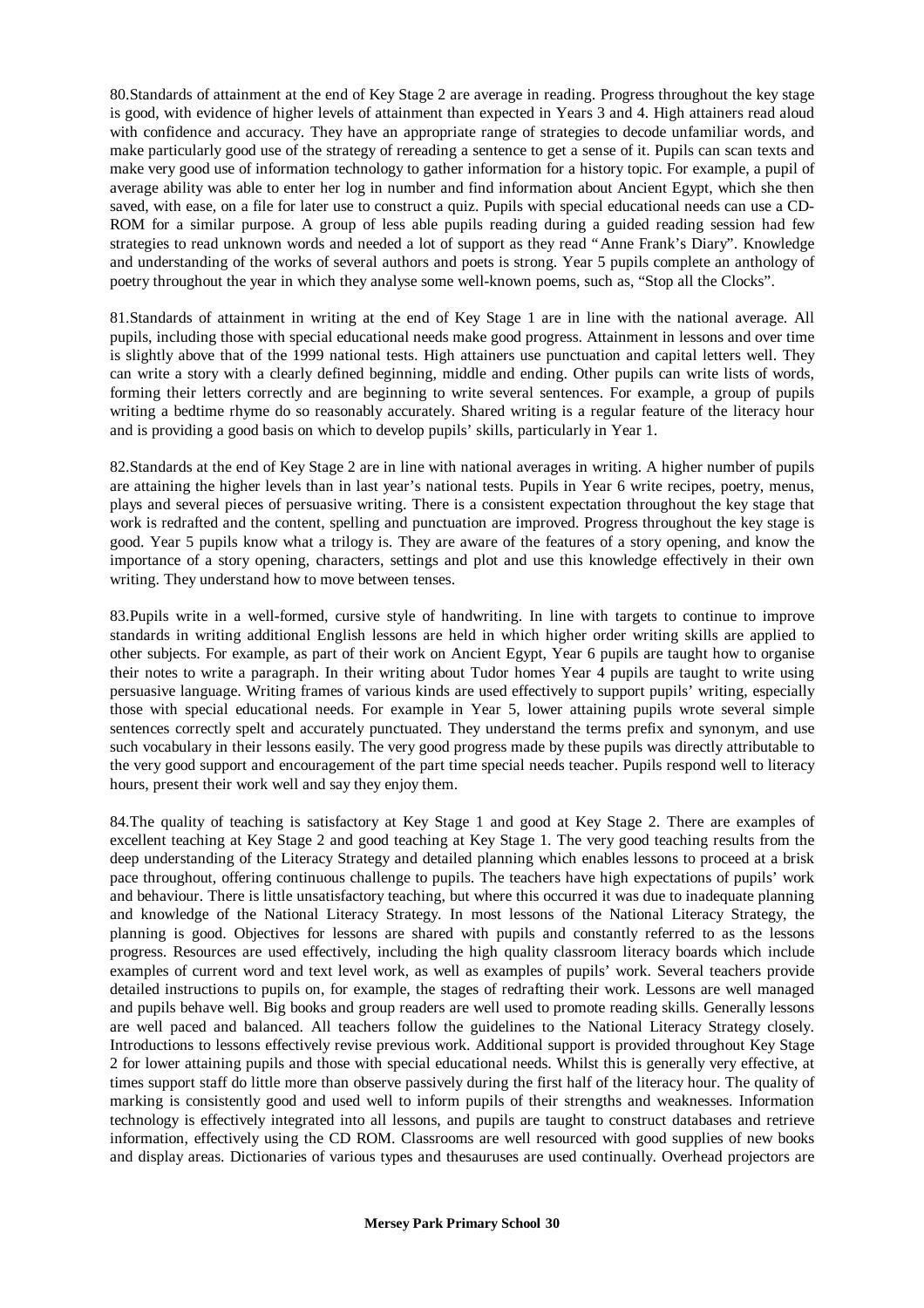used very well to show examples of pupils' work for whole class re-drafting sessions. A weakness is the lack of homework given to pupils, other than the weekly spellings they are expected to complete and the completion of the home reading log.

85.The school has improved standards in English considerably since the last inspection. This is due to the effectiveness of the leadership and management of the headteacher, the literacy and the assessment coordinators. The headteacher monitors the literacy weekly planning diligently and sets teachers individual targets for improvement, which are rigorously checked. The coordinator provides extensive support for planning and resourcing the literacy hours and the assessment coordinator has produced a file of moderated samples of work to assist with assessing pupils' work. The 'I can do' statements are a useful tool to support the ongoing monitoring of progress by teachers and to inform end of year reports to parents.

### 90. **Mathematics**

86.At Key Stage 1, pupils' attainment is close to the national average. Over four fifths of pupils attained the expected level in 1999, although there was a dip in the proportion of pupils attaining the higher level. Since the last report there has been an improvement in the proportion of pupils reaching the expected level. Inspection findings confirm the average standards; lessons and work from last year indicate that pupils currently in Year 2 classes are working at appropriate levels in order for them to reach average standards by the end of the key stage. Standards at the end of Key Stage 2 have improved significantly since the last inspection report, particularly between 1998 and 1999 and moved closer to, but still below, the national average. In national tests in 1999, six out of ten pupils reached the level expected for eleven-year-olds, the proportion reaching the higher level also rose slightly. Inspection findings show further improvement and pupils' attainment broadly average at the end of the key stage. There is no significant variation in the attainment of boys and girls. The implementation of the National Numeracy Strategy and the good quality of teaching, planning and assessment are all helping to raise standards.

87.At Key Stage 1, pupils of all abilities, including those with special educational needs make good progress in lessons and over time. At the end of the key stage pupils can add and subtract to 10 and beyond mentally and in written calculations. They show understanding of terms such as difference, add, subtract, more, less and equals. They count in tens up to 100 and are beginning to add sums of money to 60p. Higher attaining pupils add and subtract to 20, and find missing numbers by counting on. They recognise odd and even numbers, and are beginning to develop an understanding of place value. Lower attaining pupils can add and subtract up to 10. Other pupils are still uncertain of number bonds and work with numbers up to 5, using counters and cubes to help them. Pupils are able to name basic two-dimensional shapes and some solid shapes and use mathematical language such as sides and corners. They can present information in Venn diagrams. Other pupils draw simple graphs, for instance about door colours or birthdays. There is satisfactory progress in pupils' acquisition of mathematical language.

88.Progress is good at Key Stage 2, both in lessons and over time. In the upper key stage, pupils can add and subtract to two decimal places. They can name square numbers, prime numbers and factors. Pupils use inverse operations, sometimes with the aid of calculators, to check results. They can calculate areas of shapes by multiplying. Pupils show an understanding of probability terms, such as likely, unlikely and impossible. They collect data and record it on tally charts and frequency tables. Higher attaining pupils can order decimals to three decimal places. They calculate percentages, using cancelling and multiplication. They find the area of compound shapes that can be split into rectangles, using the appropriate formula. Lower attaining pupils can add and subtract to 1,000 demonstrate a developing knowledge of tables in mental multiplication and division. They can calculate fractions of whole numbers. They can identify regular and irregular shapes and discuss their properties. They can collect data and construct a bar line chart to represent it. Pupils with special educational needs make good progress.

89.Pupils throughout both key stages enjoy their lessons. In Key Stage 1 classes, pupils listen attentively. They are willing to join in oral work and answer questions willingly. They settle quickly to their group tasks and are able to work independently. They work quietly and try hard. In Key Stage 2 classes, pupils listen well to teachers and to each other. They react sensibly to incorrect answers and are willing to express ideas and answer questions. They are able to work in pairs or groups discussing their methods and findings sensibly. They enjoy challenging tasks. They are eager to improve their speed and accuracy and work hard. Pupils work carefully and with obvious pride in the presentation of their work. Standards of presentation are very good.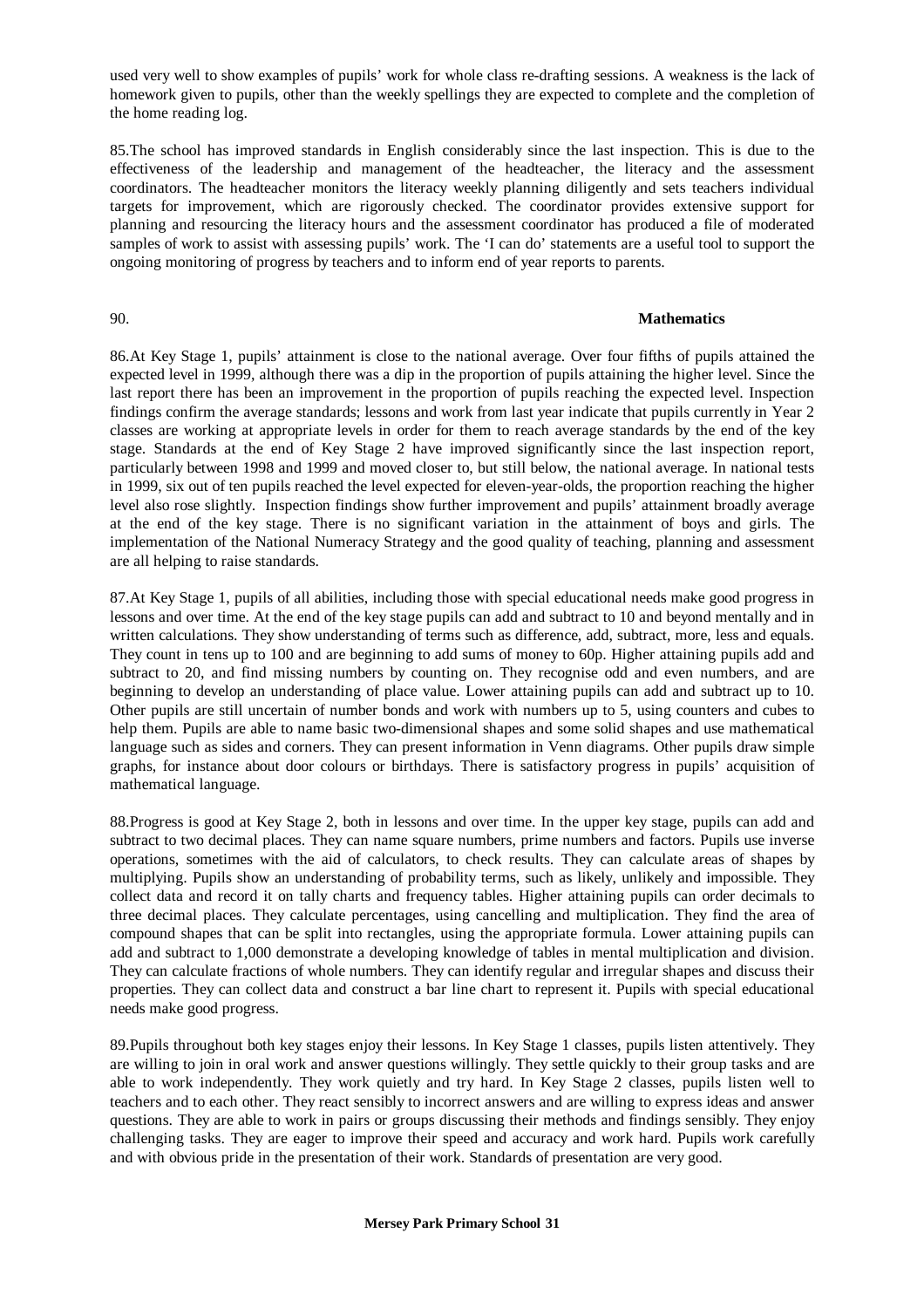90.The quality of teaching is good overall at both key stages. The school has adopted a good strategy for the full implementation of the National Numeracy Strategy with some setting of pupils by prior attainment in Key Stage 2. In Key Stage 1, three fifths of lessons are good, and the remainder satisfactory. In Key Stage 2, three quarters of lessons are good, with equal proportions of good and very good lessons, and an occasional excellent lesson. There is no unsatisfactory teaching. Teachers are secure in their knowledge of the National Numeracy Strategy and have specific aims for pupils' learning in lessons. These aims are shared with the pupils which focuses their attention on the purpose of the lesson. Whole class teaching in the first part of lessons keeps pupils alert and thinking, with questioning skills used effectively to improve speed and accuracy and consolidate previous learning. Pupils are regularly asked to explain their methods or justify estimates or opinions. Group activities are well matched to pupils' needs, giving all pupils the opportunity to consolidate previous work; practise and extend new skills; and gain understanding of the topic. The last part of the lesson is used to question pupils in order to assess their understanding and check whether lesson aims have been met. Sometimes pupils are given information about the next lesson and further development of the work. Teachers make very good use of their assessment in lessons to plan future lessons and to ensure that the needs of all pupils are met. Management of the subject is very good. All planning is well monitored and pupils' work from all classes is checked for continuity in their learning and to assess their attainment.

#### 95. **Science**

91.In the last inspection, pupils' attainment was judged to be average at the end of Key Stage 1 and below average at the end of Key Stage 2. Inspection findings show pupils' attainment is now average at the end of both key stages. Results of the end of key stage assessments have shown some fluctuation. In 1998, teachers' assessments of pupils' attainment at the end of Key Stage 1 showed a dip in performance. Two-thirds of pupils reached the expected level for their age, which was in line with the national average; however no pupils attained the higher level, whereas almost one fifth of pupils achieved this higher level nationally. This made overall attainment well below the national average. The 1999 results show the proportion of pupils reaching the expected level increasing to over four fifths. The overall trend is one of improvement. The national test results at the end of Key Stage 2 also showed a dip in 1998 when they were well below the national average, and were below those of similar schools. The 1999 results showed an improvement with almost four fifths of pupils reaching the level expected, or higher, and a small number reaching the higher level. A scrutiny of pupils' work completed, last year and so far this year, and lesson observations confirm that standards are continuing to rise.

92.Overall, progress is satisfactory at Key Stage 1 and good at Key Stage 2. By the end of Key Stage 1, pupils can investigate the properties of materials to make a bag for a picnic lunch. They recall and use accurately words such as flexible, waterproof, transparent and rigid. They begin to understand the conditions necessary to sustain life from their topics on humans and plants. They understand that pushing and pulling are forces that have an effect on the movement of objects. Progress is more rapid on entry to Key Stage 2 where pupils can explain the differences and similarities between creatures from their observations. In the more successful lessons they pose questions which can form the basis of an investigation. In Year 4 pupils deepen their understanding of forces when they investigate the effect of gravity on the spinners they have made. They design different spinners to see how the design affects the rate of descent. They know that all models must be released from the same height and find out that the spinner with the longer arms descends more slowly. Year 5 pupils understand that some substances dissolve in water and test the solubility of a range of well known products. By the end of the key stage pupils are able to carry out an experiment to investigate the effect of forces on a block of wood moving across a tabletop. They examine, with some sophistication, the variables present as they move the wood block and try to ensure a fair test. Pupils have a good understanding of the principles of fair testing by the end of the key stage.

93.The pupils' response is satisfactory at Key Stage 1 and is good at Key Stage 2. They usually listen attentively and work well. In most lessons, there is an industrious working atmosphere in which pupils engage well in practical activities, working together and sharing resources fairly. They appreciate the opportunities to investigate, but occasionally get carried away and then the noise level rises to an unacceptable level.

94.Overall the quality of teaching is satisfactory at Key Stage 1 and good at Key Stage 2. Teachers have a sound knowledge and understanding of the subject, which they use well when posing questions. The lesson planning is detailed and clear. There are too many examples of work being copied into books by pupils which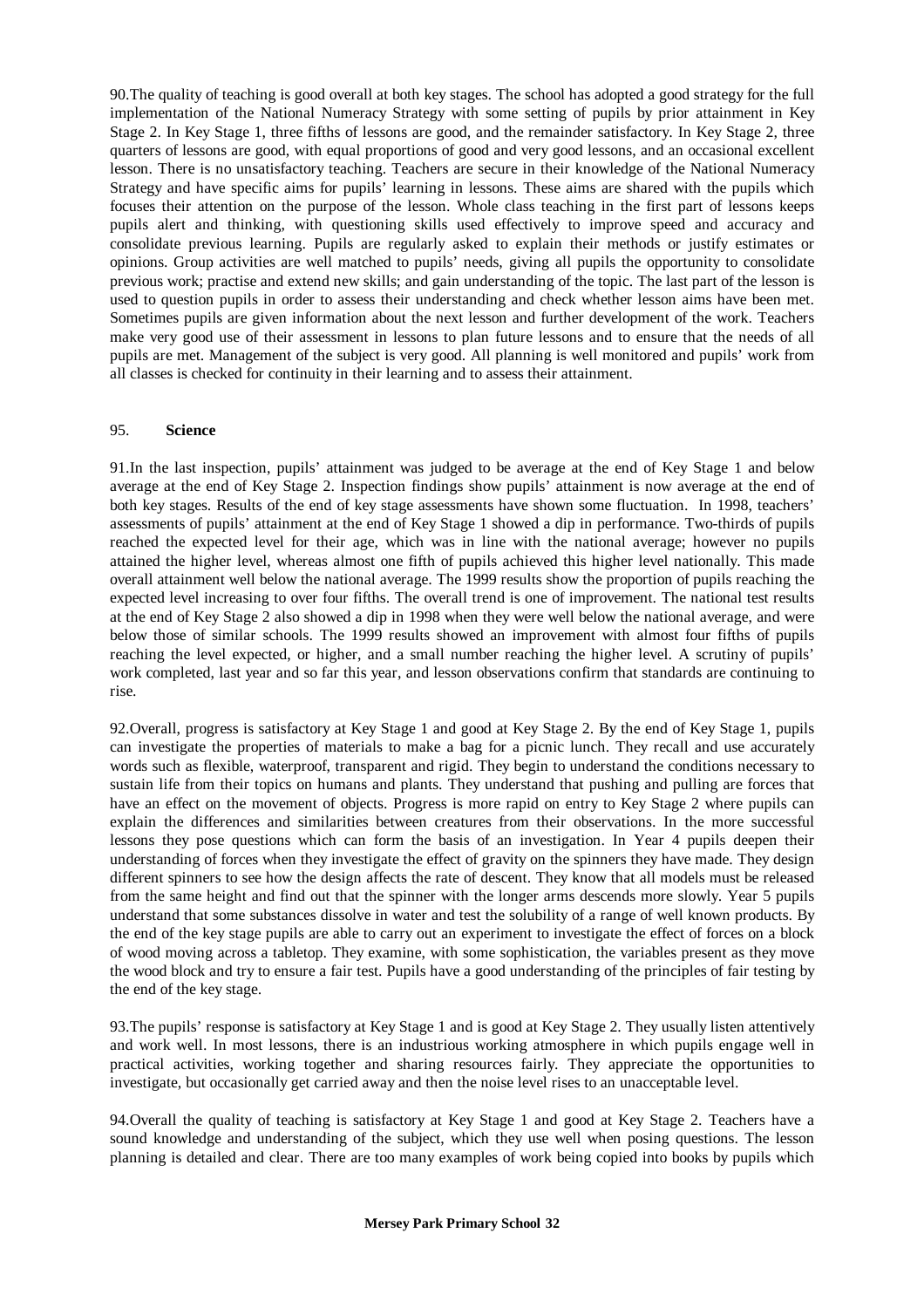does not increase their understanding, or provide opportunities for teachers to assess exactly what pupils have learned. This is not so evident towards the end of Key Stage 2. There is good teaching at Key Stage 2 where the investigative work takes place alongside the learning of factual knowledge and plenary sessions prepare pupils for the next stage of their learning. There is effective monitoring of curriculum planning which is contributing to raising standards. The school has been without a curriculum leader until recently and this partly accounted for the dip in standards in 1998, as there was no coordinator to help drive up standards and support teachers on a daily basis. The school sensibly requested support from the Local Education Authority during this period, with their advice being followed with a resulting upturn in results in 1999 and continued improvement since.

## 99. **Other subjects or courses**

## 99. **Information technology**

95. At the time of the last inspection, standards were average at the end of Key Stage 1, but were below average at the end of Key Stage 2 where the inspectors found a wide variation in pupils' attainment from class to class and most of this focused on communicating and handling information. There has been considerable improvement, particularly since the computer suite has been established and attainment at the end of Key Stage 2 is now above average, with attainment at the end of Key Stage 1 being sustained at average levels.

96. The progress of pupils in both key stages, including those with special educational needs, is good. Gains are made in understanding how to handle and communicate information as well as in controlling, monitoring and modelling. In Year 1 pupils gain confidence and understanding in how to log on and off and use the mouse to move words and pictures around the screen. They begin to acquire subject specific vocabulary. By the end of the key stage pupils understand how to use the enter key to insert line breaks, for example when positioning the lines of a limerick in Year 2. Pupils recognise that control is integral to many everyday devices and can send a programmable toy along a predetermined route with some success.

97. At Key Stage 2 pupils continue to build on their attainment. In Year 3, pupils can combine texts and graphics to caption a picture appropriately and then save their work. In Year 4, work is linked to mathematics as pupils create symmetrical designs in colour and then print them. Pupils in Year 5 are currently in the process of producing a brochure for their forthcoming visit to Roman Chester. By Year 6 pupils use CD Roms with confidence as a research tool for the booklet they are producing on Judaism and use the prompt box to develop their note taking skills. Pupils are able to use a digital camera to enhance the appearance of their brochures. Lessons in information technology also support pupils' progress and attainment in mathematics, English, history and religious education. The development of note taking skills is of use in most subjects. There are appropriate resources to support the development of literacy skills for pupils with special educational needs. Whilst most of the work currently being undertaken focuses on communicating and handling information, curriculum planning shows that controlling, monitoring and modelling are taught satisfactorily. For example, the planning shows that Year 6 pupils are to learn about control and monitoring using sensors in the second half of this term, multi-media presentations in the spring term and spreadsheet modelling in the summer term.

98. All pupils show a positive attitude to their work. They cooperate well in pairs and there are good examples of more able pupils helping others. They discuss their work enthusiastically and with a clear interest in the subject and a desire to obtain certificates of competence in aspects of the subject.

99. Teaching at both key stages is good. Planning is detailed and clear about the skills to be taught. There is effective direct teaching in many lessons to remind pupils of what they have done to date and then to move on to the next stage in the process. Instructions are posted in strategic places giving guidance to pupils should they forget what to do next. Support staff and parent helpers work effectively with pupils from Key Stage 1 and this support enables a high level of interaction with the pupils, which is beneficial to their progress.

100. The subject is very well managed and there is a high level of support for staff when necessary. Teachers are competent and confident in their work with pupils as their individual training needs have been assessed. Support staff and parent helpers have been trained appropriately. The new computer network facilitates teaching and the resource is used well by all pupils from Year 1 onwards and timetables show reception classes are to use the computer suite after Christmas when they are fully settled into school routines. There is no evidence of any difference in attainment between girls and boys, but for the small number with access to computers at home, progress is more rapid and they have more confidence in carrying out the tasks.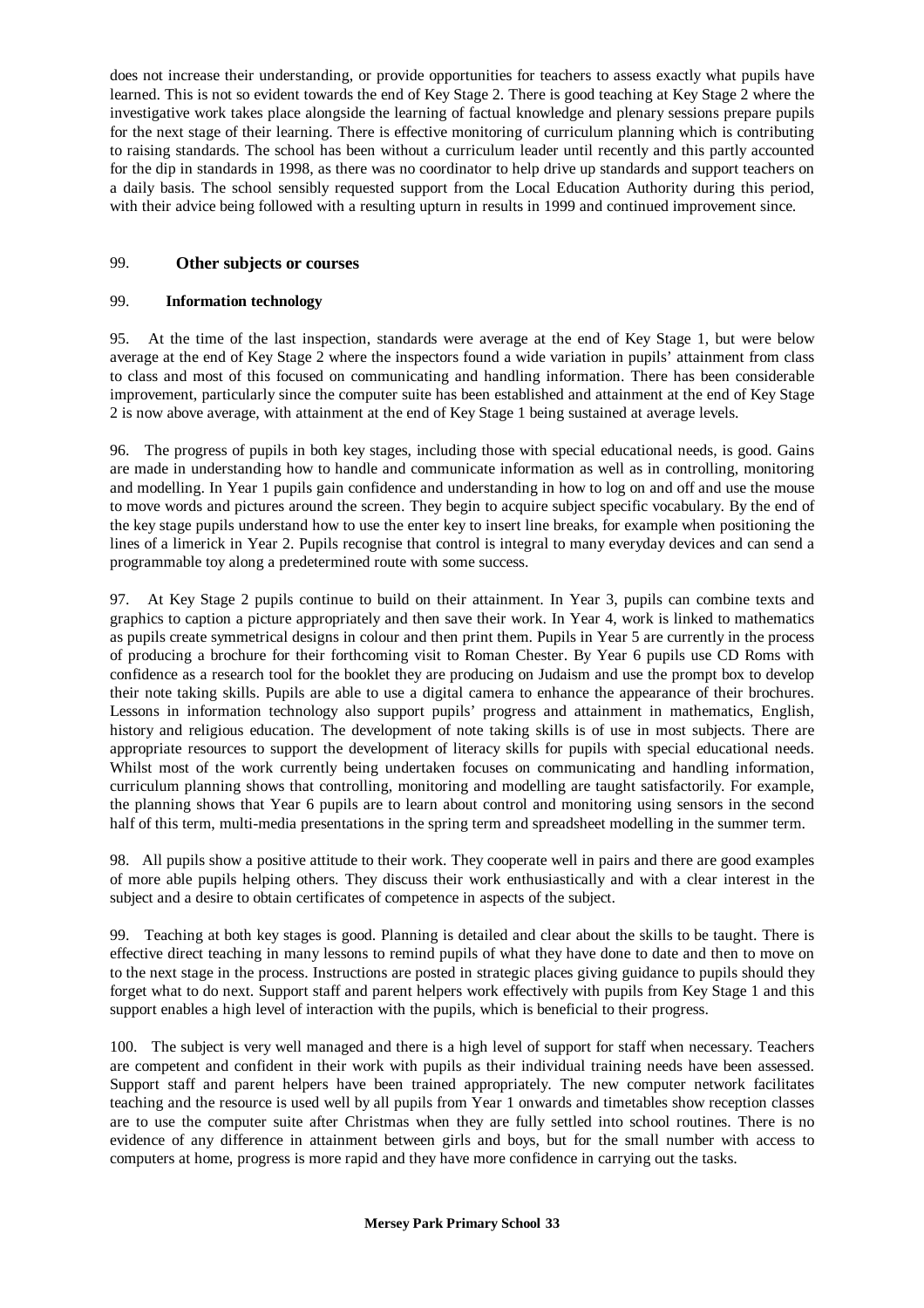#### 105. **Religious education**

101. Standards at the end of both key stages are satisfactory and are in line with those expected in the locally agreed syllabus. This is very similar to the standards found at the time of the last inspection. Overall progress is satisfactory at Key Stage 1, although it is good in occasional lessons. By the end of the key stage pupils have an understanding of several features of major world faiths, such as the Jewish festival Hannukah, as well as the story of the Last Supper in the Bible and the link between this and Communion and Confirmation in Christianity. In lessons, pupils are developing an understanding of kindness and of helping others through simple stories from the Bible. They are developing a sense of belonging to a community and the need to consider the feelings and needs of others.

102. Pupils continue to make satisfactory progress at Key Stage 2, where pupils of all levels of attainment show satisfactory development in knowledge and understanding of Christianity and other faiths. They learn to ask and answer questions and relate what they have learned from Bible stories to every day life. Key facts of major world faiths are known, and pupils show development of tolerance and understanding of the beliefs of others. By the end of the key stage pupils know the main events in the Christian calendar, such as Christmas, Good Friday and Easter Sunday and can describe the Easter story in some detail. They discuss Judaism and are able to identify elements of the Passover meal and describe their symbolism, showing good understanding of the link with the escape from Egypt. Year 5 pupils can identify and describe different parts of a mosque in some detail, using appropriate subject vocabulary such as Qu'ran, Wudu, Imam and Allah. In year 4 pupils gain knowledge of journeys and pilgrimages in different faiths. They can recall previous work about pilgrimages to Mecca and to Jerusalem. They describe details of events in the Bible story of Saul's journey to Damascus. They can identify changes in his character and suggest reasons for them. Pupils in Year 3 deepen their understanding of Sikhism, making sensible suggestions about the purpose of different parts of the Sikh temple based on their knowledge of Christian churches.

103. The response of pupils is good overall. Pupils are interested and listen attentively. As they progress through the school they gain confidence in answering questions and expressing ideas. They show sensible attitudes to different practices in faiths. Almost all pupils make some contribution in discussions. Younger Key Stage 1 pupils are less responsive to questioning, but listen attentively and behave well.

104. The quality of teaching is satisfactory overall at both key stages, although there are good features in one third of lessons and an example of very good teaching. Teachers' subject knowledge is satisfactory and lessons are well planned with appropriate activities. Pupils are well managed. Teachers work hard to get pupils involved in discussions on a range of topics. There are cross-curricular links with other subjects such as history and art. Appropriate resources are chosen and pupils are given opportunities to express themselves in descriptive writing, narratives, comprehension exercises and pictures. The curriculum coordinator provides appropriate support for colleagues and management of the subject is satisfactory.

109. **Art**

105. It was not possible to observe any lessons at Key Stage 1 as the focus this term is on design and technology. It is possible, however, to make judgements based on the work on display from this year and examples from the previous year, the teachers' planning files and discussions with the curriculum leader and other staff. The average standards reported in the last inspection have been sustained. Art has not been a priority subject in recent years and the weakness in the use of sketch books identified in the previous report has not been remedied and the development of skills in observational drawing are still under-emphasised. In Year 4, there are examples of pupils using sketch books effectively when drawing facial expressions as pencil sketches and then using pastels, but these are the exception and the books do not show pupils' progress in developing skills over time. There continues to be good links between art and other subjects such as history, English and religious education.

106. At both key stages, pupils of all abilities, including those with special educational needs, make satisfactory progress in developing skills and techniques and acquiring the knowledge of the work of famous artists. At Key Stage 1, for example, pupils have successfully created pictures in the style of Picasso using colour washes on newspaper for the background before gluing on paper shapes. The examples on display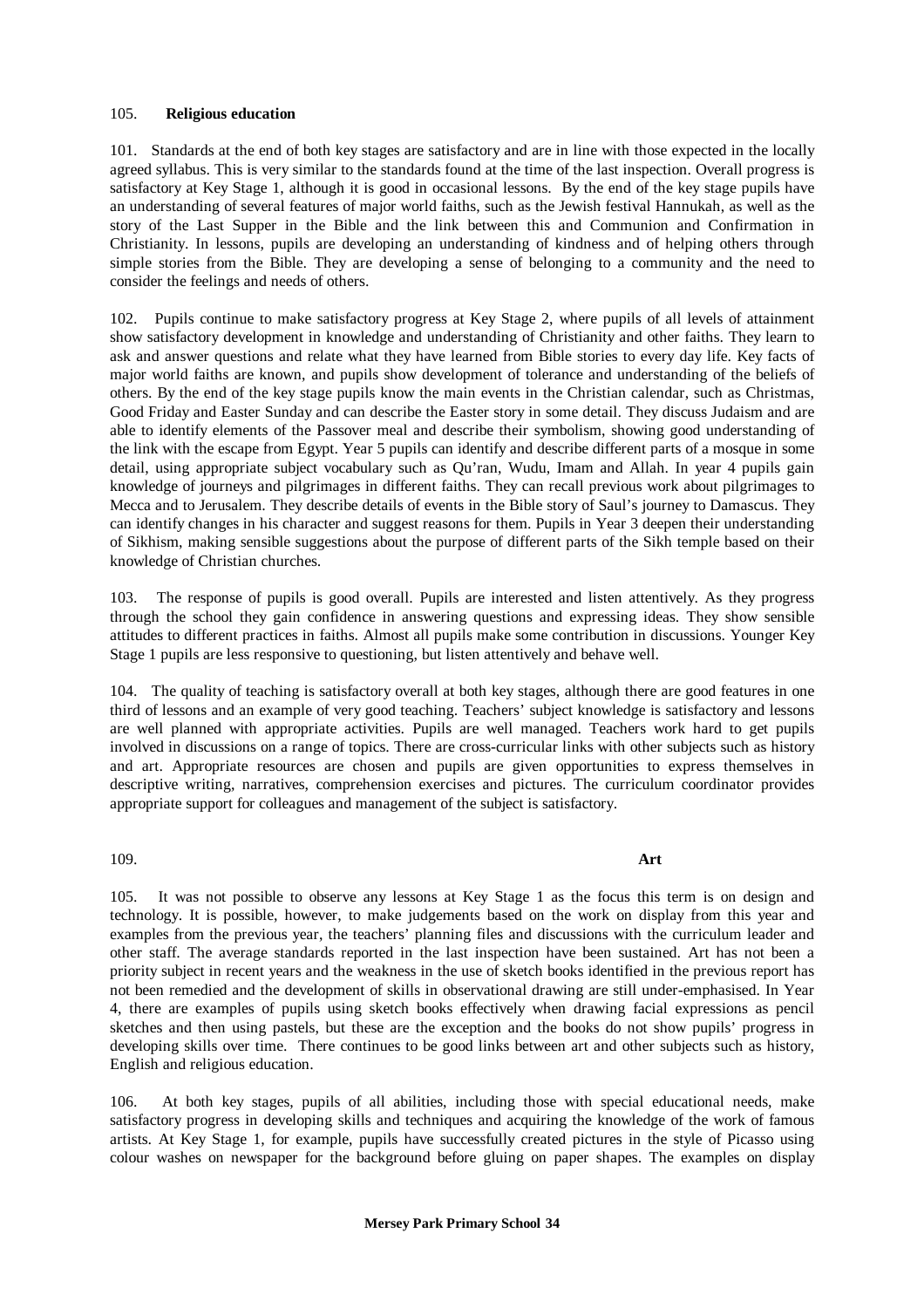showed good use of colour. By the end of Key Stage 2, pupils paint pictures using small brush strokes and applying colours on top of each other to create the effect seen in Monet's paintings. The pupils could explain the effect they were trying to create and the way in which they were creating their picture. In one Year 6 class, pupils' understanding of colour mixing is not as well developed as in the other class. The pupils are unsure of the effect of adding black or white to a colour. The long term planning shows the pupils experience the skills of painting, printing, collage, textiles, three-dimensional work and works of art over each key stage. There are examples of high quality work in collage from last year's Year 3 pupils. Sections of a picture by David Hockney had been studied and group pictures show evidence of pupils selecting media and materials from a wide range to create different textures.

107. Pupils enjoy their lessons and take care when washing brushes or moving about the room so that they do not spoil the work of others. They willingly accept help or advice on ways to improve their work, or ask for help when necessary. They persevere when mixing paint to obtain a close match to the desired shade, but for some pupils this is hindered by their lack of knowledge of colour mixing.

108. The quality of teaching is satisfactory overall at both key stages, although there are good lessons at Key Stage 2 where teachers give demonstrations on how to approach the task and the class is well organised. Artwork is well presented in good displays in classrooms and around the school and these enhance significantly the learning environment. There are problems with timetabling when two classes in the same year group have lessons at the same time and resources have to be shared leaving both with barely sufficient pictures for pupils to work from. This also results in unnecessary wastage of paint when palettes containing the remaining paint from both classes are washed. There is effective monitoring of pupils' progress by the curriculum leader who checks the work displayed. Lessons contribute significantly to the provision for pupils' social and cultural development.

## **Design and technology**

109. Standards in design and technology are broadly average at both key stages and very similar to those found at the time of the last inspection. There is some evidence of improvement in the skills of designing and planning. For example, the scrutiny of work from the previous year showed plans for the base of a Ferris wheel drawn to scale. The finished products show appropriate use of gears and cams and of card triangles to strengthen the corners of the wooden base. However, as identified in the last report, there are still too few opportunities for pupils to plan their own tasks, for example in Year 4 all pupils use the same template for their masks which they cut out of sheets of card. The time given to the subject has been reduced due to the implementation of the National Literacy and Numeracy Strategies and pupils only undertake one major task each year. The long period in between means time has to be spent reinforcing previous learning and in particular the subject specific vocabulary. This was evident in Year 5 classes where pupils did not know where the axles or chassis of a vehicle were to be found.

110. At Key Stage 1, pupils of all abilities, including those with special educational needs, make satisfactory progress. They develop skills in cutting out in Year 1 and begin to understand levers and hinges when making toys with moving parts. In Year 2 they design and make bags selecting the most appropriate fastener from a range available. Prior to this pupils made a purse and this proved challenging for pupils especially when it came to deciding where to fix the pieces of velcro so that the purse would fasten. Overall, progress is satisfactory at Key Stage 2, with good progress evident in one Year 5 class where pupils have to work in groups to make a four wheeled vehicle from the range of construction equipment given and within a time deadline. All groups completed the task successfully, with more able pupils also beginning to assemble part of the body of the vehicle. There is evidence of pupils with special educational needs making good progress in Year 5 when choosing to work alone in building a vehicle and completing the task in the time given. All pupils in Year 5 were able to produce an exploded diagram with correct labelling once the vehicles had been disassembled and the parts placed on the desk. These diagrams will form the basis for future work when a motorised vehicle will be produced with a balsa wood chassis. Discussions with pupils revealed they had some understanding of pneumatics and hydraulics from their work in Year 3 when making Jack in the boxes, and had made Tudor houses in Year 4.

111. Pupils at Key Stage 1 show interest in the subject and by Key Stage 2 there is enthusiasm for construction work. The pupils work well together in small groups, offering suggestions as to how best to proceed with the task and solving the problems through discussion and experimentation. When working in groups of boys and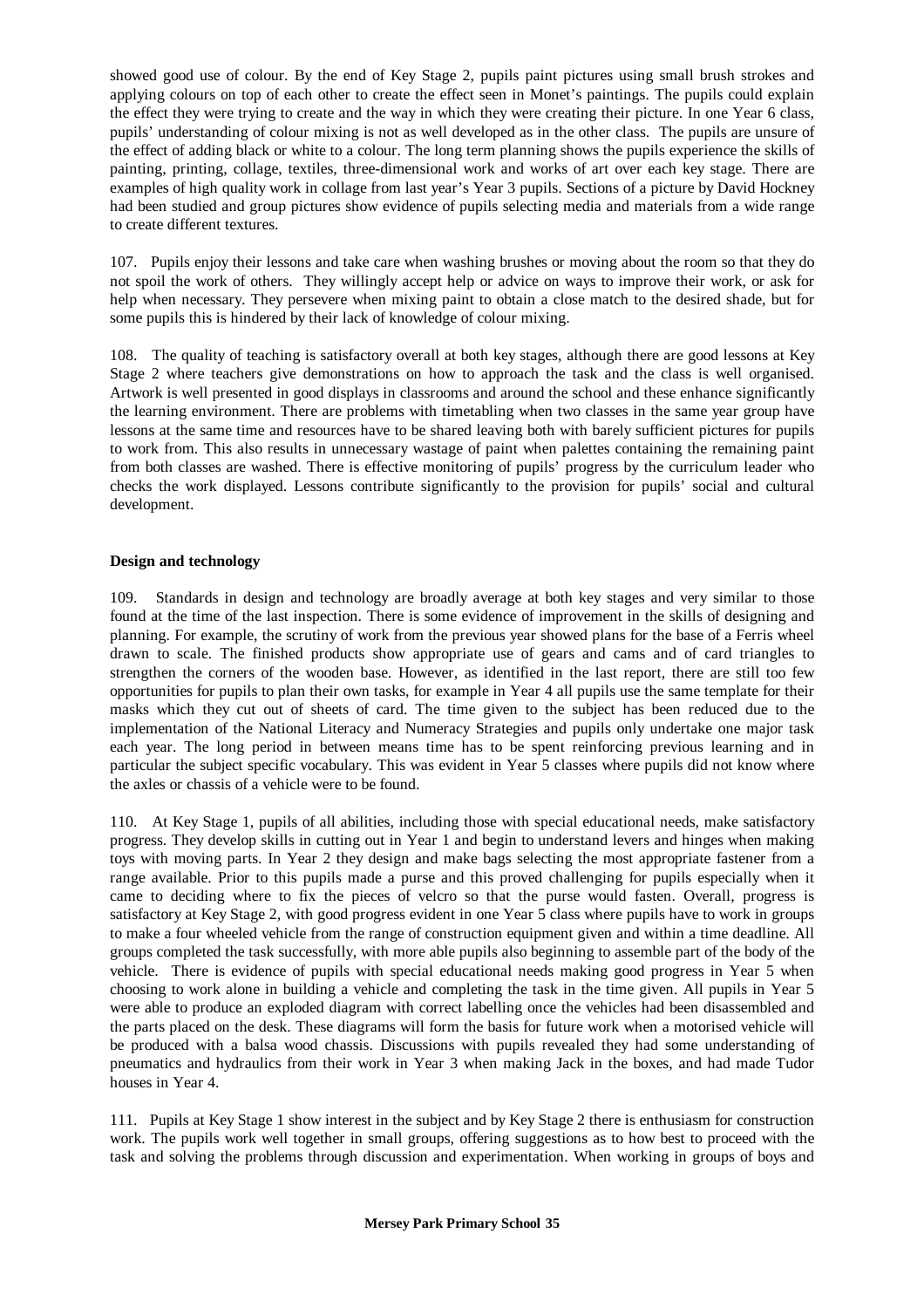girls, all actively participate in completing the task.

112. The quality of teaching is satisfactory overall at both key stages and is good in one Year 5 class where the teacher has secure knowledge, understanding and enthusiasm for the subject. Lessons are well prepared throughout the school with all resources to hand, and due attention is given to safety aspects which are noted in lesson plans. Classes in Year 1 are well organised and managed to ensure adequate supervision of young children when using scissors. There is a tendency in Key Stage 2 for teachers to do too much of the talking in lessons which reduces the time for making, problem solving and evaluating the success of the products by the pupils. There is appropriate emphasis on developing subject specific language in lessons throughout the school. Lessons are planned to contribute to the provision for pupils' social development.

## **Geography**

113. Due to the timetable only one year group was studying a geographical topic during the inspection. One lesson was observed at Key Stage 1. Scrutiny of pupils' books for the past year, curriculum plans and discussions with pupils indicates that there is appropriate coverage of the reduced requirements to cover selected parts of the National Curriculum programme of study.

114. Overall, pupils at Key Stage 1 make satisfactory progress. Pupils have a satisfactory introduction to features of landscapes and to using maps to locate places of interest. A contrasting locality is studied and pupils have drawn plans of their classroom and a local park making satisfactory use of directional vocabulary. Year 2 pupils know the names of the local seaside resorts and can locate these on a map of the area. They used their observational skills to identify the physical features on photographs of the sea.

115. Overall, pupils at Key Stage 2 make satisfactory progress. They talk confidently about a topic on St. Lucia studied last year demonstrating a satisfactory knowledge of the location of the island, the climate and how it affects the lives of the inhabitants. The pupils understand the difference between going to school in St Lucia and their own experiences. In a topic on rivers around the world, pupils learn appropriate vocabulary such as channel, tributary, meander and mouth and the location of the main rivers of the United Kingdom. Younger Key Stage 2 pupils carried out a study of Tranmere as their local study. They used the maps of the locality and indicated the whereabouts of various features accurately. Other year groups have studied Port Sunlight as a locality.

116. The presentation of pupils' work and the evidence from the one lesson observed at Key Stage 1 suggest that attitudes to their work are good. In the one lesson seen behaviour was satisfactory and pupils got on with their work with reasonable levels of independence.

117. The quality of teaching is satisfactory. Resources are used well and planning is based on a national scheme of work, and is appropriately pitched for pupils of all abilities. The policy for geography is out of date and bears little relationship to what teachers do. Various planning models appear to be used. The lack of consistency in planning and the updating of the policy have been delayed due to the work involved in implementing the National Literacy and Numeracy Strategies.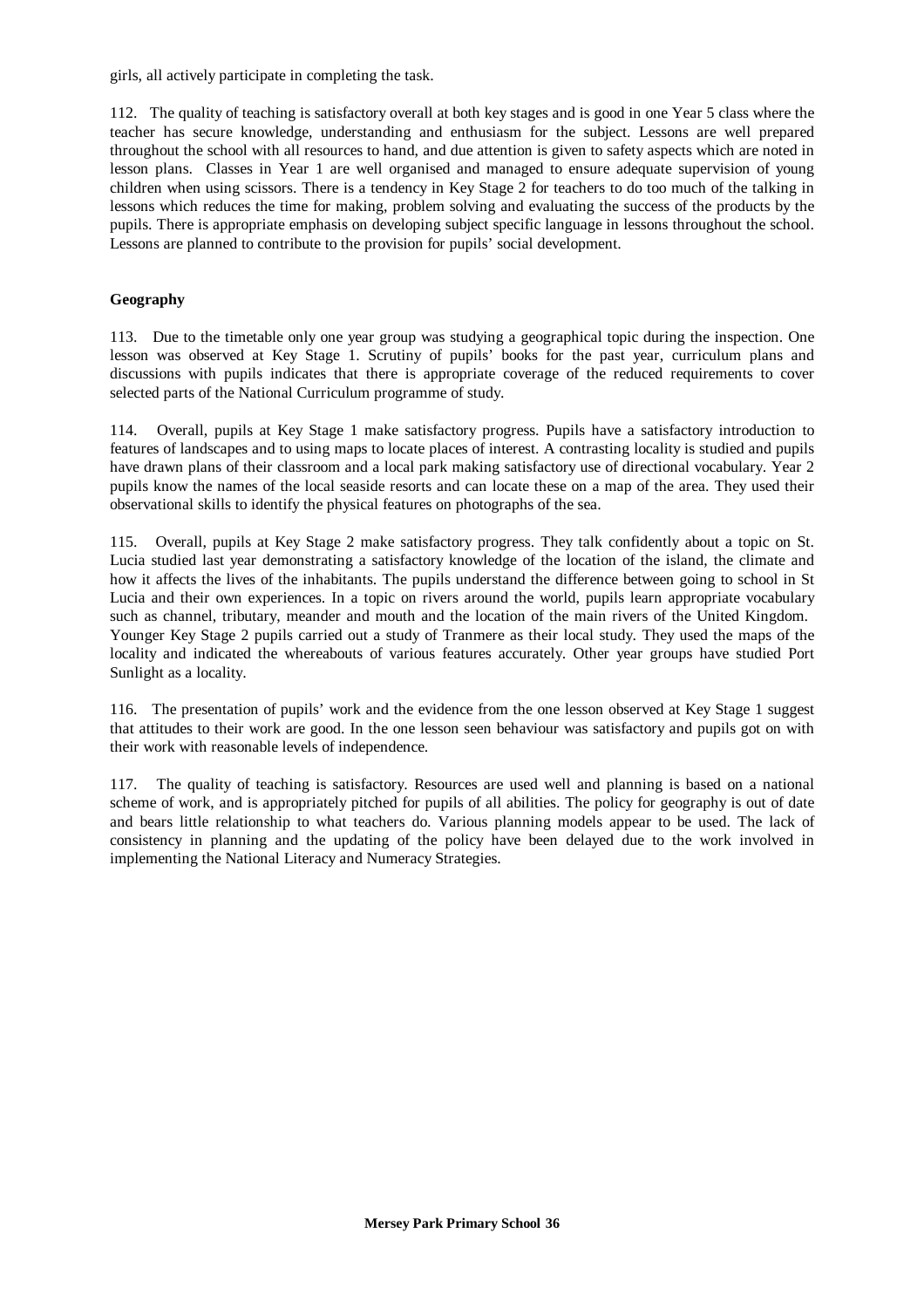## **History**

118. The quality of provision has improved since the last inspection. By the age of eleven, all pupils make good progress. Pupils have good understanding of the topics they have studied. Although only one lesson was observed at Key Stage 1, the scrutiny of pupils' work shows that by the age of seven they have made satisfactory progress. Pupils develop a sense of chronology from sequencing old and new toys, and learn the skills of observation and enquiry. Scrutiny of work from the previous year shows pupils learned about events from recent history, such as the first landing on the moon and the conquest of Everest.

119. At Key Stage 2, pupils communicate what they have learned through narratives and descriptions. For example, pupils in Year 3 compare Victorian toys and modern toys and record the similarities and differences. Year 4 pupils compare and contrast different types of homes in Tudor times and write descriptions of the buildings. They use information and knowledge gained to make appropriate judgements about the people living in them. Year 5 pupils deepen their understanding of primary and secondary sources of evidence when studying the Romans and learn how to extract information from them. Pupils use computers for researching details about Roman houses and forts. By Year 6 pupils use their research and enquiry skills to locate information in reference books and from artefacts, for example when studying Ancient Egypt. They use the information to find out facts about various aspects of life in Ancient Egypt, form opinions and extend their subject vocabulary.

120. Pupils respond well in lessons, particularly in Key Stage 2, and enjoy the subject. They use the available resources with interest, discussing what they have found out with each other. They show curiosity and a desire to find out more. Written work is well presented. The quality of teaching at Key Stage 1 is satisfactory and at Key Stage 2 it is good. At Key Stage 2 teachers are confident in teaching the subject and plan lessons well to include interesting and appropriate activities. They make good use of dialogue with pupils to emphasise new vocabulary and to deepen pupils' knowledge and understanding. The resources available, including artefacts, photographs, books and teacher-generated materials are used well.

## **Music**

121. There have been improvements in the curriculum provision and in the teaching of the subject since the last inspection when standards were reported to be average at both key stages. There is increased confidence and subject competence on the part of some staff due to better planning and good support from the curriculum leader. Additional resources have been purchased recently and these are used well to extend the range of instruments available in lessons.

122. At Key Stage 1, overall progress is satisfactory for pupils of all abilities, including those with special educational needs. They begin to build up a repertoire of songs and develop a sense of rhythm. They can name a range of percussion instruments and select appropriate instruments for their compositions. By the end of the key stage, pupils are beginning to understand some of the musical elements, such as timbre and pitch. Progress improves as pupils move into Key Stage 2 as a result of the improvements in the subject, and by the age of eleven the large majority have made good progress, particularly in singing which is of a high standard with clear diction and good control of the voice. Approximately one fifth of the Year 6 pupils are involved in extracurricular activities, either in the choir, recorder groups or instrumental tuition and this enhances their rate of progress. By Year 4, pupils have understanding of the musical elements of pitch, duration, tempo and texture and identify them in pieces of music they hear. They also have some understanding of notation, for example they know the length of crochets, quavers and minims and this is developed further in Years 5 and 6 as pupils build on their skills of composing. All pupils have opportunities to participate in year group and school productions, which contribute positively to their ability to perform with others, such as seen on a video of "Captain Cook". Skills in listening to and appraising music and pupils' knowledge of famous composers are weaker. The Year 6 pupils interviewed could only name Beethoven and did not know any of his compositions. There are lost opportunities to develop pupils' appreciation of different styles of music and knowledge of famous composers as the music played as pupils enter and leave school assemblies is not discussed.

123. Most pupils show interest in and enjoyment of music, evident in the numbers joining the infant and junior choir as well as in lessons. Often in lessons' pupils begin to move naturally in response to music they hear. They handle instruments with care and respect. There was a very good response from pupils in a Year 4 lesson that included a wide range of activities that were conducted at a brisk pace. The pupils were enjoying the music so much that they were disappointed when the bell rang at the end of the afternoon session.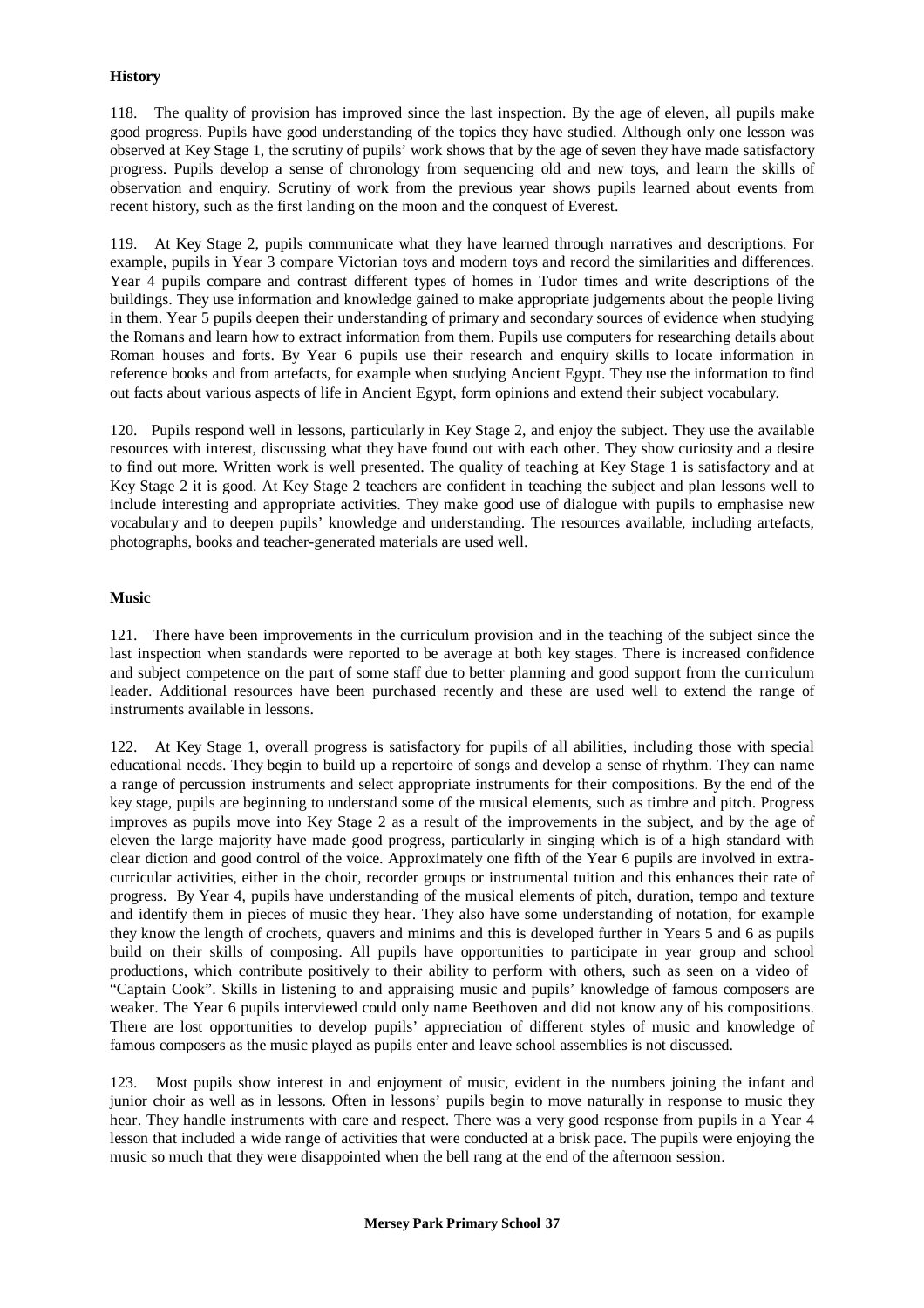124. The quality of teaching is satisfactory at Key Stage 1 and is good at Key Stage 2. The school is fortunate in having several subject specialists who use their talents to good effect in lessons. There is an example of excellent teaching in Year 4 where pupils had the opportunity to develop their skills in identifying changes in tempo, to learn a new song and improve the quality of their singing by holding the last note for the correct number of beats. The lesson then moved on to develop pupils' skills in maintaining a rhythm when three are played simultaneously. The lesson ended with all pupils performing a rap. The brisk pace and enthusiasm of the teacher had pupils 'on the edge of their seats' throughout. The improved confidence in teaching the subject is the key feature underpinning the good quality of teaching. There are problems with timetabling for some music lessons, notably in Key Stage 2, which often follow physical education activities. The time taken for pupils to get dressed often leads to lessons being late starting and pupils taking time to settle. Lessons in music make a good contribution to pupils' social development, but are not having as much impact on cultural development as they could.

## **Physical education**

125. The provision in physical education has been sustained since the last inspection, although few pupils are attaining standards above those expected for their age. During the inspection the lessons involved indoor and outdoor games and gymnastics. Year 5 pupils have swimming lessons this term and records show the majority of pupils are making satisfactory progress. At the end of Key Stage 2 over two-thirds of pupils are able to swim unaided, competently and safely, for a distance of at least 25 metres. Pupils are making satisfactory progress in lessons and over time at Key Stage 1 and good progress over time at Key Stage 2. Pupils with special educational needs are fully involved in these lessons and make good progress relative to their ability.

126. In Key Stage 1, pupils attain the standards expected for their age in gymnastics. They demonstrate their ability to perform rolling movements in different ways and, through practise, improve the quality of their bodily movements. They work safely and are aware of the need for other children to have space to work in. Pupils understand the need to carry out warming up and cooling down activities in lessons. Observation of the pupils at playtimes showed evidence of their skills developing in running, chasing, dodging and avoiding others. In Key Stage 2, pupils build on their skills, for example pupils in Year 3 demonstrated their ability to throw and catch bean bags, small balls and quoits, working safely with partners and in small groups. In Year 4 pupils are able to transfer their bodily weight from one part of the body to another and combine their movements into a sequence with a good finish. They show good control of their movements and good posture. By the end of the key stage pupils understand and play small-sided games in which they use simple tactics and demonstrate their ability to pass, receive and strike balls and to dodge and avoid contact with others. They understand the need for rules in a game and the need for fair play.

127. The large majority of pupils respond well to physical activity, they concentrate well and try hard to improve on their personal best. Occasionally there is some over exuberant behaviour and reminders of the standards of behaviour expected have to be given. A small number of Year 6 pupils found it difficult to sustain their concentration when working out of doors. All pupils are appropriately dressed in lessons, but it takes too long for pupils to get dressed at the end of some Key Stage 2 lessons and this reduces the time available for the next lesson.

128. The quality of teaching is satisfactory at Key Stage 1 and is good at Key Stage 2. Teachers use the scheme of work to plan and build on the skills that pupils have gained previously. Lesson planning is consistent across each year group so that all pupils have the same opportunity irrespective of which class they are in. The pace of lessons is generally appropriate. There are examples of good teaching in Years 2, 4 and 6, with the good features being the feedback given to pupils on their movements and the insistence on a high level of performance. The lessons conclude with a clear reinforcement of the new learning or improvement that has taken place and how the next lesson would build on this. During the lessons there is a focus on specific language to help develop the pupils' range of vocabulary. Teachers make good use of the resources that are available, but pupils' gymnastic skills at Key Stage 2 are hindered by the lack of a climbing frame. The school has no playing field but has access to an adjacent park, although this does not have marked out pitches.

129. There is an exceptionally wide range of extra-curricular activities that are offered to the pupils from Year 1 upwards. These include netball, football, cross-country, gymnastics, dance and short tennis. Pupils from Years 5 and 6 have the opportunity to undertake outdoor and adventurous pursuits such as climbing and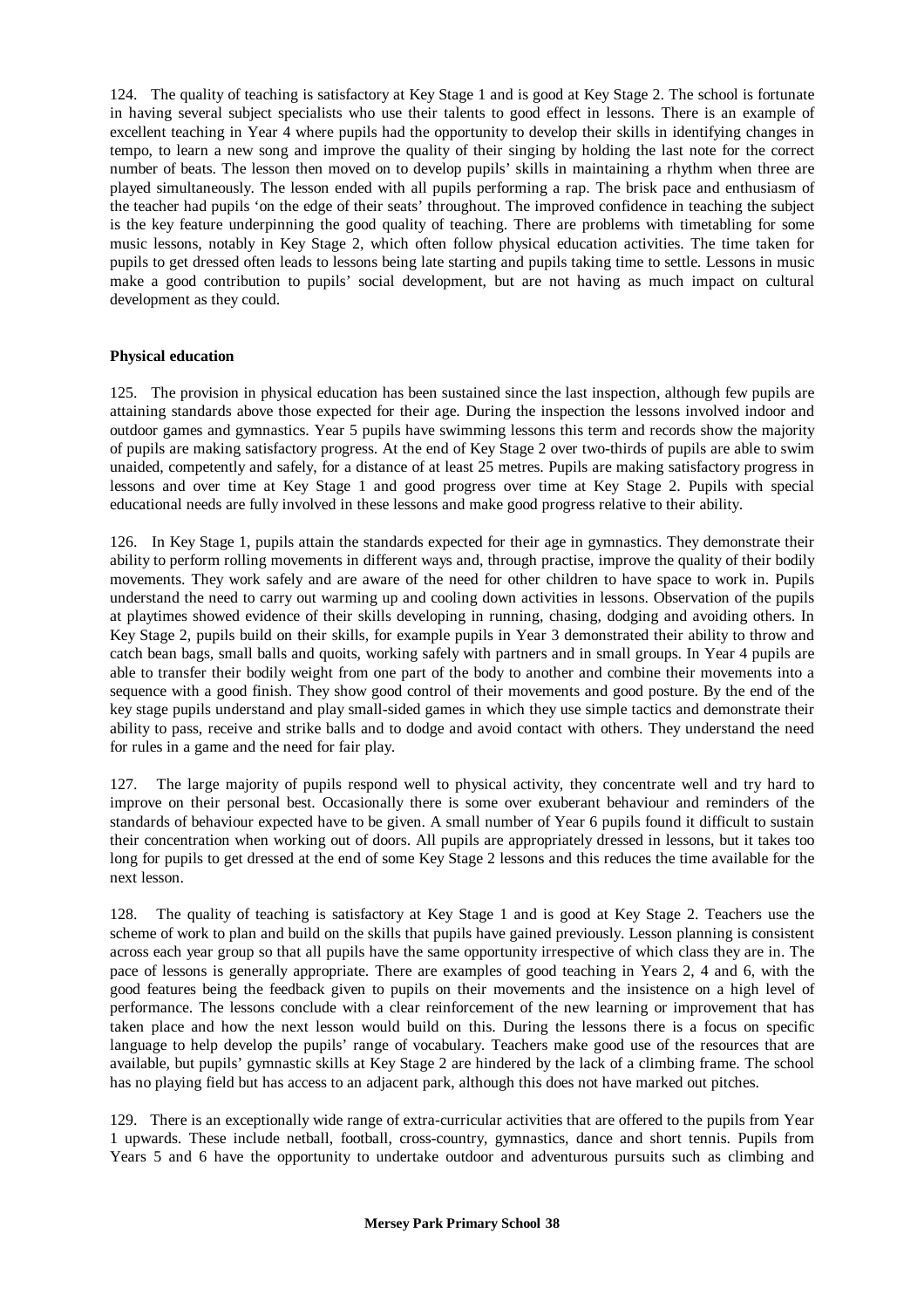canoeing during a residential visit. This high level of commitment is a tribute the curriculum leader and her colleagues.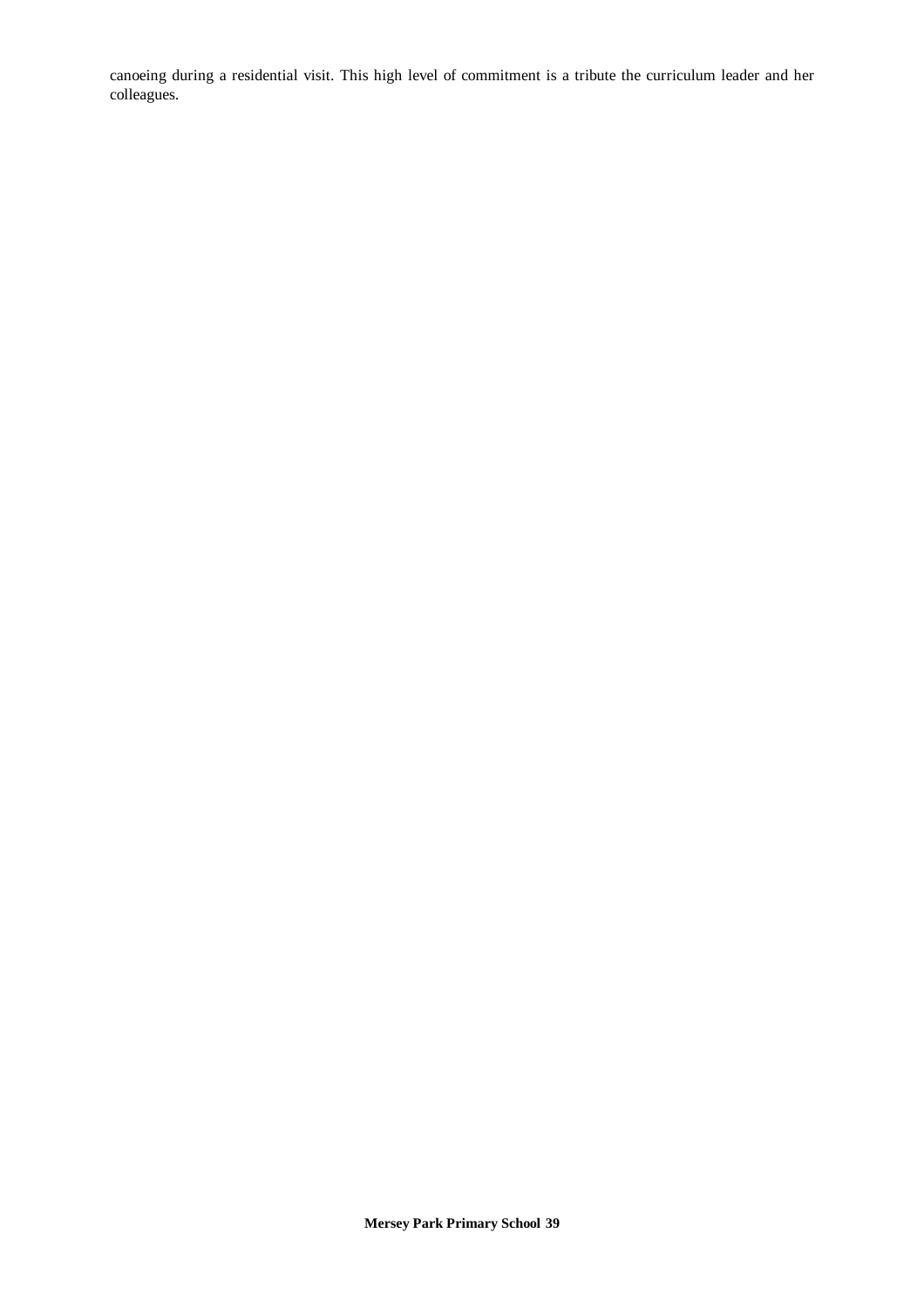## **PART C: INSPECTION DATA**

## 134. **Summary of inspection evidence**

130. The inspection was carried out by a team of five inspectors, including a lay inspector, over a period of five days. Almost 71 hours were spent observing 125 lessons or parts of lessons. Over 10 hours were spent interviewing staff, with further time spent talking to governors and parents. In addition, school assemblies, registrations, lunch times, play times, home times and extra-curricular activities were observed.

131. A sample of written work and practical work from the current and previous years, covering pupils of all ages and abilities was scrutinised. This took a further 10 hours. Inspectors talked to pupils about their earlier work and what they had learned, heard one tenth of pupils read and asked groups of Year 6 pupils about their perceptions of the school. Inspectors examined teachers' plans and a full range of documentation, data, records and reports. In total almost 109 hours were spent on gathering information and evidence.

132. A meeting attended by 17 parents was held to seek their views. A questionnaire was sent to all parents to seek their opinions on the work of the school. One hundred and eight questionnaires were returned out of 445 sent out. A few letters were received.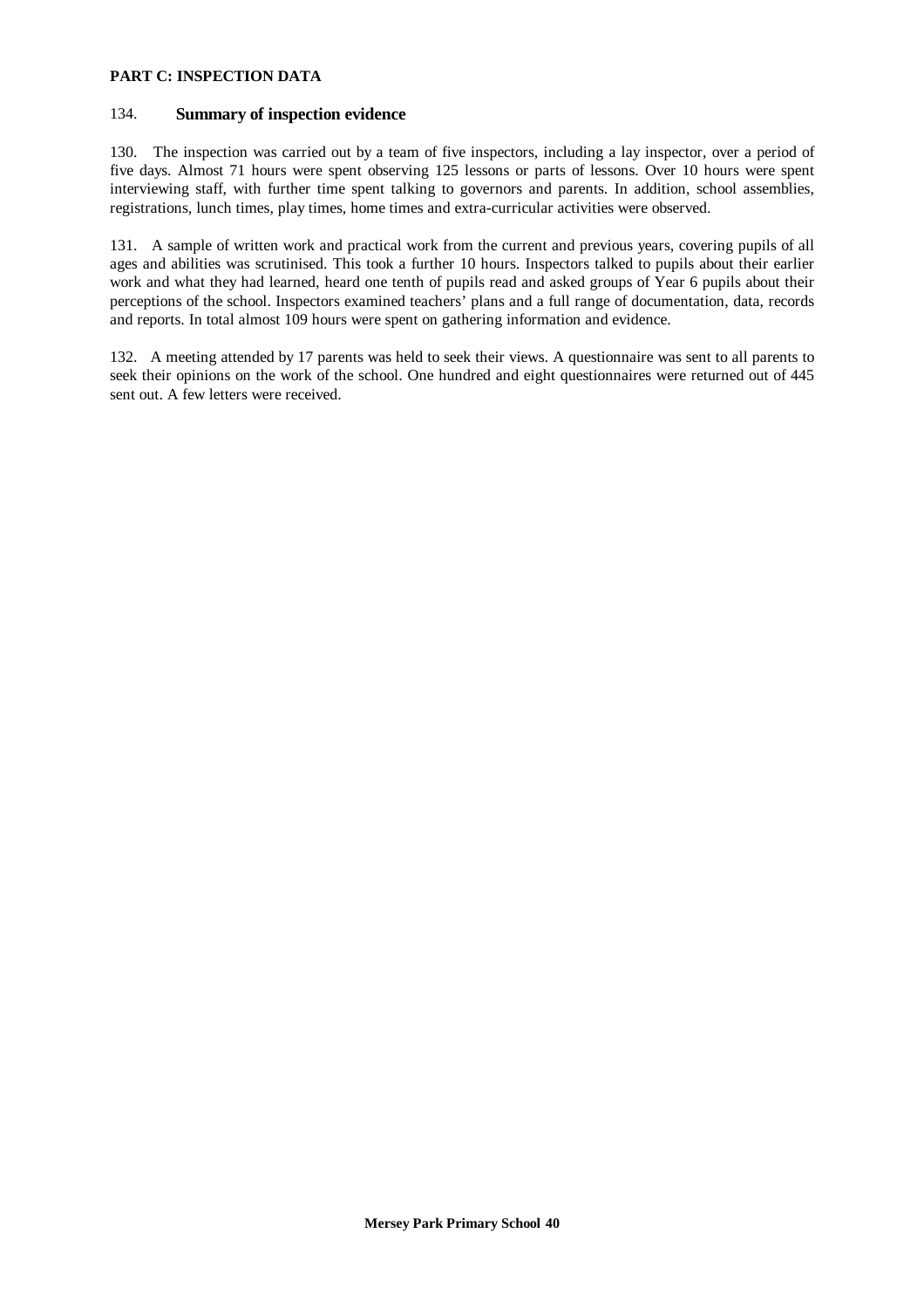## 137. **DATA AND INDICATORS**

| 137. | Pupil data                          |                                                            |                                                         |                                                           |                                                                        |
|------|-------------------------------------|------------------------------------------------------------|---------------------------------------------------------|-----------------------------------------------------------|------------------------------------------------------------------------|
|      |                                     | Number of pupils<br>on roll (full-time<br>equivalent)      | Number of<br>pupils with<br>statements of<br><b>SEN</b> | Number of pupils on<br>school's register of<br><b>SEN</b> | <b>Number of full-time</b><br>pupils eligible for free<br>school meals |
|      | $YR - Y6$                           | 428.5                                                      | $\boldsymbol{0}$                                        | 85                                                        | 241                                                                    |
|      | Nursery Unit                        | 26                                                         | $\theta$                                                | $\boldsymbol{0}$                                          | N/A                                                                    |
| 137. | <b>Teachers and classes</b>         |                                                            |                                                         |                                                           |                                                                        |
| 137. | <b>Qualified teachers (YR - Y6)</b> |                                                            |                                                         |                                                           |                                                                        |
|      |                                     | Total number of qualified teachers (full-time equivalent): |                                                         |                                                           | 19                                                                     |
|      |                                     | Number of pupils per qualified teacher:                    |                                                         |                                                           | 22.5                                                                   |
| 137. |                                     | Education support staff (YR - Y6)                          |                                                         |                                                           |                                                                        |
|      |                                     | Total number of education support staff:                   |                                                         |                                                           | $\overline{4}$                                                         |
|      |                                     | Total aggregate hours worked each week:                    |                                                         |                                                           | 75.1                                                                   |
| 137. |                                     | <b>Qualified teachers (Nursery unit)</b>                   |                                                         |                                                           |                                                                        |
|      |                                     | Total number of qualified teachers (full-time equivalent): |                                                         |                                                           | 1                                                                      |
|      |                                     | Number of pupils per qualified teacher:                    |                                                         |                                                           | 26                                                                     |
| 137. |                                     | <b>Education support staff (Nursery unit)</b>              |                                                         |                                                           |                                                                        |
|      |                                     | Total number of education support staff:                   |                                                         |                                                           | $\overline{2}$                                                         |
|      |                                     | Total aggregate hours worked each week:                    |                                                         |                                                           | 32.5                                                                   |
|      |                                     | Average class size:                                        |                                                         |                                                           | 26                                                                     |
|      |                                     |                                                            |                                                         |                                                           |                                                                        |

## 137. **Financial data**

| Financial year:                            | 1998/9   |
|--------------------------------------------|----------|
|                                            | £        |
| <b>Total Income</b>                        | 749,803  |
| <b>Total Expenditure</b>                   | 745,546  |
| Expenditure per pupil                      | 1,530.90 |
| Balance brought forward from previous year | 22,350   |
| Balance carried forward to next year       | 26,607   |